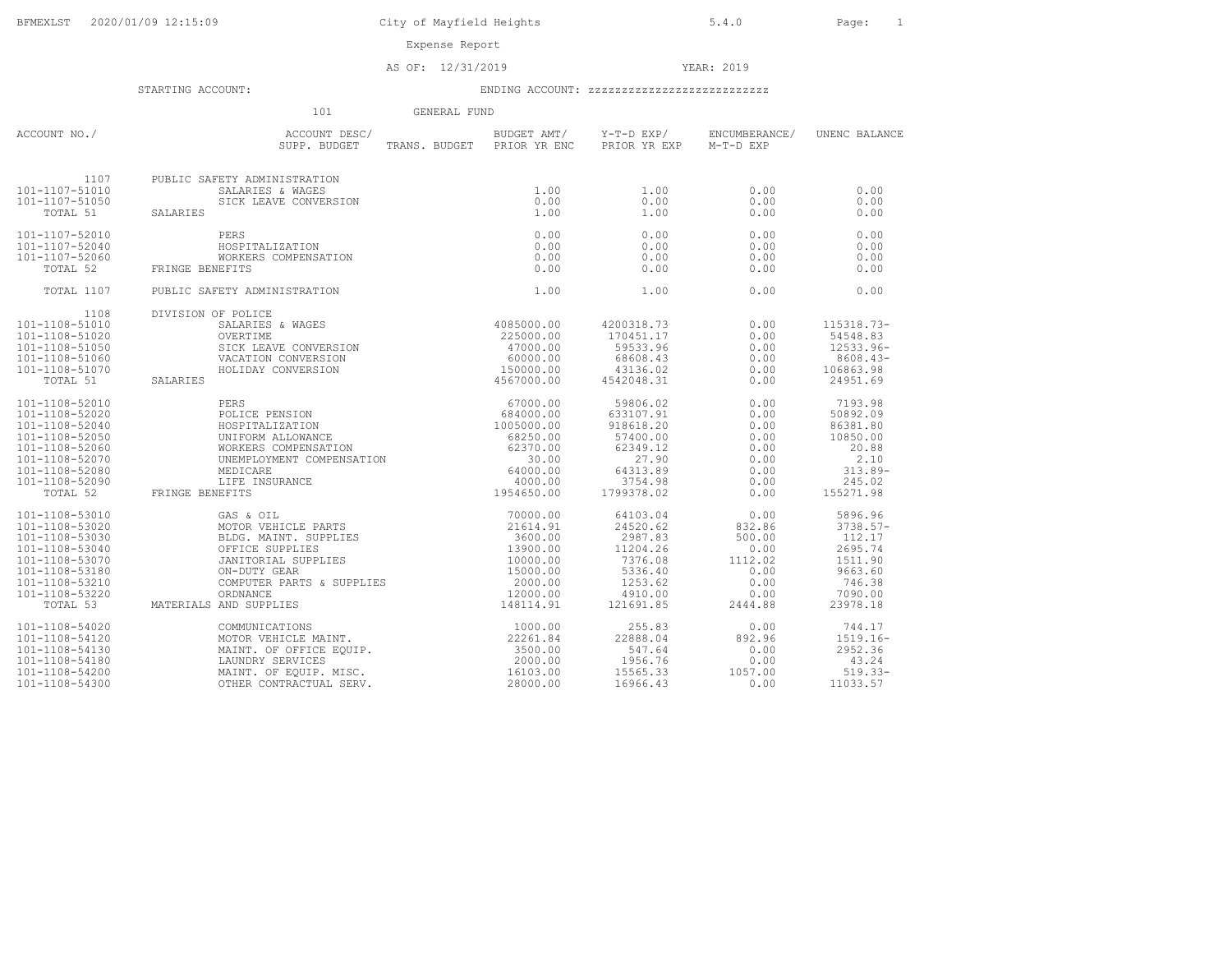AS OF: 12/31/2019 YEAR: 2019

|                | 101<br>GENERAL FUND                                                                                                                                                                                                                                                                                            |                            |                                        |                            |               |
|----------------|----------------------------------------------------------------------------------------------------------------------------------------------------------------------------------------------------------------------------------------------------------------------------------------------------------------|----------------------------|----------------------------------------|----------------------------|---------------|
| ACCOUNT NO./   | ACCOUNT DESC/<br>SUPP. BUDGET                                                                                                                                                                                                                                                                                  | TRANS. BUDGET PRIOR YR ENC | BUDGET AMT/ Y-T-D EXP/<br>PRIOR YR EXP | ENCUMBERANCE/<br>M-T-D EXP | UNENC BALANCE |
| 101-1108-54320 | BANK SERVICE CHARGES                                                                                                                                                                                                                                                                                           | $500.00 -$                 | 0.00                                   | 0.00                       | $500.00 -$    |
| 101-1108-54350 |                                                                                                                                                                                                                                                                                                                |                            | 1464.00                                | 0.00                       | 6036.00       |
| 101-1108-54370 |                                                                                                                                                                                                                                                                                                                |                            | 36091.41                               | 0.00                       | $3091.41 -$   |
| 101-1108-54380 |                                                                                                                                                                                                                                                                                                                |                            | 935.00                                 | 0.00                       | 2065.00       |
| TOTAL 54       | CONTRACUAL SERVICES                                                                                                                                                                                                                                                                                            |                            | 96670.44                               | 1949.96                    | 17244.44      |
|                |                                                                                                                                                                                                                                                                                                                |                            |                                        |                            |               |
| 101-1108-55020 |                                                                                                                                                                                                                                                                                                                |                            | 3306.05                                | 0.00                       | 7693.95       |
| 101-1108-55030 |                                                                                                                                                                                                                                                                                                                |                            | 4797.92                                | 299.99                     | $17.91-$      |
| 101-1108-55050 |                                                                                                                                                                                                                                                                                                                |                            | 11501.35                               | 0.00                       | 3998.65       |
| 101-1108-55070 |                                                                                                                                                                                                                                                                                                                |                            | 467.00                                 | 0.00                       | 33.00         |
| 101-1108-55150 |                                                                                                                                                                                                                                                                                                                |                            | 0.00                                   | 0.00                       | 0.00          |
| TOTAL 55       | $\begin{tabular}{ll} \bf{OFFICE EQUIPMENT} & & & 11000.00 \\ \bf{OTHER EQUIPMENT} & & 5080.00 \\ \bf{COMPUTER F-QUIDENENIT & & 5000.00 \\ \bf{EQUIPINENT-ORDINANCE & & 500.00 \\ \bf{CONTRACTOR CONSTRUCTION & & 500.00 \\ \bf{AND IMPROVEMEMENTS & & 32080.00 \\ \end{tabular}$<br>EOUIPMENT AND IMPROVEMENTS |                            | 20072.32                               | 299.99                     | 11707.69      |
| 101-1108-57010 | RENTAL OF OFFICE EQUIP. 0.00<br>EDUCATION & TRAINING 34229.64<br>JAIL OPERATIONS EXP. 3000.00<br>CUES & MEMBERSHIPS 27000.00<br>CANINE EVERNERS 27000.00                                                                                                                                                       |                            | 0.00                                   | 0.00                       | 0.00          |
| 101-1108-57020 |                                                                                                                                                                                                                                                                                                                |                            | 26624.76                               | 280.00                     | 7324.88       |
| 101-1108-57030 |                                                                                                                                                                                                                                                                                                                |                            | 1623.00                                | 0.00                       | 1377.00       |
| 101-1108-57040 |                                                                                                                                                                                                                                                                                                                |                            | 26455.00                               | 0.00                       | 545.00        |
| 101-1108-57050 | CANINE EXPENSES<br>MISC. OTHER EXPENSES<br>MISC. OTHER EXPENSES<br>RENTAL OF EQUIPMENT<br>0.00                                                                                                                                                                                                                 |                            | 0.00                                   | 0.00                       | 0.00          |
| 101-1108-57080 |                                                                                                                                                                                                                                                                                                                |                            | 6150.56                                | 0.00                       | 5349.44       |
| 101-1108-57130 |                                                                                                                                                                                                                                                                                                                |                            | 0.00                                   | 0.00                       | 0.00          |
| 101-1108-57200 | JUVENILE DIVERSION EXPENSES                                                                                                                                                                                                                                                                                    | 100.00                     | 0.00                                   | 0.00                       | 0.00          |
| 101-1108-57210 | SCHOOL RESOURCE OFFICER EXP.                                                                                                                                                                                                                                                                                   |                            | 98.00                                  | 0.00                       | 2.00          |
| 101-1108-57260 | COMMUNITY OPERATIONS EXP. 15000.00                                                                                                                                                                                                                                                                             |                            | 12574.18                               | 0.00                       | 2425.82       |
| 101-1108-57310 |                                                                                                                                                                                                                                                                                                                |                            | 4275.00                                | 0.00                       | 1725.00       |
| 101-1108-57320 |                                                                                                                                                                                                                                                                                                                |                            | 4099.57                                | 0.00                       | 900.43        |
| 101-1108-57330 |                                                                                                                                                                                                                                                                                                                |                            | 3894.01                                | 0.00                       | 172.99        |
| 101-1108-57360 |                                                                                                                                                                                                                                                                                                                |                            | 5110.52                                | 0.00                       | $110.52 -$    |
| TOTAL 57       | COMMUNITY OFERAIL ON THE READ ON SUBDENTIAL CONTINUES WAS ARREST AND MULTING AN ANGLE AND A SUBDENTIAL CONTINUES AND MULTING ASSESS AND MULTING ASSESS AND MULTING A SUBDENTIAL CONTINUES AND MULTING A SUBDENTIAL CONTINUES A<br>OTHER EXPENSES                                                               |                            | 90904.60                               | 280.00                     | 19712.04      |
| 101-1108-59010 | D.A.R.E. GRANT REFUND                                                                                                                                                                                                                                                                                          | 0.00                       | 0.00                                   | 0.00                       | 0.00          |
| TOTAL 59       | OTHER FINANCIAL USES                                                                                                                                                                                                                                                                                           | 0.00                       | 0.00                                   | 0.00                       | 0.00          |
| TOTAL 1108     | DIVISION OF POLICE                                                                                                                                                                                                                                                                                             | 6928606.39                 | 6670765.54                             | 4974.83                    | 252866.02     |
| 1109           | DIVISION OF FIRE                                                                                                                                                                                                                                                                                               |                            |                                        |                            |               |
| 101-1109-51010 |                                                                                                                                                                                                                                                                                                                |                            | 3471900.40                             | 0.00                       | 18099.60      |
| 101-1109-51020 |                                                                                                                                                                                                                                                                                                                |                            | 386516.47                              | 0.00                       | 66516.47-     |
| 101-1109-51050 |                                                                                                                                                                                                                                                                                                                |                            | 20787.98                               | 0.00                       | 5787.98-      |
| 101-1109-51060 |                                                                                                                                                                                                                                                                                                                |                            | 36540.38                               | 0.00                       | 3459.62       |
| 101-1109-51070 |                                                                                                                                                                                                                                                                                                                |                            | 45206.95                               | 0.00                       | 14793.05      |
| TOTAL 51       | OF FIRE<br>SALARIES & WAGES<br>OVERTIME<br>SICK LEAVE CONVERSION<br>SICK LEAVE CONVERSION<br>VACATION CONVERSION<br>HOLIDAY CONVERSION<br>HOLIDAY CONVERSION<br>3925000.00<br>3925000.00<br>SALARIES                                                                                                           |                            | 3960952.18                             | 0.00                       | $35952.18 -$  |
| 101-1109-52010 | PERS                                                                                                                                                                                                                                                                                                           | 21000.00                   | 21598.04                               | 0.00                       | $598.04-$     |
| 101-1109-52030 | FIRE PENSION                                                                                                                                                                                                                                                                                                   | 665500.00                  | 741828.13                              | 0.00                       | $76328.13 -$  |
| 101-1109-52040 | HOSPITALIZATION                                                                                                                                                                                                                                                                                                | 870000.00                  | 785900.58                              | 0.00                       | 84099.42      |
| 101-1109-52050 | UNIFORM ALLOWANCE                                                                                                                                                                                                                                                                                              | 37100.00                   | 37025.00                               | 0.00                       | 75.00         |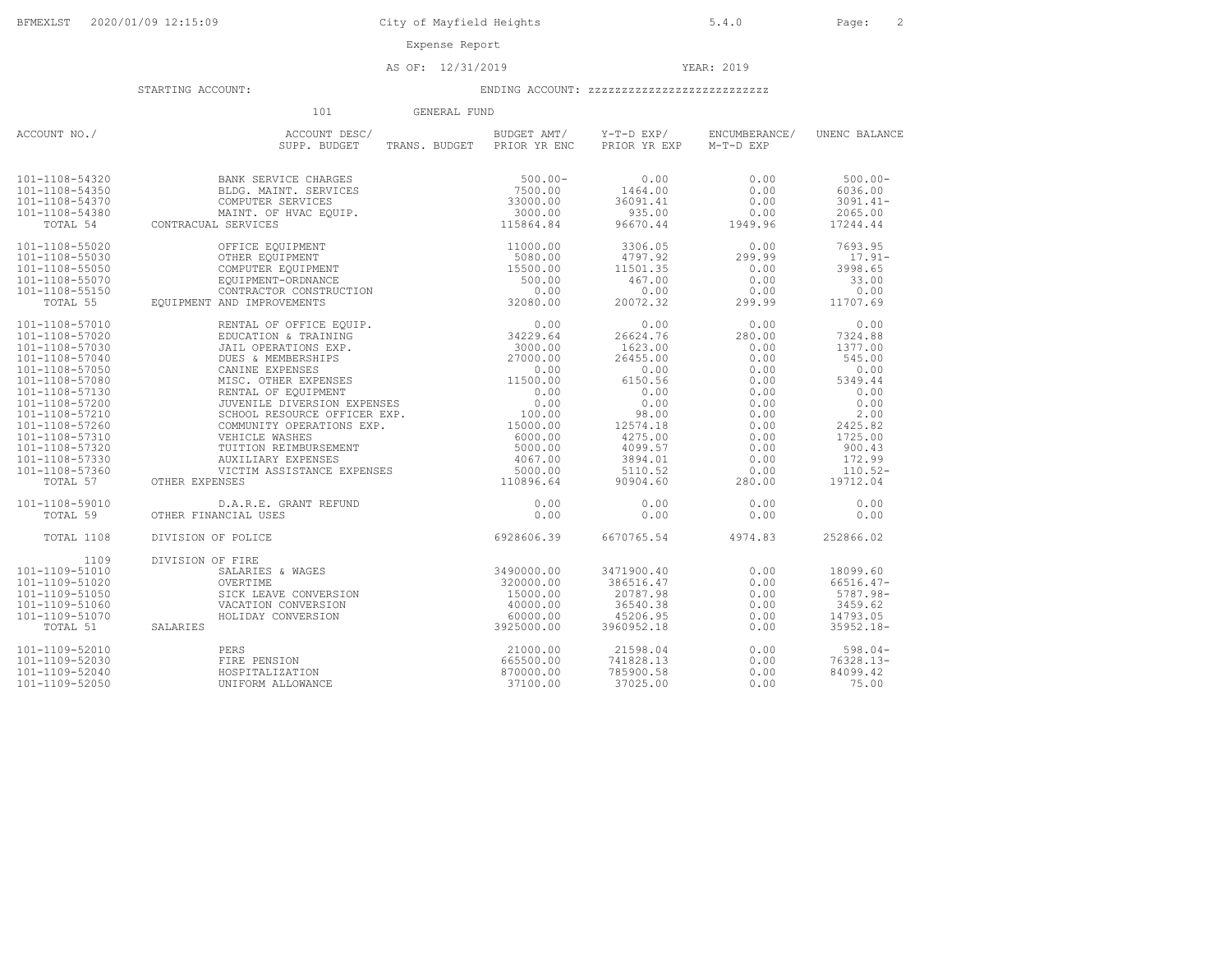AS OF: 12/31/2019 YEAR: 2019

#### STARTING ACCOUNT: ENDING ACCOUNT: zzzzzzzzzzzzzzzzzzzzzzzzzzz

 101 GENERAL FUNDACCOUNT NO./<br>
SUPP. BUDGET TRANS. BUDGET PRIOR YR ENC PRIOR YR EXP M-T-D EXP (UNENC BALANCE  $101-1109-52060$  WORKERS COMPENSATION<br>  $101-1109-52070$  UNEMPLOYMENT COMPENSATION<br>  $101-1109-52080$  DREDICARE<br>  $101-1109-52080$  DREDICARE<br>  $101-1109-52080$  DREDICARE<br>  $101-1109-52080$  DREDICARE<br>  $101-109-52090$  DREDICARE<br>  $\begin{tabular}{@{}c@{}}\n 101-1109-53010 & \begin{tabular}{@{}c@{}} 60.8 & \begin{tabular}{@{}c@{}} 60.8 & \begin{tabular}{@{}c@{}} 60.8 & \begin{tabular}{@{}c@{}} 60.8 & \begin{tabular}{@{}c@{}} 60.8 & \begin{tabular}{@{}c@{}} 60.8 & \begin{tabular}{@{}c@{}} 60.8 & \begin{tabular}{@{}c@{}} 60.8 & \begin{tabular}{@{}c@{}} 60.8 & \begin{tabular}{@{}c@{}} 60.8 & \begin{tabular}{@{}c@$ 101-1109-54020 COMMUNICATIONS 6280.00 5415.00 0.00 865.00 101-1109-54120 MAINT. OF.EQUIP. M. V. 74861.39 32250.14 1372.88 41238.37 101-1109-54130 MAINT. OF OFFICE EQUIP. 2500.00 2603.65 0.00 103.65- 101-1109-54180 LAUNDRY SERVICES 1000.00 977.26 0.00 22.74 101-1109-54190 FIRE HYDRANT REPAIRS 7000.00 0.00 0.00 7000.00 101-1109-54200 MAINT. OF EQUIP. MISC. 9599.00 9670.25 500.00 571.25- 101-1109-54300 OTHER CONTRACTUAL SERV. 49116.00 18425.77 47.50 30642.73 101-1109-54330 HYDRANT WATER SERV. FEES 26600.00 26551.14 0.00 48.86 101-1109-54350 BLDG. MAINT. SERVICES 7500.00 0.00 0.00 7500.00 101-1109-54370 COMPUTER SERVICES 3500.00 3285.88 0.00 214.12 101-1109-54380 MAINT. OF HVAC EUQIP. 3000.00 1395.28 215.00 1389.72 101-1109-54460 EMS BILLING SERV. FEES 48000.00 45927.37 0.00 2072.63 TOTAL 54 CONTRACUAL SERVICES 238956.39 146501.74 2135.38 90319.27  $101-1109-55020 \nonumber \\ 101-1109-55020 \nonumber \\ 101-1109-55050 \nonumber \\ 101-1109-55050 \nonumber \\ 101-1109-55050 \nonumber \\ 101-1109-55050 \nonumber \\ 101-1109-55050 \nonumber \\ 101-1109-55050 \nonumber \\ 101-1109-55050 \nonumber \\ 101-1109-55050 \nonumber \\ 101-1109-55050 \nonumber \\ 101-1109-55$ 101-1109-57020 EDUCATION & TRAINING 17040.00 7262.09 627.00 9150.91 101-1109-57040 DUES & MEMBERSHIPS 10270.00 10566.00 0.00 296.00- 101-1109-57080 MISC. OTHER EXPENSES 8546.85 8448.37 706.40 607.92- 101-1109-57320 TUITION REIMBURSEMENT 3500.00 3006.00 0.00 494.00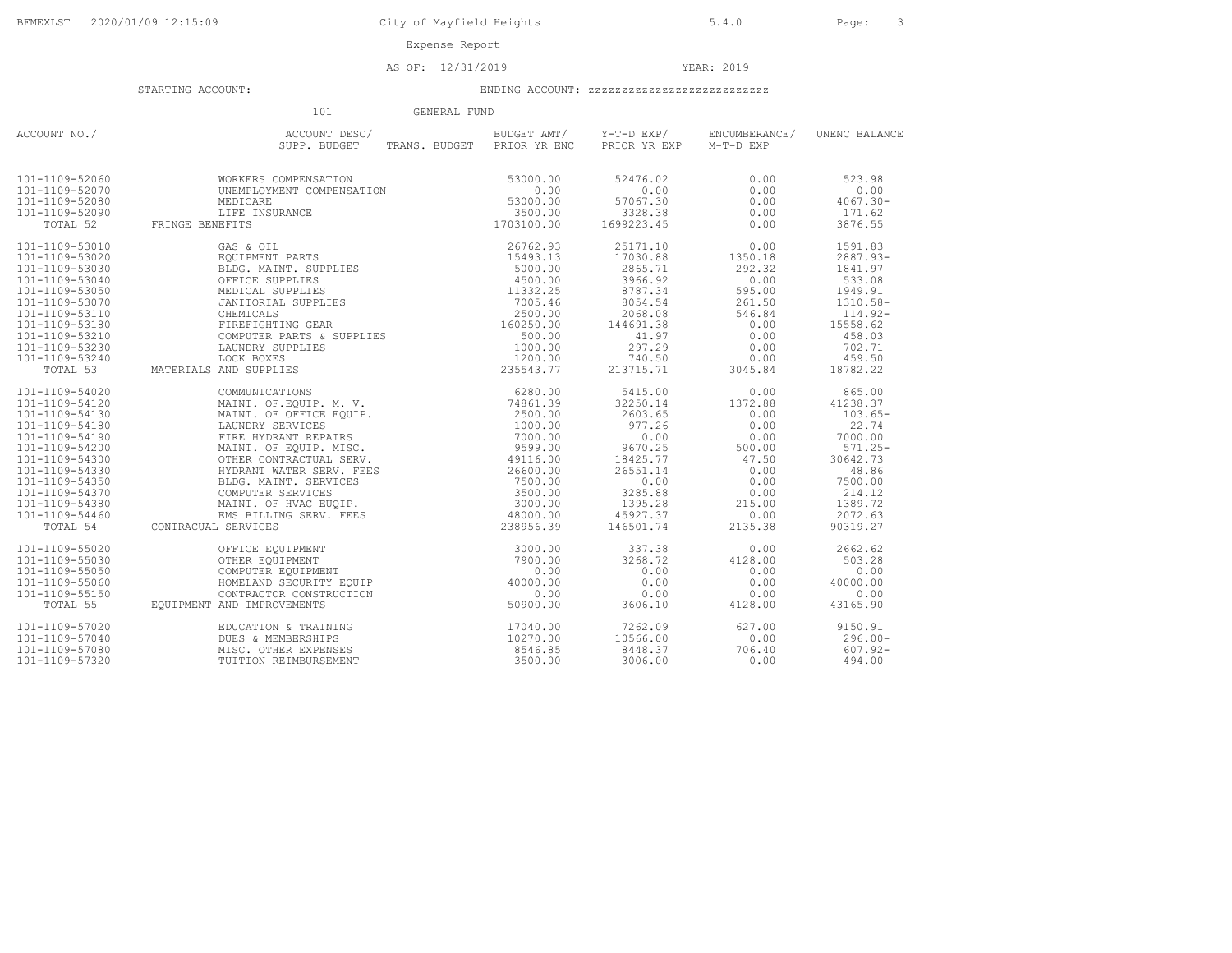AS OF: 12/31/2019 YEAR: 2019

|                                                                                                                      | 101                                                                                                                                                                                                                                                                               | GENERAL FUND |                                                       |                                                                               |                                                      |                                                                                    |
|----------------------------------------------------------------------------------------------------------------------|-----------------------------------------------------------------------------------------------------------------------------------------------------------------------------------------------------------------------------------------------------------------------------------|--------------|-------------------------------------------------------|-------------------------------------------------------------------------------|------------------------------------------------------|------------------------------------------------------------------------------------|
| ACCOUNT NO./                                                                                                         | ACCOUNT DESC/<br>SUPP. BUDGET                                                                                                                                                                                                                                                     |              | BUDGET AMT/<br>TRANS. BUDGET PRIOR YR ENC             | Y-T-D EXP/<br>PRIOR YR EXP                                                    | ENCUMBERANCE/<br>$M-T-D$ EXP                         | UNENC BALANCE                                                                      |
| TOTAL 57                                                                                                             | OTHER EXPENSES                                                                                                                                                                                                                                                                    |              | 39356.85                                              | 29282.46                                                                      | 1333.40                                              | 8740.99                                                                            |
| 101-1109-59010<br>TOTAL 59                                                                                           | FEMA GRANT REFUND<br>OTHER FINANCIAL USES                                                                                                                                                                                                                                         |              | 0.00<br>0.00                                          | 0.00<br>0.00                                                                  | 0.00<br>0.00                                         | 0.00<br>0.00                                                                       |
| TOTAL 1109                                                                                                           | DIVISION OF FIRE                                                                                                                                                                                                                                                                  |              | 6192857.01                                            | 6053281.64                                                                    | 10642.62                                             | 128932.75                                                                          |
| 1110<br>$101 - 1110 - 51010$<br>101-1110-51020<br>101-1110-51050<br>101-1110-51060<br>101-1110-51070<br>TOTAL 51     | FIRE COMMUNICATIONS<br>TRE COMMUNICATIONS<br>SALARIES & WAGES<br>OVERTIME<br>SICK LEAVE CONVERSION<br>VACATION CONVERSION<br>FOLIDAY CONVERSION<br>FOLIDAY CONVERSION<br>11000.00<br>620000.00<br>620000.00<br>620000.00<br>620000.00<br>POLICE & FIRE COMMUNICATIONS<br>SALARIES |              |                                                       | 475623.62<br>83288.54<br>3452.14<br>4595.69<br>10861.04<br>577821.03          | 0.00<br>0.00<br>0.00<br>0.00<br>0.00<br>0.00         | 59376.38<br>18288.54-<br>547.86<br>404.31<br>138.96<br>42178.97                    |
| 101-1110-52010<br>101-1110-52040<br>101-1110-52050<br>101-1110-52060<br>101-1110-52080<br>101-1110-52090<br>TOTAL 52 | FRINGE BENEFITS                                                                                                                                                                                                                                                                   |              |                                                       | 81281.09<br>115678.27<br>6300.00<br>7619.08<br>8333.67<br>568.26<br>219780.37 | 0.00<br>0.00<br>0.00<br>0.00<br>0.00<br>0.00<br>0.00 | $6281.09 -$<br>9321.73<br>$125.00 -$<br>380.92<br>$533.67-$<br>$18.26-$<br>2744.63 |
| 101-1110-53040<br>TOTAL 53                                                                                           | MATERIALS AND SUPPLIES                                                                                                                                                                                                                                                            |              | 100.00<br>100.00                                      | 7.29<br>7.29                                                                  | 0.00<br>0.00                                         | 92.71<br>92.71                                                                     |
| 101-1110-54020<br>101-1110-54130<br>101-1110-54200<br>101-1110-54300<br>TOTAL 54                                     | >FFICE SUPPLILES<br>AND SUPPLIES<br>COMMUNICATIONS<br>MAINT. OF OFFICE EQUIP.<br>******TMT. OF EQUIP. MISC.<br>CONTRACUAL SERVICES                                                                                                                                                |              | 35400.00<br>100.00<br>8000.00<br>16000.00<br>59500.00 | 29845.40<br>99.00<br>7299.00<br>22601.48<br>59844.88                          | 0.00<br>0.00<br>0.00<br>0.00<br>0.00                 | 5554.60<br>1.00<br>701.00<br>$6601.48 -$<br>344.88-                                |
| 101-1110-55020<br>$101 - 1110 - 55030$<br>101-1110-55050<br>TOTAL 55                                                 | OFFICE EQUIPMENT<br>OTHER EQUIPMENT<br>COMPUTER EQUIPMENT<br>EQUIPMENT AND IMPROVEMENTS                                                                                                                                                                                           |              | 1000.00<br>0.00<br>4500.00<br>5500.00                 | 0.00<br>0.00<br>5373.55<br>5373.55                                            | 0.00<br>0.00<br>0.00<br>0.00                         | 1000.00<br>0.00<br>$873.55 -$<br>126.45                                            |
| 101-1110-57010<br>101-1110-57020<br>101-1110-57080<br>101-1110-57320<br>TOTAL 57                                     | AND INING<br>RENTAL OF OFFICE EQUIP.<br>EDUCATION & TRAINING<br>MISC. OTHER EXPENSES<br>TUITION REIMBURSEMENT<br>OTHER EXPENSES                                                                                                                                                   |              | 0.00<br>2400.00<br>500.00<br>0.00<br>2900.00          | 0.00<br>2309.00<br>336.89<br>0.00<br>2645.89                                  | 0.00<br>129.00<br>0.00<br>0.00<br>129.00             | 0.00<br>$38.00 -$<br>163.11<br>0.00<br>125.11                                      |
| TOTAL 1110                                                                                                           | POLICE & FIRE COMMUNICATIONS                                                                                                                                                                                                                                                      |              | 910525.00                                             | 865473.01                                                                     | 129.00                                               | 44922.99                                                                           |
| 1112<br>101-1112-51010                                                                                               | <b>JAIL OPERATIONS</b><br>SALARIES & WAGES                                                                                                                                                                                                                                        |              | 162000.00                                             | 138511.69                                                                     | 0.00                                                 | 23488.31                                                                           |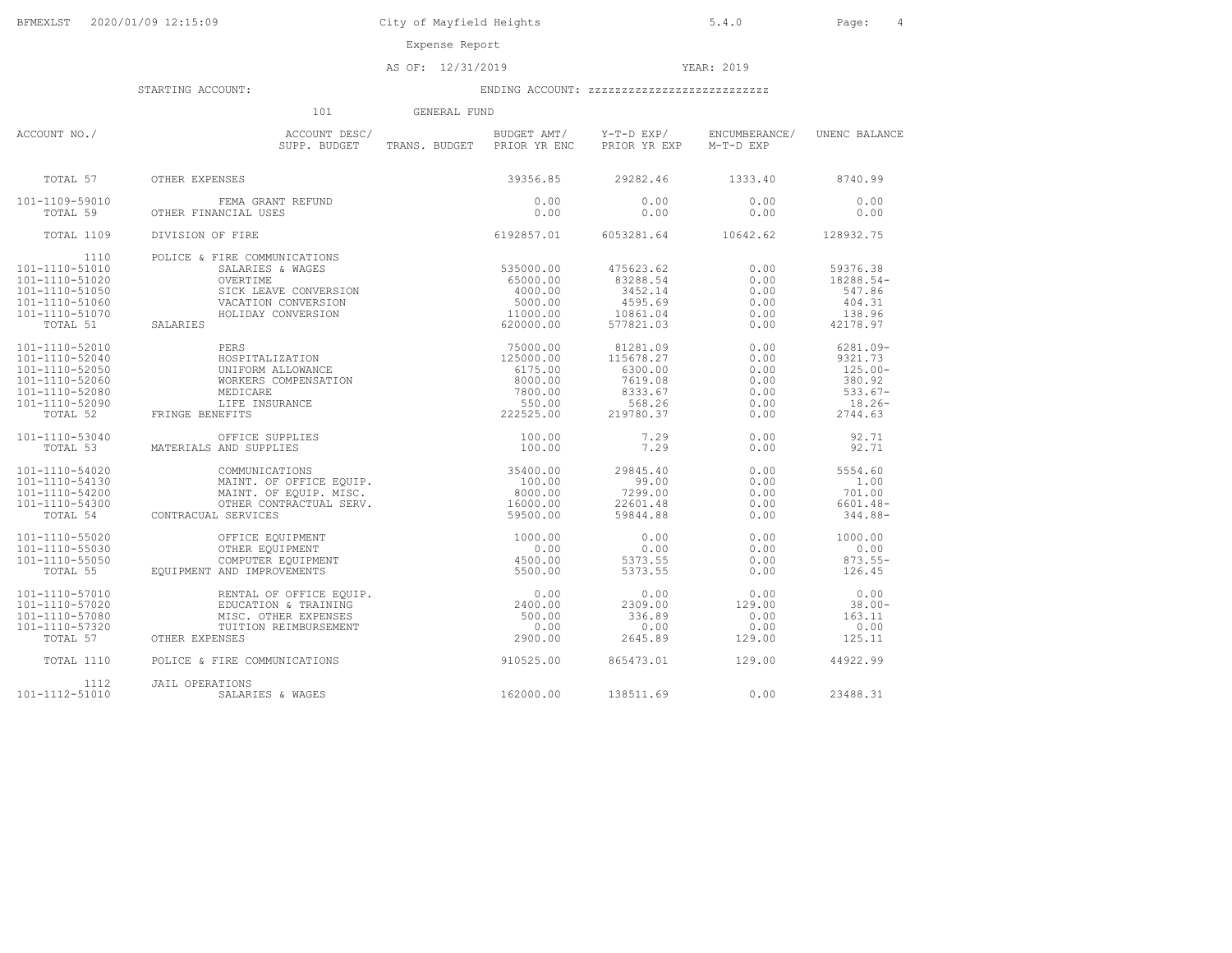Expense Report

AS OF: 12/31/2019 YEAR: 2019

#### STARTING ACCOUNT: ENDING ACCOUNT: zzzzzzzzzzzzzzzzzzzzzzzzzzz

 101 GENERAL FUNDACCOUNT NO./ ACCOUNT DESC/ BUDGET AMT/ Y-T-D EXP/ ENCUMBERANCE/ UNENC BALANCE SUPP. BUDGET TRANS. BUDGET PRIOR YR ENC PRIOR YR EXP M-T-D EXP101-1112-51020 OVERTIME 2000.00 2459.69 0.00 459.69- 101-1112-51050 SICK LEAVE CONVERSION 1000.00 1195.76 0.00 195.76- 101-1112-51060 VACATION CONVERSION 3000.00 2021.00 0.00 979.00 101-1112-51070 HOLIDAY CONVERSION 0.00 0.00 0.00 0.00 TOTAL 51 SALARIES 168000.00 144188.14 0.00 23811.86 101-1112-52010 PERS 19180.00 20005.67 0.00 825.67- 101-1112-52040 HOSPITALIZATION 37000.00 29000.67 0.00 7999.33 101-1112-52050 UNIFORM ALLOWANCE 2000.00 2000.00 0.00 0.00 101-1112-52060 WORKERS COMPENSATION 2000.00 1947.94 0.00 52.06 101-1112-52080 MEDICARE 2000.00 2078.61 0.00 78.61- 101-1112-52090 LIFE INSURANCE 200.00 177.12 0.00 22.88 TOTAL 52 FRINGE BENEFITS 62380.00 55210.01 0.00 7169.99 101-1112-53030 BLDG. MAINT. SUPPLIES 2300.00 41.10 7.97 2250.93 101-1112-53040 OFFICE SUPPLIES 200.00 186.85 0.00 13.15 101-1112-53050 MEDICAL SUPPLIES 1000.00 389.33 0.00 610.67 101-1112-53070 JANITORIAL SUPPLIES 0.00 0.00 0.00 0.00 101-1112-53170 FOOD 7000.00 5468.58 0.00 1531.42 TOTAL 53 MATERIALS AND SUPPLIES 10500.00 6085.86 7.97 4406.17 101-1112-54180 LAUNDRY SERVICES 7000.00 6650.37 0.00 349.63 101-1112-54300 OTHER CONTRACTUAL SERV. 6000.00 6462.00 500.00 962.00- 101-1112-54350 BLDG. MAINT. SERVICES 4000.00 0.00 0.00 4000.00 TOTAL 54 CONTRACUAL SERVICES 17000.00 13112.37 500.00 3387.63 101-1112-55020 OFFICE EQUIPMENT 0.00 0.00 0.00 0.00 101-1112-55030 OTHER EQUIPMENT 3000.00 1655.15 0.00 1344.85 TOTAL 55 EQUIPMENT AND IMPROVEMENTS 3000.00 1655.15 0.00 1344.85101-1112-57020 EDUCATION & TRAINING 0.00 0.00 0.00 0.00101-1112-57080 MISC. OTHER EXPENSES 3000.00 1345.38 853.88 800.74 TOTAL 57 OTHER EXPENSES 3000.00 1345.38 853.88 800.74 $800.74$ 800.74 TOTAL 1112 JAIL OPERATIONS 263880.00 221596.91 1361.85 40921.24 1124 ANIMAL CONTROL101-1124-51010 SALARIES & WAGES 101-1124-51010 SALARIES & WAGES 45000.00 42593.47 0.00 2406.53 101-1124-51020 OVERTIME 15000.00 13082.19 0.00 1917.81 101-1124-51050 SICK LEAVE CONVERSION 0.00 950.78 0.00 950.78- 101-1124-51060 VACATION CONVERSION 0.00 190.16 0.00 190.16- TOTAL 51 SALARIES 60000.00 56816.60 0.00 3183.40101-1124-52010 PERS 7400.00 8029.24 0.00 629.24- 101-1124-52040 HOSPITALIZATION 0.00 0.00 0.00 0.00 101-1124-52060 WORKERS COMPENSATION 500.00 475.80 0.00 24.20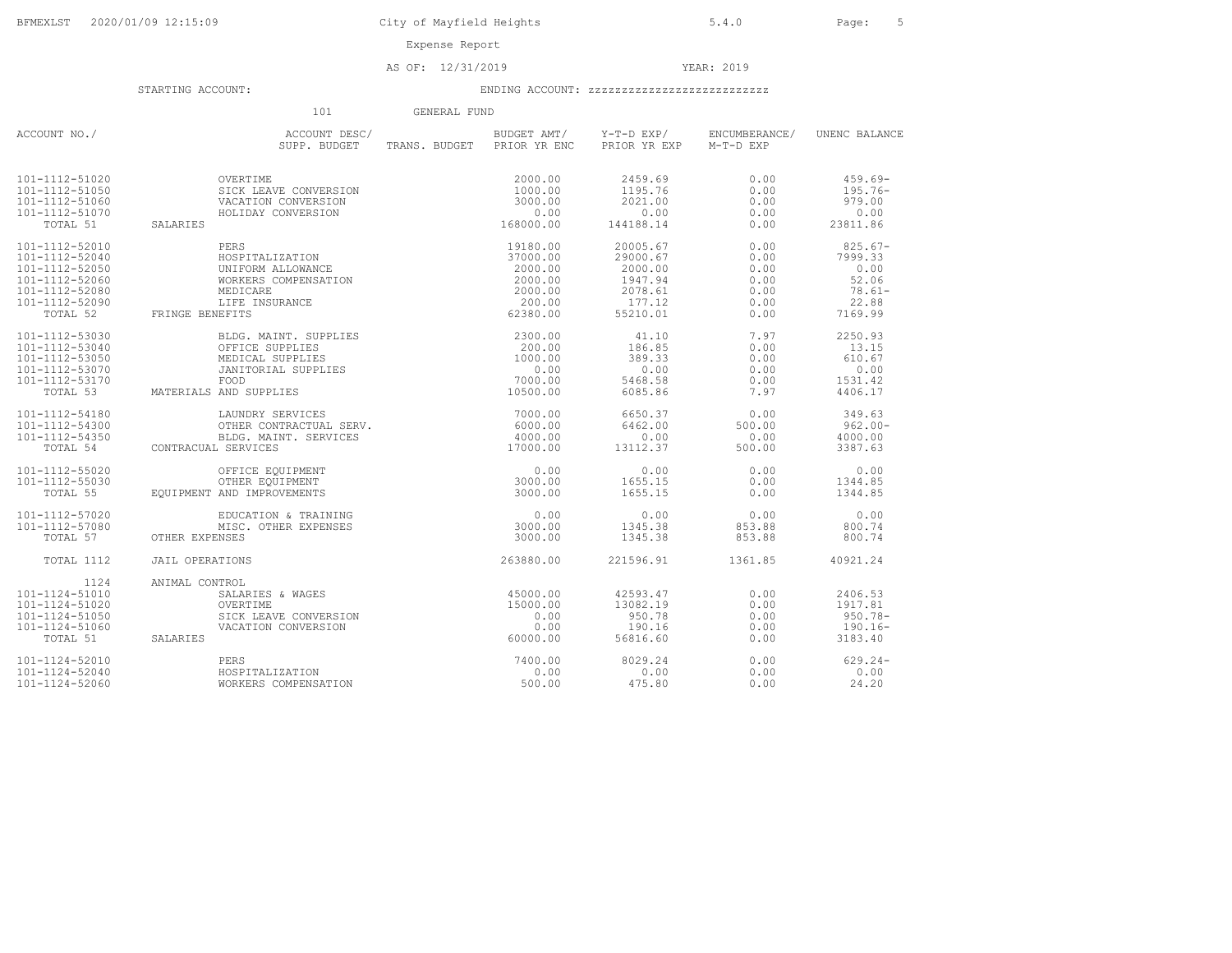AS OF: 12/31/2019 YEAR: 2019

STARTING ACCOUNT: ENDING ACCOUNT: zzzzzzzzzzzzzzzzzzzzzzzzzzz

# 101 GENERAL FUND

| ACCOUNT NO./                           | ACCOUNT DESC/<br>SUPP. BUDGET TRANS. BUDGET PRIOR YR ENC                                                                                                                                                                                                                                                                                                                                 |                              | BUDGET AMT/ Y-T-D EXP/<br>PRIOR YR EXP | ENCUMBERANCE/<br>M-T-D EXP   | UNENC BALANCE                         |
|----------------------------------------|------------------------------------------------------------------------------------------------------------------------------------------------------------------------------------------------------------------------------------------------------------------------------------------------------------------------------------------------------------------------------------------|------------------------------|----------------------------------------|------------------------------|---------------------------------------|
| 101-1124-52080<br>101-1124-52090       | MEDICARE<br>LIFE INSURANCE<br>TOTAL 52 FRINGE BENEFITS                                                                                                                                                                                                                                                                                                                                   | 700.00<br>0.00<br>8600.00    | 812.24<br>0.00<br>9317.28              | 0.00<br>0.00<br>0.00         | $112.24-$<br>0.00<br>717.28-          |
| 101-1124-53020<br>101-1124-53170       | EQUIPMENT PARTS<br>FOOD<br>3 AND SUPPLIES<br>TOTAL 53 MATERIALS AND SUPPLIES                                                                                                                                                                                                                                                                                                             | 2000.00<br>350.00<br>2350.00 | 871.87<br>258.39<br>1130.26            | 0.00<br>0.00<br>0.00         | 1128.13<br>91.61<br>1219.74           |
|                                        | $\begin{array}{cccc} 101-1124-54120 \\ 101-1124-54180 \\ 101-1124-54300 \\ 101-1124-54300 \\ 0.00 \\ \text{TOTAL 54} \end{array} \qquad \begin{array}{cccc} \text{MATN}.\text{ OF EQUIP. M.V.} \\ \text{LAWDRY SERVICES} \\ \text{DAYIER CONTRACTUAL} \\ \text{SERVICES} \\ \text{SERVICES} \end{array} \qquad \begin{array}{cccc} 4500.00 \\ 0.00 \\ 2355.00 \\ 6855.00 \\ \end{array}$ |                              | 952.00<br>0.00<br>218.42<br>1170.42    | 0.00<br>0.00<br>0.00<br>0.00 | 3548.00<br>0.00<br>2136.58<br>5684.58 |
|                                        | $\begin{tabular}{lllllllllll} 101-1124-55030 & & \text{OTHER EQUIPMENT} \\ \text{TOTAL} & 55 & & \text{EQUIPMENT AND IMPROVEMENTS} \end{tabular}$                                                                                                                                                                                                                                        | 500.00<br>500.00             | 0.00<br>0.00                           | 0.00<br>0.00                 | 500.00<br>500.00                      |
| 101-1124-57020<br>101-1124-57080       | EDUCATION & TRAINING<br>MISC. OTHER EXPENSES<br>TOTAL 57 OTHER EXPENSES                                                                                                                                                                                                                                                                                                                  | 450.00<br>1000.00<br>1450.00 | 0.00<br>959.30<br>959.30               | 0.00<br>0.00<br>0.00         | 450.00<br>40.70<br>490.70             |
|                                        | TOTAL 1124 ANIMAL CONTROL                                                                                                                                                                                                                                                                                                                                                                | 79755.00                     | 69393.86                               | 0.00                         | 10361.14                              |
| 2201<br>101-2201-54090<br>TOTAL 54     | CUYAHOGA COUNTY HEALTH DEPT<br>90795.00<br>COUNTY HEALTH EXPENSE<br>CONTRACUAL SERVICES                                                                                                                                                                                                                                                                                                  |                              | 90795.00<br>90795.00                   | 0.00<br>0.00                 | 0.00<br>0.00                          |
| TOTAL 2201                             | CUYAHOGA COUNTY HEALTH DEPT                                                                                                                                                                                                                                                                                                                                                              | 90795.00                     | 90795.00                               | 0.00                         | 0.00                                  |
| 2202<br>101-2202-57080<br>TOTAL 57     | MAYFIELD UNION CEMETERY<br>CEMETERY ANNUAL CONTRIBUTION<br>OTHER EXPENSES                                                                                                                                                                                                                                                                                                                | 1000.00<br>1000.00           | 1000.00<br>1000.00                     | 0.00<br>0.00                 | 0.00<br>0.00                          |
| TOTAL 2202                             | MAYFIELD UNION CEMETERY                                                                                                                                                                                                                                                                                                                                                                  | 1000.00                      | 1000.00                                | 0.00                         | 0.00                                  |
| 2211<br>101-2211-51030<br>TOTAL 51     | COMMISSION ON AGING<br>$\begin{array}{c} 0.00 \\ 0.00 \end{array}$<br>SALARIES-PART-TIME<br>SALARIES                                                                                                                                                                                                                                                                                     | 0.00                         | 0.00<br>0.00                           | 0.00<br>0.00                 | 0.00<br>0.00                          |
| 101-2211-52010                         | <b>PERS</b><br>$\begin{tabular}{l l l l} \hline 101-2211-52060 & & \text{WORKERS C} \\ 101-2211-52080 & & \text{MEDICARE} \\ \hline \text{TOTAL 52} & & \text{FRINGE BENEFITS} \end{tabular}$<br>WORKERS COMPENSATION                                                                                                                                                                    | 0.00<br>0.00<br>0.00<br>0.00 | 0.00<br>0.00<br>0.00<br>0.00           | 0.00<br>0.00<br>0.00<br>0.00 | 0.00<br>0.00<br>0.00<br>0.00          |
| $101 - 2211 - 53040$<br>101-2211-53050 | OFFICE SUPPLIES                                                                                                                                                                                                                                                                                                                                                                          | 0.00<br>0.00                 | 0.00<br>0.00                           | 0.00<br>0.00                 | 0.00<br>0.00                          |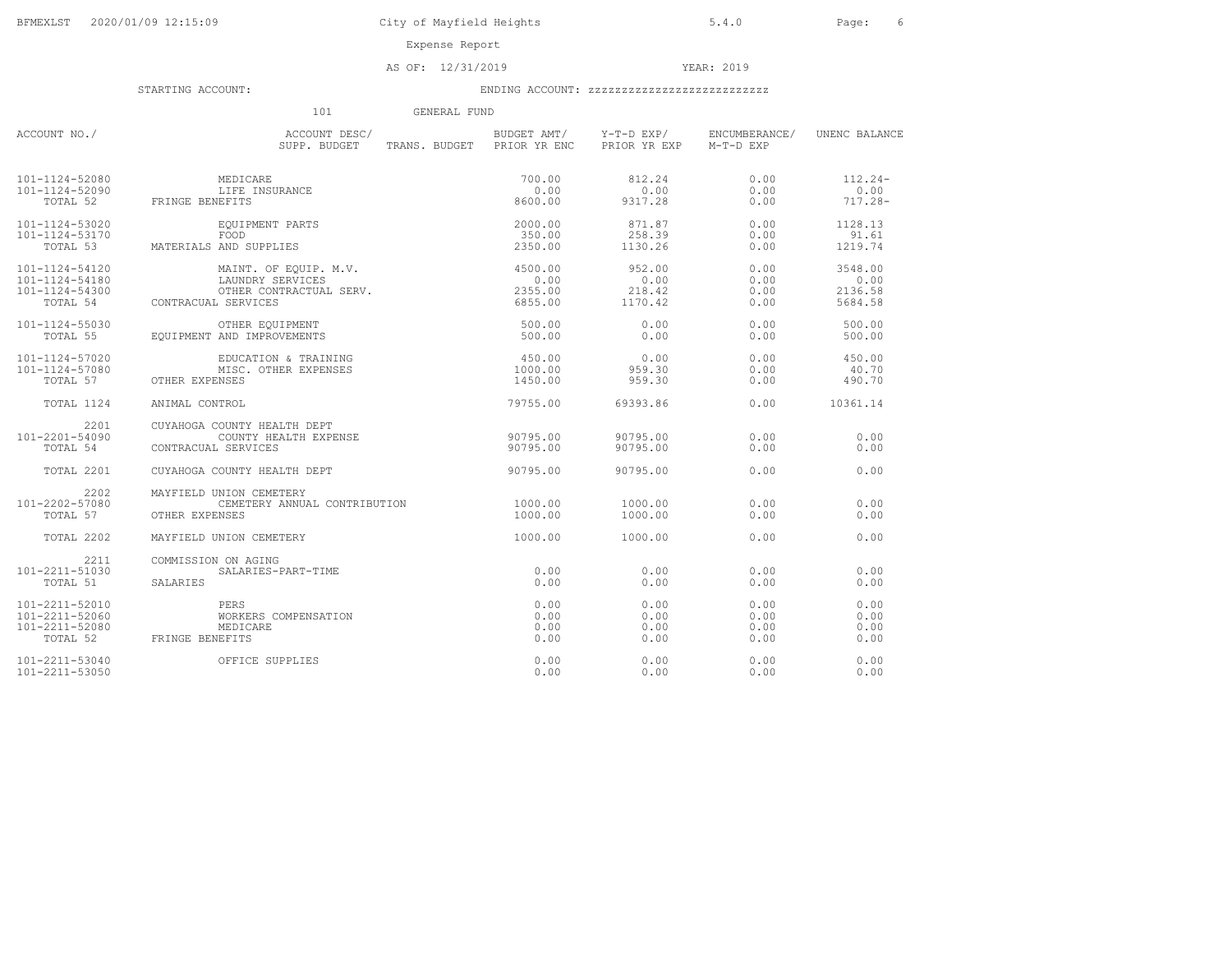AS OF: 12/31/2019 YEAR: 2019

|                                                                                                                      | 101<br>GENERAL FUND                                                                                                                                                                              |           |                                                                             |                                                            |                                                                           |
|----------------------------------------------------------------------------------------------------------------------|--------------------------------------------------------------------------------------------------------------------------------------------------------------------------------------------------|-----------|-----------------------------------------------------------------------------|------------------------------------------------------------|---------------------------------------------------------------------------|
| ACCOUNT NO./                                                                                                         | ACCOUNT DESC/<br>SUPP. BUDGET TRANS. BUDGE<br>SUPP. BUDGET TRANS. BUDGET PRIOR YR ENC PRIOR YR EXP                                                                                               |           | BUDGET AMT/ Y-T-D EXP/                                                      | ENCUMBERANCE/<br>M-T-D EXP                                 | UNENC BALANCE                                                             |
|                                                                                                                      |                                                                                                                                                                                                  | 0.00      | 0.00                                                                        | 0.00                                                       | 0.00                                                                      |
| TOTAL 54                                                                                                             | TOTAL 53 MATERIALS AND SUPPLIES<br>101-2211-54300 OTHER CONTRACTUAL SERV.<br>CONTRACUAL SERVICES                                                                                                 | 0.00      | 0.00<br>0.00                                                                | 0.00<br>0.00                                               | 0.00<br>0.00                                                              |
| TOTAL 2211                                                                                                           | COMMISSION ON AGING                                                                                                                                                                              |           | 0.00                                                                        | 0.00                                                       | 0.00                                                                      |
| 2213<br>101-2213-54470<br>TOTAL 54                                                                                   | COMMISSION ON<br>COMM. PARTNERSHIP ON AGING<br>CONSORTIUM EXPENSES 328000.00<br>228000.00<br>228000.00                                                                                           |           | 302421.29<br>302421.29                                                      | 25382.92<br>25382.92                                       | 195.79<br>195.79                                                          |
| TOTAL 2213                                                                                                           | COMM. PARTNERSHIP ON AGING                                                                                                                                                                       | 328000.00 |                                                                             | 302421.29 25382.92                                         | 195.79                                                                    |
| 3313<br>101-3313-51010<br>101-3313-51020<br>101-3313-51030<br>101-3313-51050<br>101-3313-51060<br>TOTAL 51 SALARIES  | RECREATION<br>NA SALARIES & WAGES<br>OVERTIME 23000.00<br>SALARIES - PART-TIME 23000.00<br>SICK LEAVE CONVERSION 2000.00<br>VACATION CONVERSION 4000.00<br>334000.00<br>334000.00                |           | 273935.34<br>34720.76<br>13428.00<br>3297.71<br>3528.81<br>328910.62        | 0.00<br>0.00<br>0.00<br>0.00<br>0.00<br>0.00               | 9064.66<br>11720.76-<br>8572.00<br>$1297.71-$<br>471.19<br>5089.38        |
| 101-3313-52010<br>101-3313-52040<br>101-3313-52060<br>101-3313-52080<br>101-3313-52090                               | PERS<br>HOSPITALIZATION 65000.00<br>WORKERS COMPENSATION 65000.00<br>MEDICARE 1100.00<br>MEDICARE 4100.00<br>ILEE INSURANCE 4100.00<br>SNEFTS 12900.00<br>OR SUSPERS<br>TOTAL 52 FRINGE BENEFITS |           | 46428.23<br>51206.93<br>4047.24<br>4692.92<br>265.68<br>106641.00           | 0.00<br>0.00<br>0.00<br>0.00<br>0.00<br>0.00               | 7428.23-<br>13793.07<br>452.76<br>592.92-<br>34.32<br>6259.00             |
| 101-3313-53010<br>101-3313-53020<br>101-3313-53040<br>101-3313-53180<br>101-3313-53210                               | GAS & OIL<br>EQUIPMENT PARTS 0.00<br>OFFICE SUPPLIES<br>TOTAL 53 MATERIALS AND SUPPLIES                                                                                                          |           | 1268.77<br>0.00<br>17668.96<br>390.00<br>14.99<br>19342.72                  | 0.00<br>0.00<br>0.00<br>0.00<br>0.00<br>0.00               | 231.23<br>0.00<br>71.04<br>$145.00 -$<br>0.01<br>157.28                   |
| 101-3313-54020<br>101-3313-54120<br>101-3313-54300<br>101-3313-54310<br>101-3313-54320<br>101-3313-54370<br>TOTAL 54 | CONTRACUAL SERVICES                                                                                                                                                                              |           | 1473.31<br>1787.45<br>18933.48<br>3103.00<br>5331.20<br>2586.50<br>33214.94 | 0.00<br>0.00<br>0.00<br>1222.20<br>0.00<br>0.00<br>1222.20 | 26.69<br>92.55<br>1066.52<br>3214.80<br>4868.80<br>$1086.50 -$<br>8182.86 |
| 101-3313-55020<br>101-3313-55030<br>101-3313-55050                                                                   |                                                                                                                                                                                                  | 50.00     | 0.00<br>0.00<br>3887.94                                                     | 0.00<br>0.00<br>0.00                                       | 50.00<br>40500.00<br>12.06                                                |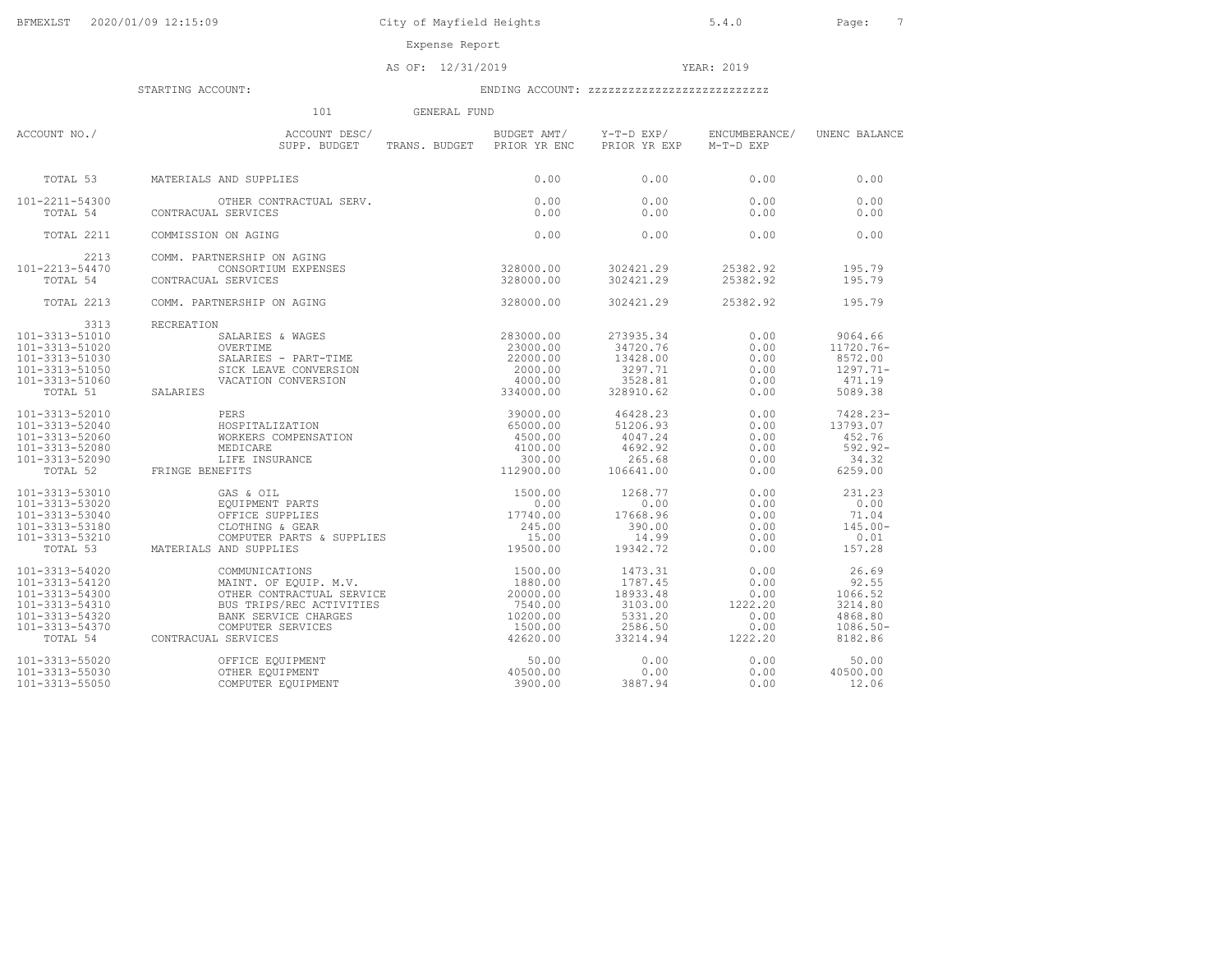AS OF: 12/31/2019 YEAR: 2019

|                                                                                                                                                                                                                | 101                                                                                                                                                                                                                                                                                                        | GENERAL FUND |                                                                                                                          |                                                                                                                         |                                                                                              |                                                                                                                                    |
|----------------------------------------------------------------------------------------------------------------------------------------------------------------------------------------------------------------|------------------------------------------------------------------------------------------------------------------------------------------------------------------------------------------------------------------------------------------------------------------------------------------------------------|--------------|--------------------------------------------------------------------------------------------------------------------------|-------------------------------------------------------------------------------------------------------------------------|----------------------------------------------------------------------------------------------|------------------------------------------------------------------------------------------------------------------------------------|
| ACCOUNT NO./                                                                                                                                                                                                   | ACCOUNT DESC/<br>SUPP. BUDGET                                                                                                                                                                                                                                                                              |              | BUDGET AMT/<br>TRANS. BUDGET PRIOR YR ENC                                                                                | Y-T-D EXP/<br>PRIOR YR EXP                                                                                              | ENCUMBERANCE/<br>M-T-D EXP                                                                   | UNENC BALANCE                                                                                                                      |
| TOTAL 55                                                                                                                                                                                                       | EQUIPMENT AND IMPROVEMENTS                                                                                                                                                                                                                                                                                 |              | 44450.00                                                                                                                 | 3887.94                                                                                                                 | 0.00                                                                                         | 40562.06                                                                                                                           |
| 101-3313-57020<br>101-3313-57040<br>101-3313-57070<br>101-3313-57080<br>101-3313-57140<br>101-3313-57150<br>101-3313-57170<br>101-3313-57180<br>101-3313-57220<br>101-3313-57300<br>101-3313-57350<br>TOTAL 57 | EDUCATION & TRAINING<br>DUES & MEMBERSHIPS<br>TRAVEL & TRANSPORTATION<br>MISC. OTHER EXPENSES<br>COM. UNITY DAY SUBSIDY<br>SAFETY TOWN EXPENSE<br>CONCERTS IN THE PARK<br>SPECIAL EVENTS<br>ADULT AFTERNOON OUT<br>ADULT ED EXPENSES<br>WILDCAT SF EXPENSES<br>OTHER EXPENSES                              |              | 5000.00<br>0.00<br>0.00<br>7030.00<br>65000.00<br>350.00<br>2050.00<br>250.00<br>5000.00<br>10600.00<br>0.00<br>95280.00 | 5350.04<br>60.00<br>0.00<br>15278.02<br>58095.43<br>314.77<br>435.00<br>0.00<br>3547.67<br>11056.21<br>0.00<br>94137.14 | 0.00<br>0.00<br>0.00<br>0.00<br>0.00<br>0.00<br>0.00<br>0.00<br>0.00<br>0.00<br>0.00<br>0.00 | $350.04-$<br>$60.00 -$<br>0.00<br>$8248.02 -$<br>6904.57<br>35.23<br>1615.00<br>250.00<br>1452.33<br>$456.21 -$<br>0.00<br>1142.86 |
| 101-3313-59010<br>TOTAL 59                                                                                                                                                                                     | <b>REFUNDS</b><br>OTHER FINANCIAL USES                                                                                                                                                                                                                                                                     |              | 150.00<br>150.00                                                                                                         | 25.00<br>25.00                                                                                                          | 0.00<br>0.00                                                                                 | 125.00<br>125.00                                                                                                                   |
| TOTAL 3313                                                                                                                                                                                                     | RECREATION                                                                                                                                                                                                                                                                                                 |              | 648900.00                                                                                                                | 586159.36                                                                                                               | 1222.20                                                                                      | 61518.44                                                                                                                           |
| 3314<br>101-3314-51010<br>TOTAL 51                                                                                                                                                                             | SWIMMING POOL<br>SALARIES & WAGES<br>SALARIES                                                                                                                                                                                                                                                              |              | 89500.00<br>89500.00                                                                                                     | 89064.73<br>89064.73                                                                                                    | 0.00<br>0.00                                                                                 | 435.27<br>435.27                                                                                                                   |
| 101-3314-52010<br>101-3314-52050<br>101-3314-52060<br>101-3314-52070<br>101-3314-52080<br>TOTAL 52                                                                                                             | $\begin{tabular}{ll} \bf PERS & \tt UNIFORM ALLOWANCE & \tt 12300.00 \\ \texttt{WORKERS COMPENSATION & \tt 0.00 \\ \texttt{UNEMENT COMPENSATION} & \tt 0.00 \\ \texttt{MEDICARE} & \tt 1200.00 \\ \texttt{MEDICARE} & \tt 15000.00 \\ \texttt{NEDITCR} & \tt 15000.00 \\ \end{tabular}$<br>FRINGE BENEFITS |              |                                                                                                                          | 12469.12<br>0.00<br>1159.01<br>0.00<br>1291.42<br>14919.55                                                              | 0.00<br>0.00<br>0.00<br>0.00<br>0.00<br>0.00                                                 | $169.12-$<br>0.00<br>340.99<br>0.00<br>$91.42 -$<br>80.45                                                                          |
| 101-3314-53030<br>101-3314-53040<br>101-3314-53060<br>101-3314-53070<br>101-3314-53110<br>101-3314-53180<br>TOTAL 53                                                                                           | BLDG. MAINT. SUPPLIES<br>OFFICE SUPPLIES<br>CONSTRUCTION MATERIALS<br>JANITORIAL SUPPLIES<br>CHEMICALS<br>CLOTHING & GEAR<br>AND SUPPLIES<br>UTILITIES<br>COMMUNICATIONS<br>MAINT. OF EQUIP. MISC.<br>MAINT. OF EQUIP. MISC.<br>MATERIALS AND SUPPLIES                                                     |              | 1300.00<br>550.00<br>1000.00<br>1200.00<br>7100.00<br>2100.00<br>13250.00                                                | 1143.47<br>539.73<br>907.21<br>1051.93<br>7414.33<br>1977.95<br>13034.62                                                | 50.00<br>0.00<br>0.00<br>0.00<br>0.00<br>0.00<br>50.00                                       | 106.53<br>10.27<br>92.79<br>148.07<br>$314.33-$<br>122.05<br>165.38                                                                |
| 101-3314-54010<br>101-3314-54020<br>101-3314-54200<br>101-3314-54300<br>101-3314-54350<br>101-3314-54380                                                                                                       | OTHER CONTRACTUAL SERV.<br>BLDG. MAINT. SERVICES<br>MAINT. OF HVAC EOUIP.                                                                                                                                                                                                                                  |              | 28000.00<br>2300.00<br>6600.00<br>16000.00<br>9300.00<br>500.00                                                          | 31397.79<br>2292.80<br>6192.68<br>11902.51<br>7046.75<br>907.08                                                         | 0.00<br>0.00<br>0.00<br>0.00<br>0.00<br>0.00                                                 | 3397.79-<br>7.20<br>407.32<br>4097.49<br>2253.25<br>$407.08 -$                                                                     |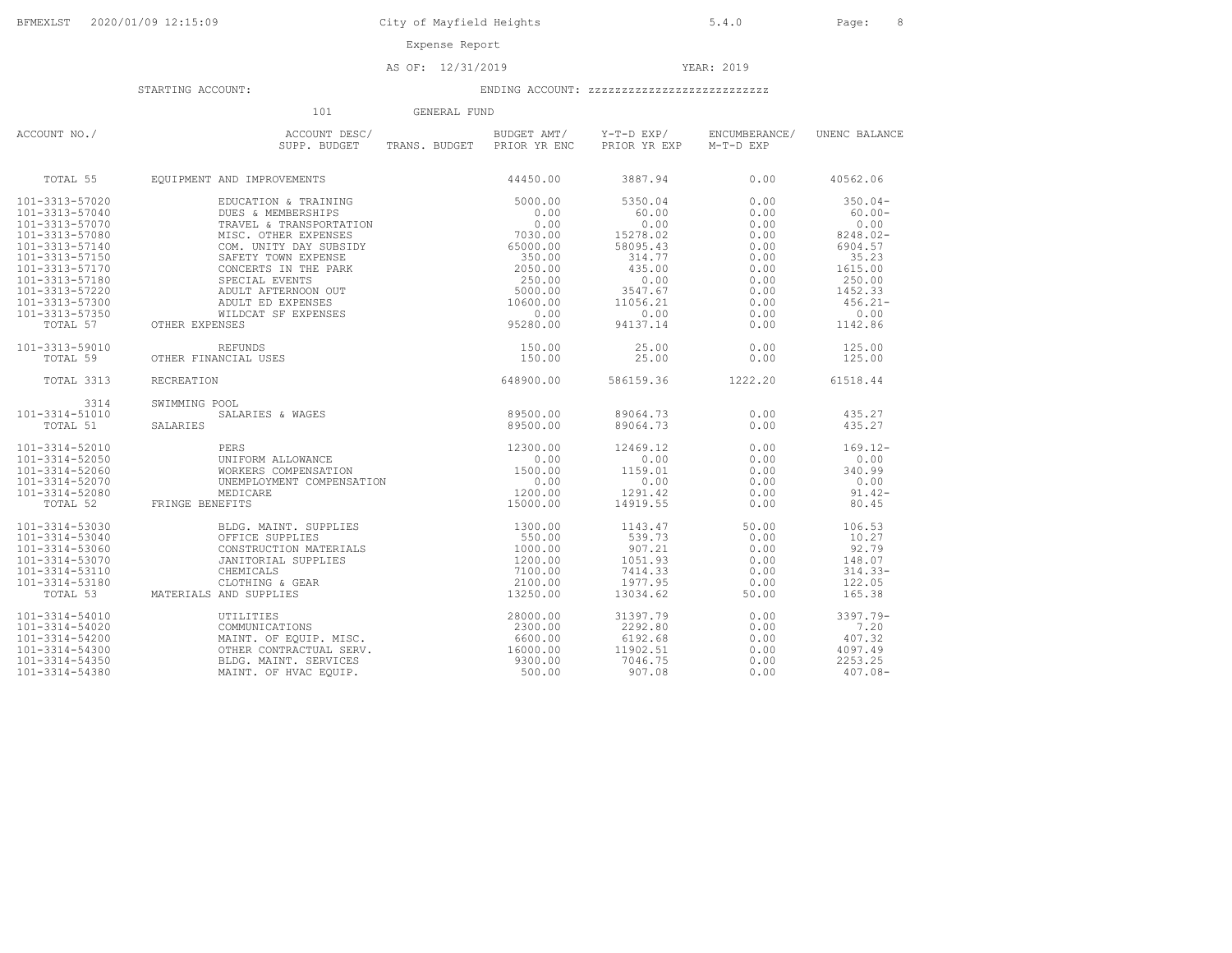AS OF: 12/31/2019 YEAR: 2019

|                                                     | 101<br>GENERAL FUND                                                                                                                                                                                                                                                                                                                                                                                                                                                       |                                                           |                    |                                      |                    |
|-----------------------------------------------------|---------------------------------------------------------------------------------------------------------------------------------------------------------------------------------------------------------------------------------------------------------------------------------------------------------------------------------------------------------------------------------------------------------------------------------------------------------------------------|-----------------------------------------------------------|--------------------|--------------------------------------|--------------------|
| ACCOUNT NO./                                        | ACCOUNT DESC/ BUDGET AMT/ Y-T-D EXP/ ENCUMBERAN<br>SUPP. BUDGET TRANS. BUDGET PRIOR YR ENC PRIOR YR EXP M-T-D EXP                                                                                                                                                                                                                                                                                                                                                         |                                                           |                    | BUDGET AMT/ Y-T-D EXP/ ENCUMBERANCE/ | UNENC BALANCE      |
|                                                     | TOTAL 54 CONTRACUAL SERVICES                                                                                                                                                                                                                                                                                                                                                                                                                                              | 62700.00                                                  | 59739.61           | 0.00                                 | 2960.39            |
| 101-3314-55030                                      | OTHER EQUIPMENT<br>CONTRACTOR CONSTRUCTION                                                                                                                                                                                                                                                                                                                                                                                                                                |                                                           | 4483.68            | 0.00                                 | 2116.32            |
| $224 - 33150$<br>TOTAL 55 EQUIPME<br>101-3314-55150 | EOUIPMENT AND IMPROVEMENTS                                                                                                                                                                                                                                                                                                                                                                                                                                                | $\begin{array}{c} 6600.00 \\ 0.00 \\ 6600.00 \end{array}$ | 0.00<br>4483.68    | 0.00<br>0.00                         | 0.00<br>2116.32    |
| 101-3314-57020                                      | EDUCATION & TRAINING                                                                                                                                                                                                                                                                                                                                                                                                                                                      | 500.00                                                    | 491.00             | 0.00                                 | 9.00               |
| 101-3314-57040                                      | MILEAGE REIMBURSEMENT                                                                                                                                                                                                                                                                                                                                                                                                                                                     |                                                           | 0.00               | 0.00                                 | 0.00               |
| 101-3314-57080<br>TOTAL 57                          | $4500.00$<br>5000.00<br>MISC. OTHER EXPENSES<br>OTHER EXPENSES                                                                                                                                                                                                                                                                                                                                                                                                            |                                                           | 2603.68<br>3094.68 | 0.00<br>0.00                         | 1896.32<br>1905.32 |
| 101-3314-59010                                      | REFUNDS<br>WILDCAT SPORT OFFSET<br>ANCIAL USES                                                                                                                                                                                                                                                                                                                                                                                                                            | 150.00                                                    | 0.00               | 0.00                                 | 150.00             |
| 101-3314-59020                                      |                                                                                                                                                                                                                                                                                                                                                                                                                                                                           | 0.00                                                      | 0.00               | 0.00                                 | 0.00               |
|                                                     | TOTAL 59 OTHER FINANCIAL USES                                                                                                                                                                                                                                                                                                                                                                                                                                             | 150.00                                                    | 0.00               | 0.00                                 | 150.00             |
| TOTAL 3314                                          | SWIMMING POOL                                                                                                                                                                                                                                                                                                                                                                                                                                                             | 192200.00                                                 | 184336.87          | 50.00                                | 7813.13            |
| 3315                                                | PARKS                                                                                                                                                                                                                                                                                                                                                                                                                                                                     |                                                           |                    |                                      |                    |
| 101-3315-51010                                      |                                                                                                                                                                                                                                                                                                                                                                                                                                                                           |                                                           | 245531.96          | 0.00                                 | 4468.04            |
| 101-3315-51020                                      |                                                                                                                                                                                                                                                                                                                                                                                                                                                                           |                                                           | 59699.88           | 0.00                                 | $9699.88 -$        |
| 101-3315-51030<br>101-3315-51050                    |                                                                                                                                                                                                                                                                                                                                                                                                                                                                           |                                                           | 0.00<br>5668.64    | 0.00<br>0.00                         | 0.00<br>$1668.64-$ |
| 101-3315-51060                                      |                                                                                                                                                                                                                                                                                                                                                                                                                                                                           |                                                           | 10151.82           | 0.00                                 | $1151.82-$         |
| TOTAL 51                                            | $\begin{tabular}{ll} \multicolumn{2}{c}{\textbf{SALARIES}} & $\texttt{WAGES} & $\texttt{NAGES} \\\hline \multicolumn{2}{c}{\textbf{OVERTIME}} & $\texttt{50000.00} \\\hline \multicolumn{2}{c}{\textbf{SALARIES-PART-TIME}} & $\texttt{50000.00} \\\hline \multicolumn{2}{c}{\textbf{SICK LEAVE CON�ESION}} & $\texttt{4000.00} \\\hline \multicolumn{2}{c}{\textbf{NCATION CONVERSION}} & $\texttt{9000.00} \\\hline \multicolumn{2}{c}{\textbf{NCATION}} &$<br>SALARIES |                                                           | 321052.30          | 0.00                                 | $8052.30 -$        |
| 101-3315-52010                                      | $\begin{array}{c} \tt 39200.00 \\ \tt 3A TION \\ \tt 4500.00 \\ \tt 450.00 \\ \tt 650.00 \\ \tt 213450.00 \\ \end{array}$<br>PERS                                                                                                                                                                                                                                                                                                                                         |                                                           | 48009.77           | 0.00                                 | 8809.77-           |
| 101-3315-52040                                      | HOSPITALIZATION                                                                                                                                                                                                                                                                                                                                                                                                                                                           |                                                           | 147283.96          | 0.00                                 | 17716.04           |
| 101-3315-52060                                      | WORKERS COMPENSATION                                                                                                                                                                                                                                                                                                                                                                                                                                                      |                                                           | 4107.34            | 0.00                                 | 392.66             |
| 101-3315-52080                                      | MEDICARE                                                                                                                                                                                                                                                                                                                                                                                                                                                                  |                                                           | 5020.00            | 0.00                                 | $920.00 -$         |
| 101-3315-52090                                      | LIFE INSURANCE                                                                                                                                                                                                                                                                                                                                                                                                                                                            |                                                           | 619.92             | 0.00                                 | 30.08              |
| TOTAL 52                                            | FRINGE BENEFITS                                                                                                                                                                                                                                                                                                                                                                                                                                                           |                                                           | 205040.99          | 0.00                                 | 8409.01            |
| 101-3315-53010                                      |                                                                                                                                                                                                                                                                                                                                                                                                                                                                           |                                                           | 15137.07           | 0.00                                 | $1065.40 -$        |
| 101-3315-53020<br>101-3315-53030                    |                                                                                                                                                                                                                                                                                                                                                                                                                                                                           |                                                           | 8099.68<br>2180.73 | 390.00<br>400.00                     | 2010.32<br>219.27  |
| 101-3315-53040                                      |                                                                                                                                                                                                                                                                                                                                                                                                                                                                           |                                                           | 46.98              | 0.00                                 | 53.02              |
| 101-3315-53060                                      |                                                                                                                                                                                                                                                                                                                                                                                                                                                                           |                                                           | 1460.07            | 0.00                                 | $3560.07 -$        |
| 101-3315-53090                                      |                                                                                                                                                                                                                                                                                                                                                                                                                                                                           |                                                           | 26132.34           | 300.00                               | 12747.66           |
| 101-3315-53180                                      |                                                                                                                                                                                                                                                                                                                                                                                                                                                                           |                                                           | 0.00               | 0.00                                 | 100.00             |
| 101-3315-53210                                      |                                                                                                                                                                                                                                                                                                                                                                                                                                                                           |                                                           | 0.00               | 0.00                                 | 0.00               |
|                                                     | ENEFITS (AS & OIL METRIS 14071.67<br>EQUIPMENT PARTS 10500.00<br>BLDG. MAINT. SUPPLIES 2800.00<br>OFFICE SUPPLIES 2800.00<br>CONSTRUCTION MATERIALS 2100.00<br>CLOTHING & GEAR 39180.00<br>CLOTHING & GEAR 100.00<br>COMPUTER PARTS & SUPPLI<br>TOTAL 53 MATERIALS AND SUPPLIES                                                                                                                                                                                           |                                                           |                    | 53056.87 1090.00                     | 10504.80           |
| 101-3315-54010                                      | UTILITIES<br>COMMUNICATIONS<br>MAINT. OF EQUIP. M. V.<br>LAUNDRY SERVICES<br>100.00                                                                                                                                                                                                                                                                                                                                                                                       |                                                           | 20611.21           | 0.00                                 | 2288.79            |
| 101-3315-54020                                      |                                                                                                                                                                                                                                                                                                                                                                                                                                                                           |                                                           | 0.00               | 0.00                                 | 0.00               |
| 101-3315-54120                                      |                                                                                                                                                                                                                                                                                                                                                                                                                                                                           |                                                           | 2869.93            | 125.00                               | 205.07             |
| 101-3315-54180                                      | LAUNDRY SERVICES                                                                                                                                                                                                                                                                                                                                                                                                                                                          |                                                           | 416.64             | 0.00                                 | 283.36             |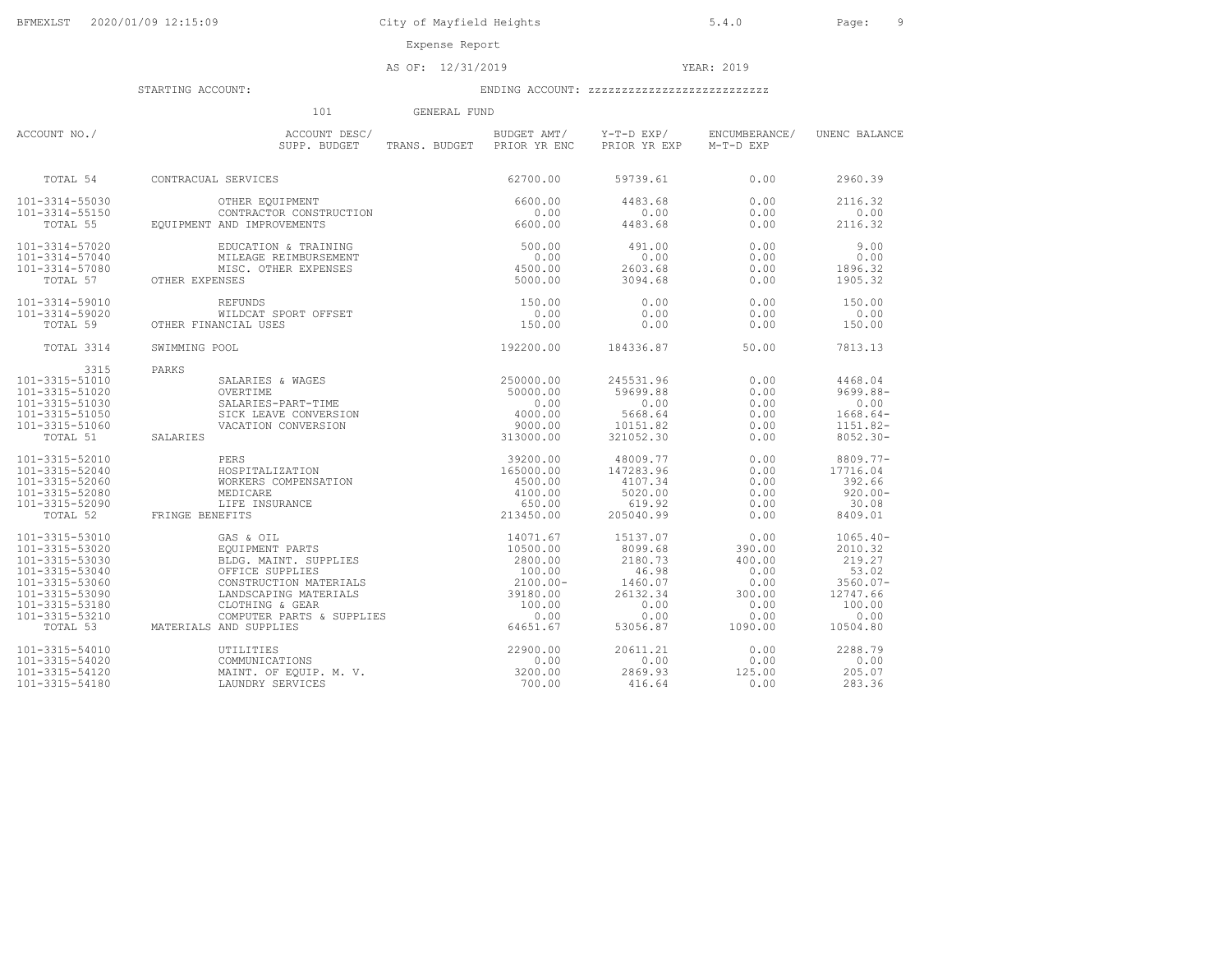Expense Report

### AS OF: 12/31/2019 YEAR: 2019

|                                                                                                                                                                                                                | 101<br>GENERAL FUND                                                                                                                                                                                                                                                                           |                                           |                                                                                                        |                                                                                                   |                                                                                                             |
|----------------------------------------------------------------------------------------------------------------------------------------------------------------------------------------------------------------|-----------------------------------------------------------------------------------------------------------------------------------------------------------------------------------------------------------------------------------------------------------------------------------------------|-------------------------------------------|--------------------------------------------------------------------------------------------------------|---------------------------------------------------------------------------------------------------|-------------------------------------------------------------------------------------------------------------|
| ACCOUNT NO./                                                                                                                                                                                                   | ACCOUNT DESC/<br>SUPP. BUDGET                                                                                                                                                                                                                                                                 | BUDGET AMT/<br>TRANS. BUDGET PRIOR YR ENC | Y-T-D EXP/<br>PRIOR YR EXP                                                                             | ENCUMBERANCE/<br>M-T-D EXP                                                                        | UNENC BALANCE                                                                                               |
| 101-3315-54200<br>101-3315-54210<br>101-3315-54300<br>101-3315-54310<br>101-3315-54320<br>101-3315-54350<br>101-3315-54370<br>101-3315-54380                                                                   | MAINT, OF EOUIP, MISC.<br>TREE REMOVAL<br>OTHER CONTRACTUAL SERV.<br>BUS TRIPS/REC ACTIVITIES<br>TES<br>$\begin{array}{c} 46600.00 \\ 0.00 \\ 0.00 \\ 3500.00 \\ 0.00 \\ 79100.00 \end{array}$<br>BANK SERVICE CHARGES<br>BLDG. MAINT. SERVICES<br>COMPUTER SERVICES<br>MAINT. OF HVAC EQUIP. | 2200.00<br>0.00<br>46600.00               | 1556.21<br>0.00<br>45823.28<br>0.00<br>0.00<br>0.00<br>3355.45<br>0.00                                 | 0.00<br>0.00<br>0.00<br>0.00<br>0.00<br>0.00<br>0.00<br>0.00                                      | 643.79<br>0.00<br>776.72<br>0.00<br>0.00<br>0.00<br>144.55<br>0.00                                          |
| TOTAL 54                                                                                                                                                                                                       | CONTRACUAL SERVICES                                                                                                                                                                                                                                                                           |                                           | 74632.72                                                                                               | 125.00                                                                                            | 4342.28                                                                                                     |
| 101-3315-55020<br>101-3315-55030<br>101-3315-55050<br>101-3315-55150<br>TOTAL 55                                                                                                                               | $\begin{array}{r} \textbf{79100.00} \\ \textbf{5000.00} \\ \textbf{34600.00} \\ \textbf{0.00} \\ \textbf{1} \\ \textbf{5400.00} \\ \textbf{45000.00} \end{array}$<br>OFFICE EQUIPMENT<br>OTHER EQUIPMENT<br>COMPUTER EQUIPMENT<br>CONTRACTOR CONSTRUCTION<br>EQUIPMENT AND IMPROVEMENTS       |                                           | 0.00<br>34594.13<br>0.00<br>3980.00<br>38574.13                                                        | 0.00<br>0.00<br>0.00<br>0.00<br>0.00                                                              | 5000.00<br>5.87<br>0.00<br>1420.00<br>6425.87                                                               |
| 101-3315-57020<br>101-3315-57040<br>101-3315-57070<br>101-3315-57080<br>101-3315-57130<br>101-3315-57140<br>101-3315-57150<br>101-3315-57170<br>101-3315-57180<br>101-3315-57220<br>101-3315-57300<br>TOTAL 57 | EDUCATION & TRAINING<br>DUES & MEMBERSHIPS<br>TRAVEL & TRANSPORTATION<br>MISC. OTHER EXPENSES<br>RENTAL OF EQUIPMENT<br>COM. UNITY DAY SUBSIDY<br>SAFETY TOWN EXPENSES<br>CONCERTS IN THE PARK<br>SPECIAL EVENTS<br>ADULT AFTERNOON OUT<br>ADULT ED EXPENSES<br>OTHER EXPENSES                | 1000.00                                   | 651.00<br>0.00<br>0.00<br>2256.75<br>247.50<br>0.00<br>0.00<br>0.00<br>0.00<br>0.00<br>0.00<br>3155.25 | 0.00<br>0.00<br>0.00<br>200.00<br>0.00<br>0.00<br>0.00<br>0.00<br>50.00<br>0.00<br>0.00<br>250.00 | 349.00<br>0.00<br>0.00<br>786.48<br>1252.50<br>1000.00<br>0.00<br>0.00<br>50.00<br>79.92<br>0.00<br>3517.90 |
| 101-3315-59010<br>TOTAL 59                                                                                                                                                                                     | $0.00$<br>$0.00$<br>$722124.82$<br><b>REFUNDS</b><br>OTHER FINANCIAL USES                                                                                                                                                                                                                     |                                           | 0.00<br>0.00                                                                                           | 0.00<br>0.00                                                                                      | 0.00<br>0.00                                                                                                |
| TOTAL 3315                                                                                                                                                                                                     | PARKS                                                                                                                                                                                                                                                                                         |                                           | 695512.26                                                                                              | 1465.00                                                                                           | 25147.56                                                                                                    |
| 3316<br>101-3316-51010<br>TOTAL 51                                                                                                                                                                             | CONCESSION STAND OPERATIONS<br>SALARIED & WAGES<br>SALARTES                                                                                                                                                                                                                                   | 0.00<br>0.00                              | 0.00<br>0.00                                                                                           | 0.00<br>0.00                                                                                      | 0.00<br>0.00                                                                                                |
| 101-3316-52010<br>101-3316-52060<br>101-3316-52080<br>TOTAL 52                                                                                                                                                 | PERS<br>WORKERS COMPENSATION<br>MEDICARE<br>FRINGE BENEFITS                                                                                                                                                                                                                                   | 0.00<br>0.00<br>0.00<br>0.00              | 0.00<br>0.00<br>0.00<br>0.00                                                                           | 0.00<br>0.00<br>0.00<br>0.00                                                                      | 0.00<br>0.00<br>0.00<br>0.00                                                                                |
| 101-3316-53030<br>101-3316-53060<br>101-3316-53170                                                                                                                                                             | BLDG. MAINT. SUPPLIES<br>CONSTRUCTION MATERIALS<br>FOOD                                                                                                                                                                                                                                       | 0.00<br>0.00<br>0.00                      | 0.00<br>0.00<br>0.00                                                                                   | 0.00<br>0.00<br>0.00                                                                              | 0.00<br>0.00<br>0.00                                                                                        |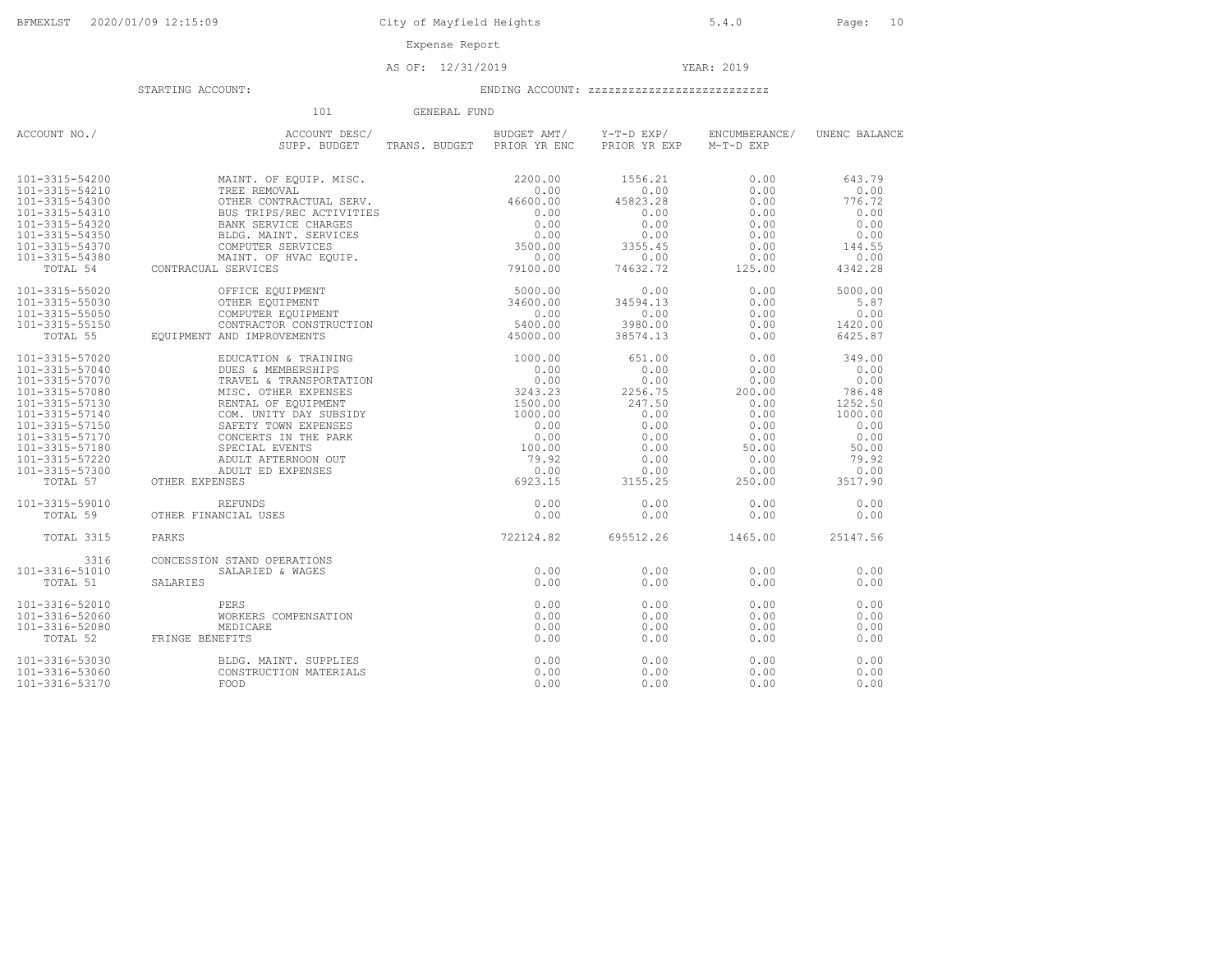Expense Report

### AS OF: 12/31/2019 YEAR: 2019

|                                                                        | 101<br>GENERAL FUND                                                                                                        |                                           |                              |                              |                              |
|------------------------------------------------------------------------|----------------------------------------------------------------------------------------------------------------------------|-------------------------------------------|------------------------------|------------------------------|------------------------------|
| ACCOUNT NO./                                                           | ACCOUNT DESC/<br>SUPP. BUDGET                                                                                              | BUDGET AMT/<br>TRANS. BUDGET PRIOR YR ENC | Y-T-D EXP/<br>PRIOR YR EXP   | ENCUMBERANCE/<br>M-T-D EXP   | UNENC BALANCE                |
| TOTAL 53                                                               | MATERIALS AND SUPPLIES                                                                                                     | 0.00                                      | 0.00                         | 0.00                         | 0.00                         |
| 101-3316-54010                                                         | UTILITIES                                                                                                                  | 0.00                                      | 0.00                         | 0.00                         | 0.00                         |
| 101-3316-54020                                                         | COMMUNICATIONS                                                                                                             | 900.00                                    | 846.90                       | 0.00                         | 53.10                        |
| 101-3316-54200                                                         | MAINT, OF EQUIP, MISC.                                                                                                     | 0.00                                      | 0.00                         | 0.00                         | 0.00                         |
| 101-3316-54350                                                         | BLDG. MAINT. SERVICES                                                                                                      | 0.00                                      | 113.00                       | 0.00                         | $113.00 -$                   |
| TOTAL 54                                                               | CONTRACUAL SERVICES                                                                                                        | 900.00                                    | 959.90                       | 0.00                         | $59.90 -$                    |
| 101-3316-55030                                                         | OTHER EQUIPMENT                                                                                                            | 0.00                                      | 0.00                         | 0.00                         | 0.00                         |
| TOTAL 55                                                               | EQUIPMENT AND IMPROVEMENTS                                                                                                 | 0.00                                      | 0.00                         | 0.00                         | 0.00                         |
| 101-3316-57080                                                         | MISC. OTHER EXPENSES                                                                                                       | 60.00                                     | 0.00                         | 0.00                         | 60.00                        |
| TOTAL 57                                                               | OTHER EXPENSES                                                                                                             | 60.00                                     | 0.00                         | 0.00                         | 60.00                        |
| TOTAL 3316                                                             | CONCESSION STAND OPERATIONS                                                                                                | 960.00                                    | 959.90                       | 0.00                         | 0.10                         |
| 3317<br>101-3317-53160<br>TOTAL 53                                     | MEN'S SOFTBALL LEAGUE<br>RECREATIONAL SUPPLIES<br>MATERIALS AND SUPPLIES                                                   | 4300.00<br>4300.00                        | 4608.60<br>4608.60           | 0.00<br>0.00                 | $308.60 -$<br>$308.60 -$     |
| 101-3317-54020                                                         | COMMUNICATIONS                                                                                                             | 450.00                                    | 423.45                       | 0.00                         | 26.55                        |
| TOTAL 54                                                               | CONTRACUAL SERVICES                                                                                                        | 450.00                                    | 423.45                       | 0.00                         | 26.55                        |
| 101-3317-55030                                                         | OTHER EOUIPMENT                                                                                                            | 0.00                                      | 0.00                         | 0.00                         | 0.00                         |
| TOTAL 55                                                               | EOUIPMENT AND IMPROVEMENTS                                                                                                 | 0.00                                      | 0.00                         | 0.00                         | 0.00                         |
| 101-3317-57070                                                         | TRAVEL & TRANSPORTATION                                                                                                    | 0.00                                      | 0.00                         | 0.00                         | 0.00                         |
| 101-3317-57080                                                         | MISC. OTHER EXPENSES                                                                                                       | 7000.00                                   | 5920.30                      | 0.00                         | 1079.70                      |
| TOTAL 57                                                               | OTHER EXPENSES                                                                                                             | 7000.00                                   | 5920.30                      | 0.00                         | 1079.70                      |
| 101-3317-59010                                                         | REFUNDS                                                                                                                    | 300.00                                    | 300.00                       | 0.00                         | 0.00                         |
| TOTAL 59                                                               | OTHER FINANCIAL USES                                                                                                       | 300.00                                    | 300.00                       | 0.00                         | 0.00                         |
| TOTAL 3317                                                             | MEN'S SOFTBALL LEAGUE                                                                                                      | 12050.00                                  | 11252.35                     | 0.00                         | 797.65                       |
| 3318<br>101-3318-53040<br>101-3318-53160<br>101-3318-53190<br>TOTAL 53 | GIRL'S SOFTBALL LEAGUE<br>OFFICE SUPPLIES<br>RECREATIONAL SUPPLIES<br>GIRLS' FAST PITCH EXPENSES<br>MATERIALS AND SUPPLIES | 0.00<br>0.00<br>0.00<br>0.00              | 0.00<br>0.00<br>0.00<br>0.00 | 0.00<br>0.00<br>0.00<br>0.00 | 0.00<br>0.00<br>0.00<br>0.00 |
| 101-3318-54300                                                         | OTHER CONTRACTUAL SERVICE                                                                                                  | 0.00                                      | 0.00                         | 0.00                         | 0.00                         |
| TOTAL 54                                                               | CONTRACUAL SERVICES                                                                                                        | 0.00                                      | 0.00                         | 0.00                         | 0.00                         |
| 101-3318-55030                                                         | OTHER EQUIPMENT                                                                                                            | 0.00                                      | 0.00                         | 0.00                         | 0.00                         |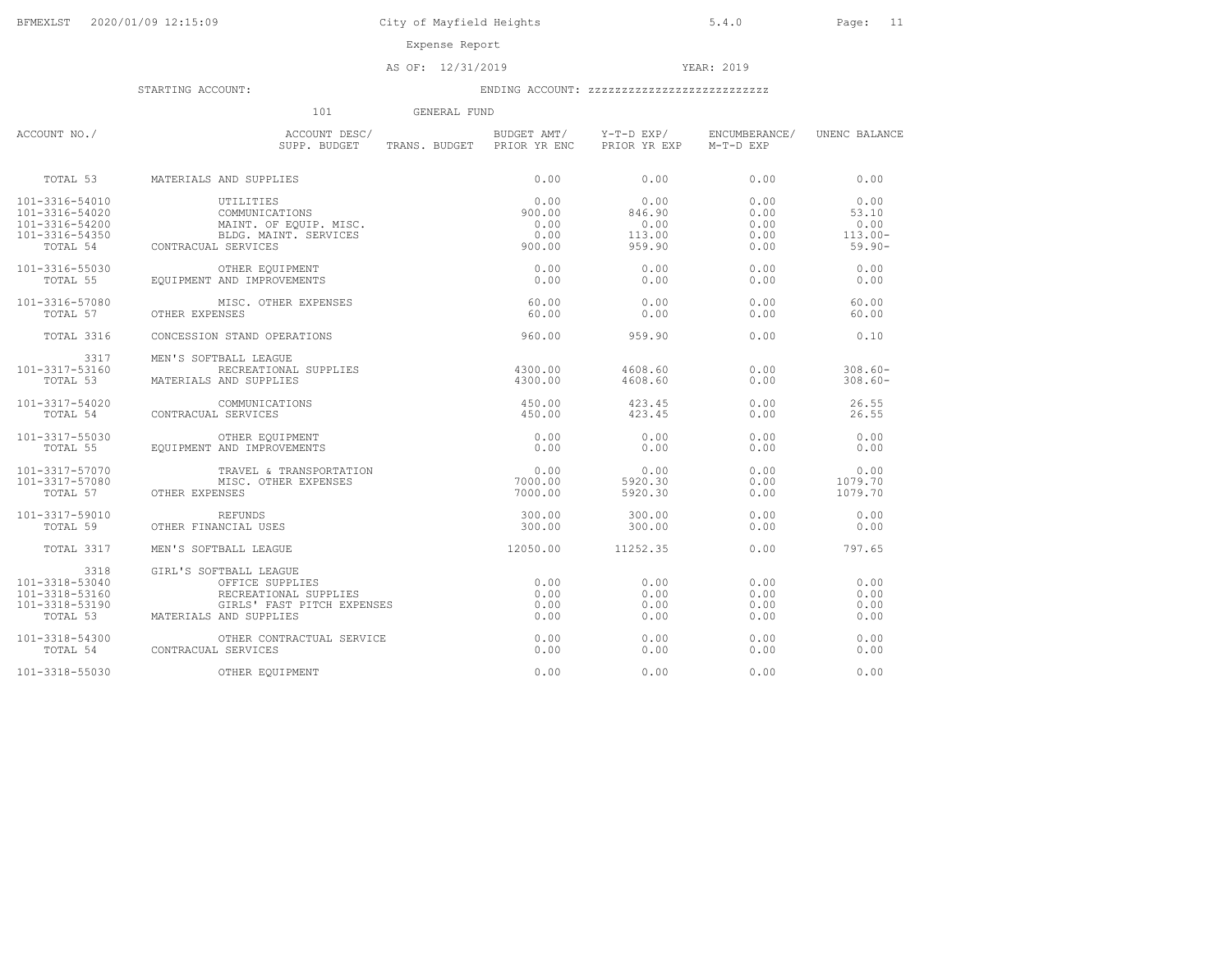AS OF: 12/31/2019 YEAR: 2019

|                                                                                                                                                          | 101                                                                                                                                                                                                                                                                                                                                                                                                                                                   | GENERAL FUND |                                     |                                                                                                  |                                                                      |                                                                                                            |
|----------------------------------------------------------------------------------------------------------------------------------------------------------|-------------------------------------------------------------------------------------------------------------------------------------------------------------------------------------------------------------------------------------------------------------------------------------------------------------------------------------------------------------------------------------------------------------------------------------------------------|--------------|-------------------------------------|--------------------------------------------------------------------------------------------------|----------------------------------------------------------------------|------------------------------------------------------------------------------------------------------------|
| ACCOUNT NO./                                                                                                                                             | ACCOUNT DESC/<br>SUPP. BUDGET<br>SUPP. BUDGET                                                                                                                                                                                                                                                                                                                                                                                                         |              | TRANS. BUDGET PRIOR YR ENC          | BUDGET AMT/ Y-T-D EXP/<br>PRIOR YR EXP                                                           | ENCUMBERANCE/<br>M-T-D EXP                                           | UNENC BALANCE                                                                                              |
| TOTAL 55                                                                                                                                                 | EOUIPMENT AND IMPROVEMENTS                                                                                                                                                                                                                                                                                                                                                                                                                            |              | 0.00                                | 0.00                                                                                             | 0.00                                                                 | 0.00                                                                                                       |
| 101-3318-57080<br>TOTAL 57                                                                                                                               | MISC. OTHER EXPENSES<br>OTHER EXPENSES                                                                                                                                                                                                                                                                                                                                                                                                                |              | 0.00<br>0.00                        | 0.00<br>0.00                                                                                     | 0.00<br>0.00                                                         | 0.00<br>0.00                                                                                               |
| 101-3318-59010<br>TOTAL 59                                                                                                                               | <b>REFUNDS</b><br>OTHER FINANCIAL USES                                                                                                                                                                                                                                                                                                                                                                                                                |              | 0.00<br>0.00                        | 0.00<br>0.00                                                                                     | 0.00<br>0.00                                                         | 0.00<br>0.00                                                                                               |
| TOTAL 3318                                                                                                                                               | GIRL'S SOFTBALL LEAGUE                                                                                                                                                                                                                                                                                                                                                                                                                                |              | 0.00                                | 0.00                                                                                             | 0.00                                                                 | 0.00                                                                                                       |
| 3319<br>101-3319-51010<br>101-3319-51020<br>101-3319-51050<br>101-3319-51060<br>TOTAL 51                                                                 | COMMUNITY CENTER<br>CENTER<br>SALARIES & WAGES<br>OVERTIME 13000.00<br>SICK LEAVE CONVERSION<br>VACATION CONVERSION<br>0.00<br>0.00<br>69500.00<br>SALARIES                                                                                                                                                                                                                                                                                           |              |                                     | 50629.02<br>10077.77<br>0.00<br>0.00<br>60706.79                                                 | 0.00<br>0.00<br>0.00<br>0.00<br>0.00                                 | 5870.98<br>2922.23<br>0.00<br>0.00<br>8793.21                                                              |
| 101-3319-52010<br>101-3319-52040<br>101-3319-52060<br>101-3319-52080<br>101-3319-52090<br>TOTAL 52                                                       | $\begin{tabular}{ll} \bf \it {ATIME} \\ \it {K} \tt \tt LEAVE \ CONVERS1O. \\ \it {CATION \ } \tt CONVERSION \\ \it {BOSPITALIZATION} \\ \it {WORERS \ } \tt{COMPENSATION} \\ \it {WORERS \ } \tt{COMPENSATION} \\ \it {MBDICARE} \\ \it {\small \bf {T}} \\ \it {NSURANCE} \\ \it {1000.0} \\ \it {90} \\ \it {1000.0} \\ \it {1000.0} \\ \it {1000.0} \\ \it {1000.0} \\ \it {1000.0} \\ \it {1000.0} \\ \it {1000.0} \\ \it {1$<br>FRINGE BENEFITS |              |                                     | 8968.14<br>36407.22<br>876.38<br>870.14<br>88.56<br>47210.44                                     | 0.00<br>0.00<br>0.00<br>0.00<br>0.00<br>0.00                         | $368.14-$<br>2092.78<br>123.62<br>29.86<br>11.44<br>1889.56                                                |
| 101-3319-53030<br>101-3319-53040<br>101-3319-53060<br>101-3319-53070<br>TOTAL 53                                                                         | <b>DIDG. MAINT. SUPPLIES<br/>OFFICE SUPPLIES<br/>CONSTRUCTION MATERIALS<br/>JANITORIAL SUPPLIES<br/>AND SUPPLIES</b><br>MATERIALS AND SUPPLIES                                                                                                                                                                                                                                                                                                        |              | 10.00<br>0.00<br>1900.00<br>2000.00 | 49.76<br>4.07<br>0.00<br>1998.45<br>2052.28                                                      | 0.00<br>0.00<br>0.00<br>449.98<br>449.98                             | 40.24<br>5.93<br>0.00<br>$548.43-$<br>$502.26 -$                                                           |
| 101-3319-54010<br>101-3319-54020<br>101-3319-54180<br>101-3319-54200<br>101-3319-54300<br>101-3319-54350<br>101-3319-54370<br>101-3319-54380<br>TOTAL 54 | $\begin{tabular}{ll} {\tt UTILITIES} & & & 19200.00 \\ \texttt{COMMUNICATIONS} & & & 1200.00 \\ \texttt{LAUNDRY SERIES} & & & 1200.00 \\ \texttt{MANDRY SERVICES} & & 750.00 \\ \texttt{OTHER CONTRACTUAL SERV.} & & 2500.00 \\ \texttt{CDG. MANT. SERVICES} & & 16700.00 \\ \texttt{COMPUTER SERVICES} & & 6200.00 \\ \texttt{MAINT. OF HVAC EQUIP.} & & 0.00 \\ \texttt{LI SERVICES} & & 50350.00 \\ \end{tabular}$<br>CONTRACUAL SERVICES          |              |                                     | 19243.92<br>1326.58<br>903.06<br>1459.37<br>2105.95<br>17645.00<br>3299.04<br>917.42<br>46900.34 | 0.00<br>0.00<br>0.00<br>0.00<br>0.00<br>0.00<br>0.00<br>0.00<br>0.00 | $43.92 -$<br>$126.58-$<br>$153.06-$<br>1040.63<br>1694.05<br>$945.00 -$<br>2900.96<br>$917.42-$<br>3449.66 |
| 101-3319-55030<br>101-3319-55150<br>TOTAL 55                                                                                                             | OTHER EQUIPMENT<br>CONTRACTOR CONSTRUCTION<br>EOUIPMENT AND IMPROVEMENTS                                                                                                                                                                                                                                                                                                                                                                              |              | 28700.00<br>0.00<br>28700.00        | 28622.33<br>0.00<br>28622.33                                                                     | 0.00<br>0.00<br>0.00                                                 | 77.67<br>0.00<br>77.67                                                                                     |
| 101-3319-57080                                                                                                                                           | MISC. OTHER EXPENSES                                                                                                                                                                                                                                                                                                                                                                                                                                  |              | 1300.00                             | 716.41                                                                                           | 0.00                                                                 | 583.59                                                                                                     |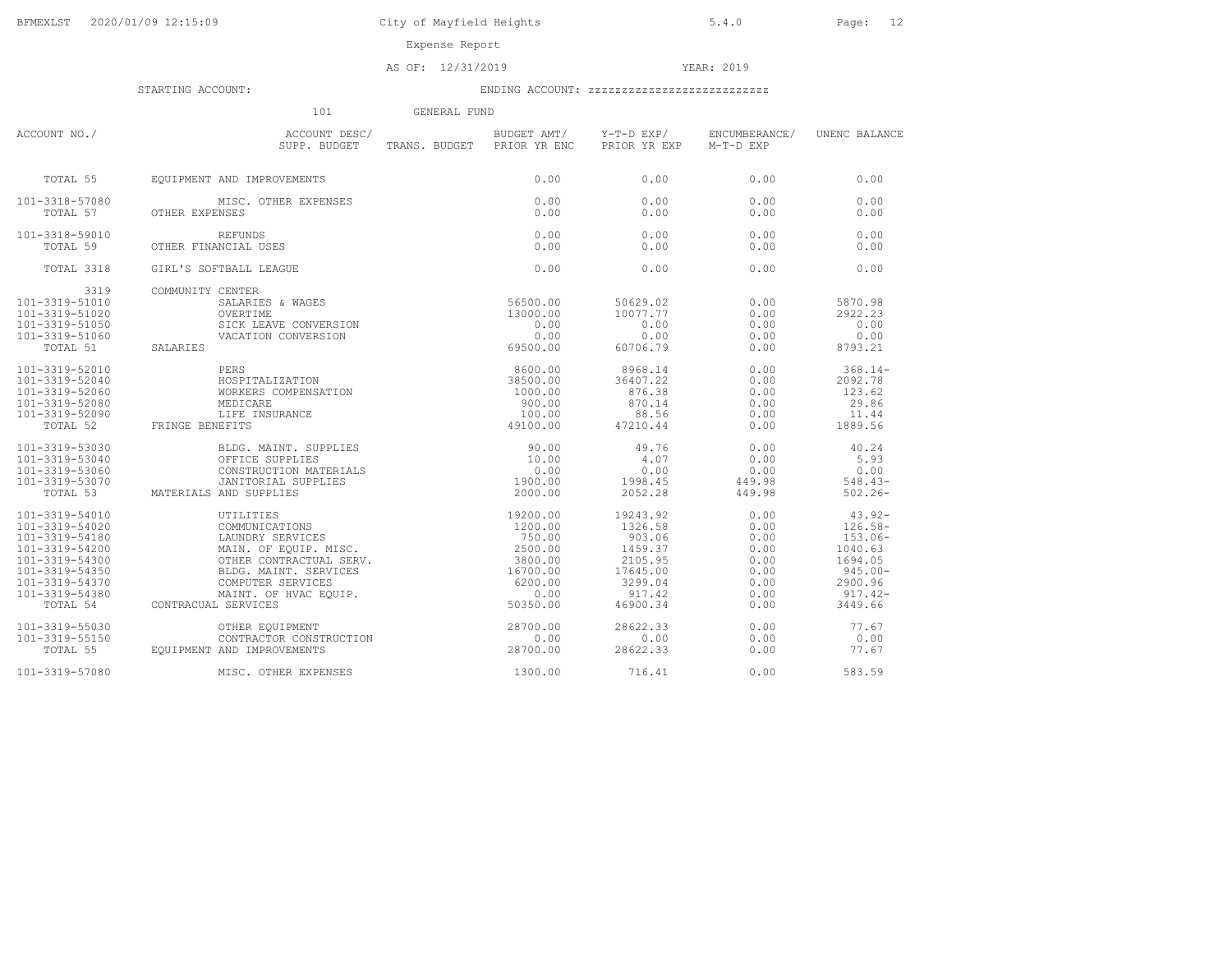Expense Report

AS OF: 12/31/2019 YEAR: 2019

|                                                                                                                                                                            | 101<br>GENERAL FUND                                                                                                                                                                                                                                                       |                                                                                                  |                                                                                                  |                                                                                    |                                                                                                 |
|----------------------------------------------------------------------------------------------------------------------------------------------------------------------------|---------------------------------------------------------------------------------------------------------------------------------------------------------------------------------------------------------------------------------------------------------------------------|--------------------------------------------------------------------------------------------------|--------------------------------------------------------------------------------------------------|------------------------------------------------------------------------------------|-------------------------------------------------------------------------------------------------|
| ACCOUNT NO./                                                                                                                                                               | ACCOUNT DESC/<br>SUPP. BUDGET<br>TRANS. BUDGET                                                                                                                                                                                                                            | BUDGET AMT/<br>PRIOR YR ENC                                                                      | Y-T-D EXP/<br>PRIOR YR EXP                                                                       | ENCUMBERANCE/<br>M-T-D EXP                                                         | UNENC BALANCE                                                                                   |
| TOTAL 57                                                                                                                                                                   | OTHER EXPENSES                                                                                                                                                                                                                                                            | 1300.00                                                                                          | 716.41                                                                                           | 0.00                                                                               | 583.59                                                                                          |
| TOTAL 3319                                                                                                                                                                 | COMMUNITY CENTER                                                                                                                                                                                                                                                          | 200950.00                                                                                        | 186208.59                                                                                        | 449.98                                                                             | 14291.43                                                                                        |
| 4420<br>101-4420-51010<br>101-4420-51020<br>101-4420-51030<br>101-4420-51050<br>101-4420-51060<br>TOTAL 51                                                                 | DIVISION OF BUILDING<br>SALARIES                                                                                                                                                                                                                                          |                                                                                                  | 547266.18<br>7064.40<br>15113.00<br>8367.39<br>9349.98<br>587160.95                              | 0.00<br>0.00<br>0.00<br>0.00<br>0.00<br>0.00                                       | $37966.18-$<br>$64.40 -$<br>29887.00<br>$2367.39-$<br>3650.02<br>6860.95-                       |
| 101-4420-52010<br>101-4420-52040<br>101-4420-52060<br>101-4420-52080<br>101-4420-52090<br>TOTAL 52                                                                         | FRINGE BENEFITS                                                                                                                                                                                                                                                           |                                                                                                  | 82506.81<br>133191.87<br>8057.42<br>8361.91<br>597.78<br>232715.79                               | 0.00<br>0.00<br>0.00<br>0.00<br>0.00<br>0.00                                       | $4006.81 -$<br>1808.13<br>442.58<br>$161.91 -$<br>52.22<br>$1865.79-$                           |
| 101-4420-53010<br>101-4420-53020<br>101-4420-53030<br>101-4420-53040<br>101-4420-53060<br>101-4420-53180<br>101-4420-53210<br>TOTAL 53                                     | MATERIALS AND SUPPLIES                                                                                                                                                                                                                                                    |                                                                                                  | 3380.57<br>2795.65<br>22.58<br>3574.05<br>0.00<br>0.00<br>154.97<br>9927.82                      | 0.00<br>0.00<br>0.00<br>0.00<br>0.00<br>0.00<br>0.00<br>0.00                       | 819.43<br>1204.35<br>77.42<br>3491.29<br>0.00<br>500.00<br>45.03<br>6137.52                     |
| 101-4420-54120<br>101-4420-54130<br>101-4420-54300<br>101-4420-54320<br>101-4420-54350<br>101-4420-54360<br>101-4420-54370<br>101-4420-54380<br>101-4420-54440<br>TOTAL 54 | MAINT, OF EOUIP, M. V.<br>MAINT. OF OFFICE EQUIP.<br>OTHER CONTRACTUAL SERVICE<br>BANK SERVICE CHARGES<br>BLDG. MAINT. SERVICES<br>ECON. DEVELP. STRATEGIC PLAN SERV.<br>COMPUTER SERVICES<br>MAINT. OF HVAC EOUIP.<br>BUILDING DEMOLITION EXPENSE<br>CONTRACUAL SERVICES | 3000.00<br>331.19<br>6237.00<br>0.00<br>1250.00<br>0.00<br>5000.00<br>500.00<br>0.00<br>16318.19 | 741.29<br>289.23<br>6411.97<br>0.00<br>1190.00<br>0.00<br>4032.00<br>1085.00<br>0.00<br>13749.49 | 1902.02<br>0.00<br>0.00<br>0.00<br>0.00<br>0.00<br>0.00<br>0.00<br>0.00<br>1902.02 | 356.69<br>41.96<br>$174.97-$<br>0.00<br>60.00<br>0.00<br>968.00<br>$585.00 -$<br>0.00<br>666.68 |
| 101-4420-55020<br>101-4420-55030<br>101-4420-55050<br>101-4420-55150<br>TOTAL 55                                                                                           | OFFICE EQUIPMENT<br>OTHER EQUIPMENT<br>COMPUTER EQUIPMENT<br>CONTRACTOR CONSTRUCTION<br>EQUIPMENT AND IMPROVEMENTS                                                                                                                                                        | 1100.00<br>0.00<br>1300.00<br>0.00<br>2400.00                                                    | 1059.96<br>0.00<br>1285.32<br>0.00<br>2345.28                                                    | 0.00<br>0.00<br>0.00<br>0.00<br>0.00                                               | 40.04<br>0.00<br>14.68<br>0.00<br>54.72                                                         |
| 101-4420-57010                                                                                                                                                             | RENTAL OF OFFICE EOUIP.                                                                                                                                                                                                                                                   | 0.00                                                                                             | 0.00                                                                                             | 0.00                                                                               | 0.00                                                                                            |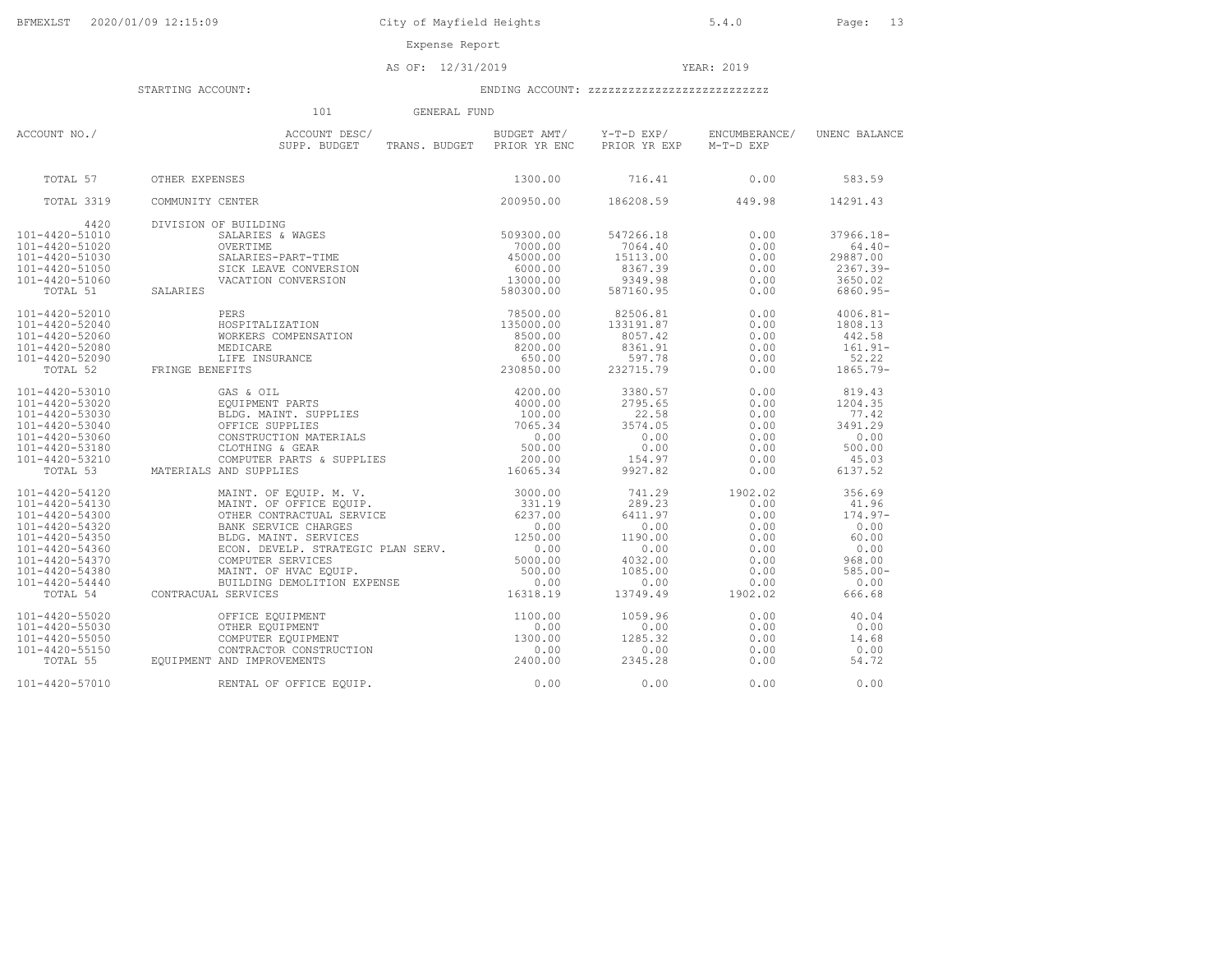Expense Report

AS OF: 12/31/2019 YEAR: 2019

|                                                                                                                                                                | 101<br>GENERAL FUND                                                                                                                                                                                                                                                                                          |                                                                                                 |                                                                                                 |                                                                                |                                                                                                        |
|----------------------------------------------------------------------------------------------------------------------------------------------------------------|--------------------------------------------------------------------------------------------------------------------------------------------------------------------------------------------------------------------------------------------------------------------------------------------------------------|-------------------------------------------------------------------------------------------------|-------------------------------------------------------------------------------------------------|--------------------------------------------------------------------------------|--------------------------------------------------------------------------------------------------------|
| ACCOUNT NO./                                                                                                                                                   | ACCOUNT DESC/<br>SUPP. BUDGET                                                                                                                                                                                                                                                                                | TRANS. BUDGET PRIOR YR ENC                                                                      | BUDGET AMT/ Y-T-D EXP/<br>PRIOR YR EXP                                                          | ENCUMBERANCE/<br>M-T-D EXP                                                     | UNENC BALANCE                                                                                          |
| 101-4420-57020<br>101-4420-57040<br>101-4420-57080<br>101-4420-57180<br>101-4420-57310<br>TOTAL 57                                                             | EDUCATION & TRAINING<br>FILSC. OTHER EXPENSES<br>ASSESSMENTS-BLD. STANDARDS<br>VEHICLE WASHES<br>NSES<br>F BUILDING<br>MISC. OTHER EXPENSES<br>OTHER EXPENSES                                                                                                                                                | 6600.00<br>9400.00<br>500.00<br>0.00<br>250.00<br>16750.00                                      | 3814.88<br>12824.00<br>168.11<br>0.00<br>302.00<br>17108.99                                     | 0.00<br>0.00<br>0.00<br>0.00<br>0.00<br>0.00                                   | 2785.12<br>$3424.00 -$<br>331.89<br>0.00<br>$52.00 -$<br>$358.99 -$                                    |
| TOTAL 4420                                                                                                                                                     | DIVISION OF BUILDING                                                                                                                                                                                                                                                                                         | 862683.53                                                                                       | 863008.32                                                                                       | 1902.02                                                                        | $2226.81 -$                                                                                            |
| 5522<br>101-5522-54410<br>TOTAL 54                                                                                                                             | DIVISION OF SANITATION<br>COLLECTION & DISPOSAL FEES<br>CONTRACUAL SERVICES                                                                                                                                                                                                                                  | 890000.00<br>890000.00                                                                          | 891136.47<br>891136.47                                                                          | 0.00<br>0.00                                                                   | $1136.47-$<br>$1136.47-$                                                                               |
| 101-5522-55150<br>TOTAL 55                                                                                                                                     | CONTRACTOR CONSTRUCTION<br>EQUIPMENT AND IMPROVEMENTS                                                                                                                                                                                                                                                        | 0.00<br>0.00                                                                                    | 0.00<br>0.00                                                                                    | 0.00<br>0.00                                                                   | 0.00<br>0.00                                                                                           |
| 101-5522-57040<br>101-5522-57080<br>TOTAL 57                                                                                                                   | COUNTY PLANNING ASSESSMENT<br>MISC. OTHER EXPENSES<br>OTHER EXPENSES                                                                                                                                                                                                                                         | 0.00<br>2900.00<br>2900.00                                                                      | 0.00<br>1385.85<br>1385.85                                                                      | 0.00<br>0.00<br>0.00                                                           | 0.00<br>1514.15<br>1514.15                                                                             |
| TOTAL 5522                                                                                                                                                     | DIVISION OF SANITATION                                                                                                                                                                                                                                                                                       | 892900.00                                                                                       | 892522.32                                                                                       | 0.00                                                                           | 377.68                                                                                                 |
| 6623<br>101-6623-51010<br>101-6623-51020<br>101-6623-51050<br>101-6623-51060<br>TOTAL 51                                                                       | DIVISION OF SERVICE<br>$594000.00$<br>$45000.00$<br>SALARIES & WAGES<br>OVERTIME<br>OVERTIME<br>SICK LEAVE CONVERSION<br>VACATION CONVERSION<br>SALARIES                                                                                                                                                     | 8000.00<br>10000.00<br>657000.00                                                                | 584502.94<br>62315.86<br>5998.30<br>7192.23<br>660009.33                                        | 0.00<br>0.00<br>0.00<br>0.00<br>0.00                                           | 9497.06<br>17315.86-<br>2001.70<br>2807.77<br>$3009.33 -$                                              |
| 101-6623-52010<br>101-6623-52040<br>101-6623-52060<br>101-6623-52070<br>101-6623-52080<br>$101 - 6623 - 52090$<br>TOTAL 52                                     | $\begin{tabular}{l l l} \texttt{PERS} & & & 89500.00 \\ \texttt{HOSFITALIZATION} & & & 155000.00 \\ \texttt{WORKERS COMPENSATION} & & & 9000.00 \\ \texttt{UNEMPLOYMENT COMPENSATION} & & & 0.00 \\ \texttt{MEDICARE} & & & 9200.00 \\ \texttt{MEPI TS} & & & 263400.00 \\ \end{tabular}$<br>FRINGE BENEFITS | 263400.00                                                                                       | 79134.16<br>132833.49<br>8927.89<br>0.00<br>6018.58<br>575.64<br>227489.76                      | 0.00<br>0.00<br>0.00<br>0.00<br>0.00<br>0.00<br>0.00                           | 10365.84<br>22166.51<br>72.11<br>0.00<br>3181.42<br>124.36<br>35910.24                                 |
| 101-6623-53010<br>101-6623-53020<br>101-6623-53030<br>101-6623-53040<br>101-6623-53060<br>101-6623-53070<br>101-6623-53090<br>101-6623-53180<br>101-6623-53210 | GAS & OIL<br>EQUIPMENT PARTS<br>BLDG. MAINT. SUPPLIES<br>OFFICE SUPPLIES<br>CONSTRUCTION MATERIALS<br>JANITORIAL SUPPLIES<br>LANDSCAPING MATERIALS<br>COMPUTER PARTS                                                                                                                                         | 22495.25<br>37106.39<br>4200.00<br>2800.00<br>300.00<br>7536.05<br>23365.00<br>12132.09<br>0.00 | 17834.66<br>41033.40<br>3412.82<br>3171.64<br>26.73<br>6656.98<br>12427.13<br>8658.57<br>712.93 | 0.00<br>1622.39<br>200.00<br>0.00<br>0.00<br>246.18<br>0.00<br>4832.00<br>0.00 | 4660.59<br>$5549.40 -$<br>587.18<br>$371.64-$<br>273.27<br>632.89<br>10937.87<br>$1358.48-$<br>712.93- |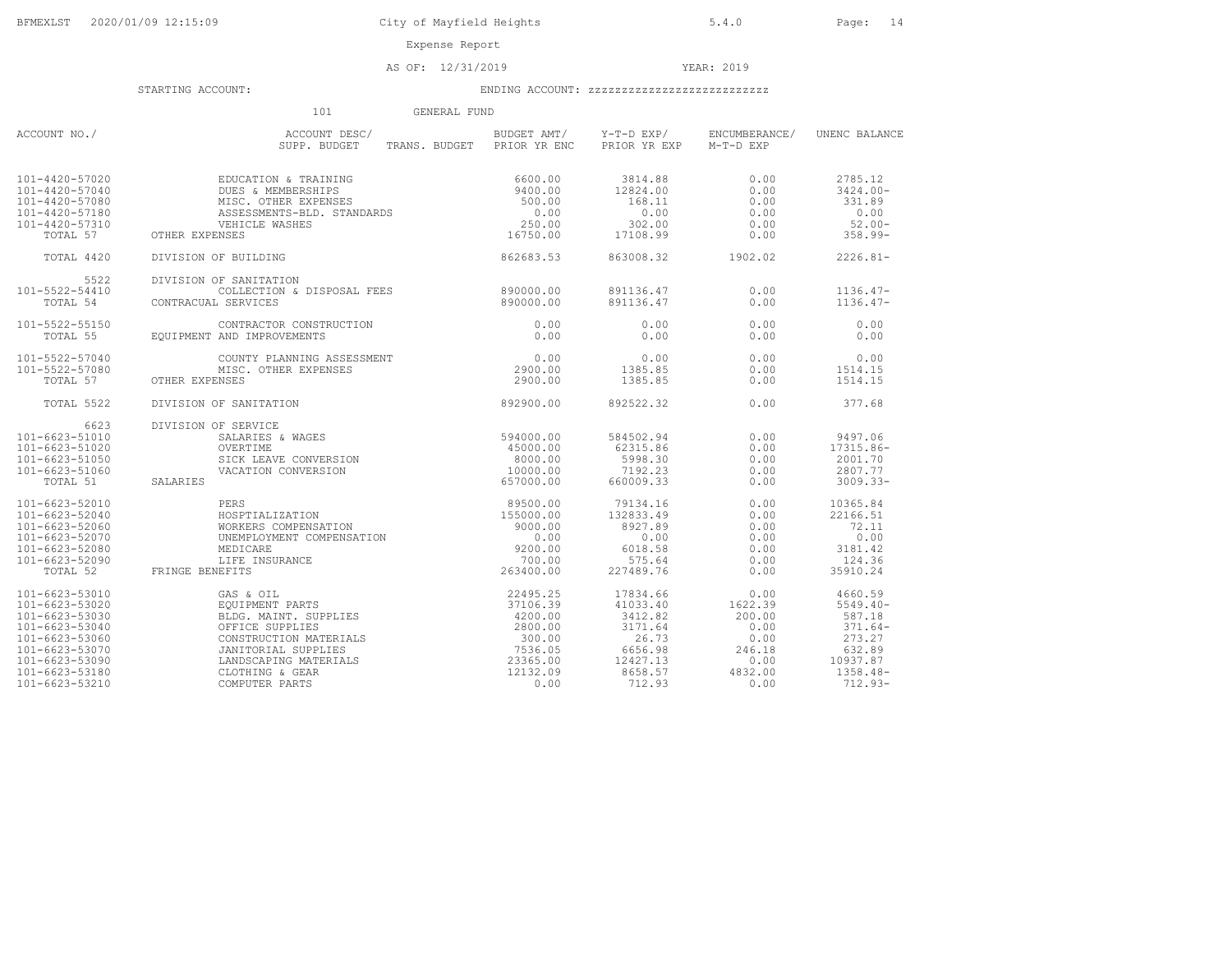878.40

28.75

#### AS OF: 12/31/2019 YEAR: 2019

## STARTING ACCOUNT: ENDING ACCOUNT: zzzzzzzzzzzzzzzzzzzzzzzzzzz

 101 GENERAL FUNDACCOUNT NO./ ACCOUNT DESC/ BUDGET AMT/ Y-T-D EXP/ ENCUMBERANCE/ UNENC BALANCE SUPP. BUDGET TRANS. BUDGET PRIOR YR ENC PRIOR YR EXP M-T-D EXP TOTAL 53 MATERIALS AND SUPPLIES 109934.78 93934.86 6900.57 9099.35101-6623-54010 UTILITIES 38784.53 35834.00 0.00 2950.53101-6623-54020 COMMUNICATIONS 3500.00 3857.25 0.00 357.25- $6432.46-$ 101-6623-54120 MAINT. OF EQUIP. M. V. 3300.00 9028.46 704.00 6432.46- $287.44-$ 101-6623-54180 LAUNDRY SERVICES 900.00 1187.44 0.00 287.44-101-6623-54200 MAINT. OF EQUIP. MISC. 14169.72 12291.32 1000.00 878.407090.00  $101-6623-54210 \mbox{\small \begin{tabular}{0.9cm}c@{}}\hline\texttt{101-6623-54210} & \texttt{TREE REMOVAI} & \texttt{SERV} \\ \hline 101-6623-54300 & \texttt{OTHER CONTRACTUAL SERV.} & 42800.00 & 33510.00 & 2200.00 & 7090.00 \\ \hline 101-6623-54350 & \texttt{DTHE R CONTRACTUAL SERVICES} & 6400.00 & 6632.35 & 0.00 & 3086.56 \\ \hline$ 101-6623-55020 OFFICE EQUIPMENT 3433.66 329.99 0.00 3103.67101-6623-55030 OTHER EQUIPMENT 6900.00 11151.05 0.00 4251.05-4251.05- 101-6623-55050 COMPUTER EQUIPMENT 13500.00 2249.99 0.00 11250.01 $20000.00$   $20000.00$ 101-6623-55150 CONTRACTOR CONSTRUCTION 0.00 0.00 20000.00 20000.00- TOTAL 55 EQUIPMENT AND IMPROVEMENTS 23833.66 13731.03 20000.00 9897.37-9897.37-101-6623-57020 EDUCATION & TRAINING 24940.00 4863.82 0.00 20076.1856.00 101-6623-57040 DUES & MEMBERSHIPS 1855.00 1799.00 0.00 56.00 $3517.63-$ 101-6623-57080 MISC. OTHER EXPENSES 23150.00 25942.63 725.00<br>101-6623-57130 RENTAL OF EQUIPMENT 2100.00 2071.25 0.00 101-6623-57130 RENTAL OF EQUIPMENT 2100.00 2071.25 0.00<br>101-6623-57310 VEHICLE MASHES 2100.00 2071.25 0.00

| 101-6623-57310<br>TOTAL 57 | VEHICLE WASHES<br>OTHER EXPENSES | 100.00<br>52145.00 | 72.00<br>34748.70 | 0.00<br>725.00 | 28.00<br>16671.30 |
|----------------------------|----------------------------------|--------------------|-------------------|----------------|-------------------|
| TOTAL 6623                 | DIVISION OF SERVICE              | 1232967.69         | 1152475.10        | 33819.57       | 46673.02          |
| 7701                       | OFFICE OF THE MAYOR              |                    |                   |                |                   |
| 101-7701-51010             | SALARIES & WAGES                 | 398000.00          | 397819.30         | 0.00           | 180.70            |
| 101-7701-51020             | OVERTIME                         | 5000.00            | 0.00              | 0.00           | 5000.00           |
| 101-7701-51050             | SICK LEAVE CONVERSION            | 0.00               | 2948.88           | 0.00           | $2948.88 -$       |
| 101-7701-51060             | VACATION CONVERSION              | 0.00               | 4086.12           | 0.00           | $4086.12 -$       |
| TOTAL 51                   | SALARIES                         | 403000.00          | 404854.30         | 0.00           | $1854.30 -$       |
| 101-7701-52010             | PERS                             | 56420.00           | 56096.50          | 0.00           | 323.50            |
| 101-7701-52040             | HOSPITALIZATION                  | 90000.00           | 84734.35          | 0.00           | 5265.65           |
| 101-7701-52060             | WORKERS COMPENSATION             | 5500.00            | 3436.15           | 0.00           | 2063.85           |
| 101-7701-52070             | UNEMPLOYMENT COMPENSATION        | 0.00               | 0.00              | 0.00           | 0.00              |
| 101-7701-52080             | MEDICARE                         | 6000.00            | 5774.10           | 0.00           | 225.90            |
| 101-7701-52090             | LIFE INSURANCE                   | 400.00             | 354.24            | 0.00           | 45.76             |
| TOTAL 52                   | FRINGE BENEFITS                  | 158320.00          | 150395.34         | 0.00           | 7924.66           |
| 101-7701-53040             | OFFICE SUPPLIES                  | 5000.00            | 2618.84           | 0.00           | 2381.16           |
| 101-7701-53210             | COMPUTER PARTS & SUPPLIES        | 1000.00            | 0.00              | 0.00           | 1000.00           |
|                            |                                  |                    |                   |                |                   |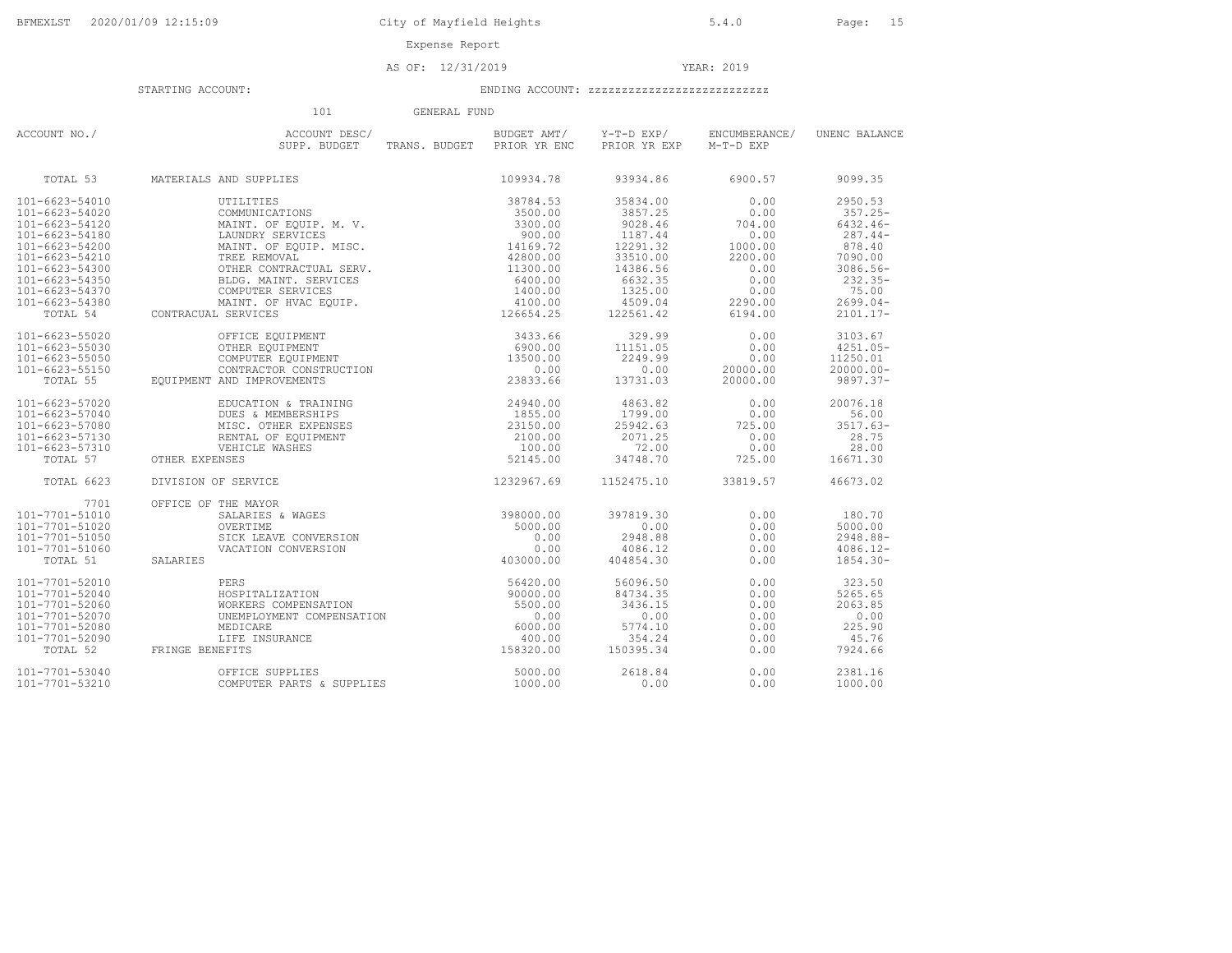AS OF: 12/31/2019 YEAR: 2019

|                                                                                                                                                                                              | 101<br>GENERAL FUND                                                                                                                                                                                                                                                                   |                                                                                                              |                                                                                                       |                                                                                        |                                                                                                            |
|----------------------------------------------------------------------------------------------------------------------------------------------------------------------------------------------|---------------------------------------------------------------------------------------------------------------------------------------------------------------------------------------------------------------------------------------------------------------------------------------|--------------------------------------------------------------------------------------------------------------|-------------------------------------------------------------------------------------------------------|----------------------------------------------------------------------------------------|------------------------------------------------------------------------------------------------------------|
| ACCOUNT NO./                                                                                                                                                                                 | ACCOUNT DESC/<br>SUPP. BUDGET                                                                                                                                                                                                                                                         | BUDGET AMT/<br>TRANS. BUDGET PRIOR YR ENC                                                                    | Y-T-D EXP/<br>PRIOR YR EXP                                                                            | ENCUMBERANCE/<br>M-T-D EXP                                                             | UNENC BALANCE                                                                                              |
| TOTAL 53                                                                                                                                                                                     | MATERIALS AND SUPPLIES                                                                                                                                                                                                                                                                | 6000.00                                                                                                      | 2618.84                                                                                               | 0.00                                                                                   | 3381.16                                                                                                    |
| 101-7701-54130<br>101-7701-54300<br>101-7701-54370<br>101-7701-54400<br>101-7701-54420<br>101-7701-54461<br>TOTAL 54                                                                         | MAINT. OF OFFICE EOUIP.<br>OTHER CONTRACTUAL SERV.<br>COMPUTER SERVICES<br>ECONOMIC DEVELOPMENT SERVICES<br>CITY FOCUS EXPENSE<br>CONTRACUAL SERVICES                                                                                                                                 | 0.00<br>69100.00<br>1920.00<br>5000.00<br>12500.00<br>8000.00<br>96520.00                                    | 0.00<br>26286.06<br>853.35<br>0.00<br>21997.93<br>0.00<br>49137.34                                    | 0.00<br>0.00<br>0.00<br>0.00<br>0.00<br>0.00<br>0.00                                   | 0.00<br>42813.94<br>1066.65<br>5000.00<br>$9497.93 -$<br>8000.00<br>47382.66                               |
| 101-7701-55020<br>101-7701-55030<br>101-7701-55050<br>TOTAL 55                                                                                                                               | HRA ADMIN FEES<br>L SERVICES<br>OFFICE EQUIPMENT<br>OTHER EQUIPMENT<br>COMPUTER EQUIPMENT<br>AND IMPROVEMENTS<br>EQUIPMENT AND IMPROVEMENTS                                                                                                                                           | 300.00<br>700.00<br>4100.00<br>5100.00                                                                       | 285.86<br>0.00<br>3810.36<br>4096.22                                                                  | 0.00<br>0.00<br>0.00<br>0.00                                                           | 14.14<br>700.00<br>289.64<br>1003.78                                                                       |
| 101-7701-57010<br>101-7701-57020<br>101-7701-57040<br>101-7701-57070<br>101-7701-57080<br>101-7701-57190<br>101-7701-57230<br>101-7701-57250<br>101-7701-57320<br>101-7701-57340<br>TOTAL 57 | RENTAL OF OFFICE EQUIP.<br>EDUCATION & TRAINING<br>DUES & MEMBERSHIPS<br>TRAVEL & TRANSPORTATION<br>MISC. OTHER EXPENSES<br>EMPLOYEE RECOGNITION<br>EMPLOYEE WELLNESS PROGRAM<br>COMMUNITY RELATIONS ACCOUNT<br>TUITION REIMBURSEMENT<br>JOB CREATION GRANT EXPENSE<br>OTHER EXPENSES | 0.00<br>1000.00<br>6500.00<br>0.00<br>5050.00<br>5000.00<br>800.00<br>3200.00<br>1200.00<br>0.00<br>22750.00 | 0.00<br>846.10<br>5369.29<br>0.00<br>4008.93<br>0.00<br>809.20<br>3126.38<br>0.00<br>0.00<br>14159.90 | 0.00<br>20.00<br>0.00<br>0.00<br>0.00<br>0.00<br>0.00<br>0.00<br>0.00<br>0.00<br>20.00 | 0.00<br>133.90<br>1130.71<br>0.00<br>1041.07<br>5000.00<br>$9.20 -$<br>73.62<br>1200.00<br>0.00<br>8570.10 |
| 101-7701-59100<br>TOTAL 59                                                                                                                                                                   | HRA ADMIN. ADVANCE<br>OTHER FINANCIAL USES                                                                                                                                                                                                                                            | 0.00<br>0.00                                                                                                 | 0.00<br>0.00                                                                                          | 0.00<br>0.00                                                                           | 0.00<br>0.00                                                                                               |
| <b>TOTAL 7701</b>                                                                                                                                                                            | OFFICE OF THE MAYOR                                                                                                                                                                                                                                                                   | 691690.00                                                                                                    | 625261.94                                                                                             | 20.00                                                                                  | 66408.06                                                                                                   |
| 7702<br>101-7702-51010<br>TOTAL 51                                                                                                                                                           | CITY COUNCIL<br>SALARIES & WAGES<br>SALARIES                                                                                                                                                                                                                                          | 115000.00<br>115000.00                                                                                       | 107655.41<br>107655.41                                                                                | 0.00<br>0.00                                                                           | 7344.59<br>7344.59                                                                                         |
| 101-7702-52010<br>101-7702-52060<br>101-7702-52080<br>TOTAL 52                                                                                                                               | PERS<br>WORKERS COMPENSATION<br>MEDICARE<br>FRINGE BENEFITS                                                                                                                                                                                                                           | 16000.00<br>1200.00<br>1600.00<br>18800.00                                                                   | 13952.51<br>1119.94<br>1468.02<br>16540.47                                                            | 0.00<br>0.00<br>0.00<br>0.00                                                           | 2047.49<br>80.06<br>131.98<br>2259.53                                                                      |
| 101-7702-54040<br>101-7702-54300<br>TOTAL 54                                                                                                                                                 | LEGAL SERVICES<br>OTHER CONTRACTUAL SERV.<br>CONTRACUAL SERVICES                                                                                                                                                                                                                      | 0.00<br>4700.00<br>4700.00                                                                                   | 0.00<br>0.00<br>0.00                                                                                  | 0.00<br>0.00<br>0.00                                                                   | 0.00<br>4700.00<br>4700.00                                                                                 |
| 101-7702-57020                                                                                                                                                                               | EDUCATION & TRAINING                                                                                                                                                                                                                                                                  | 0.00                                                                                                         | 0.00                                                                                                  | 0.00                                                                                   | 0.00                                                                                                       |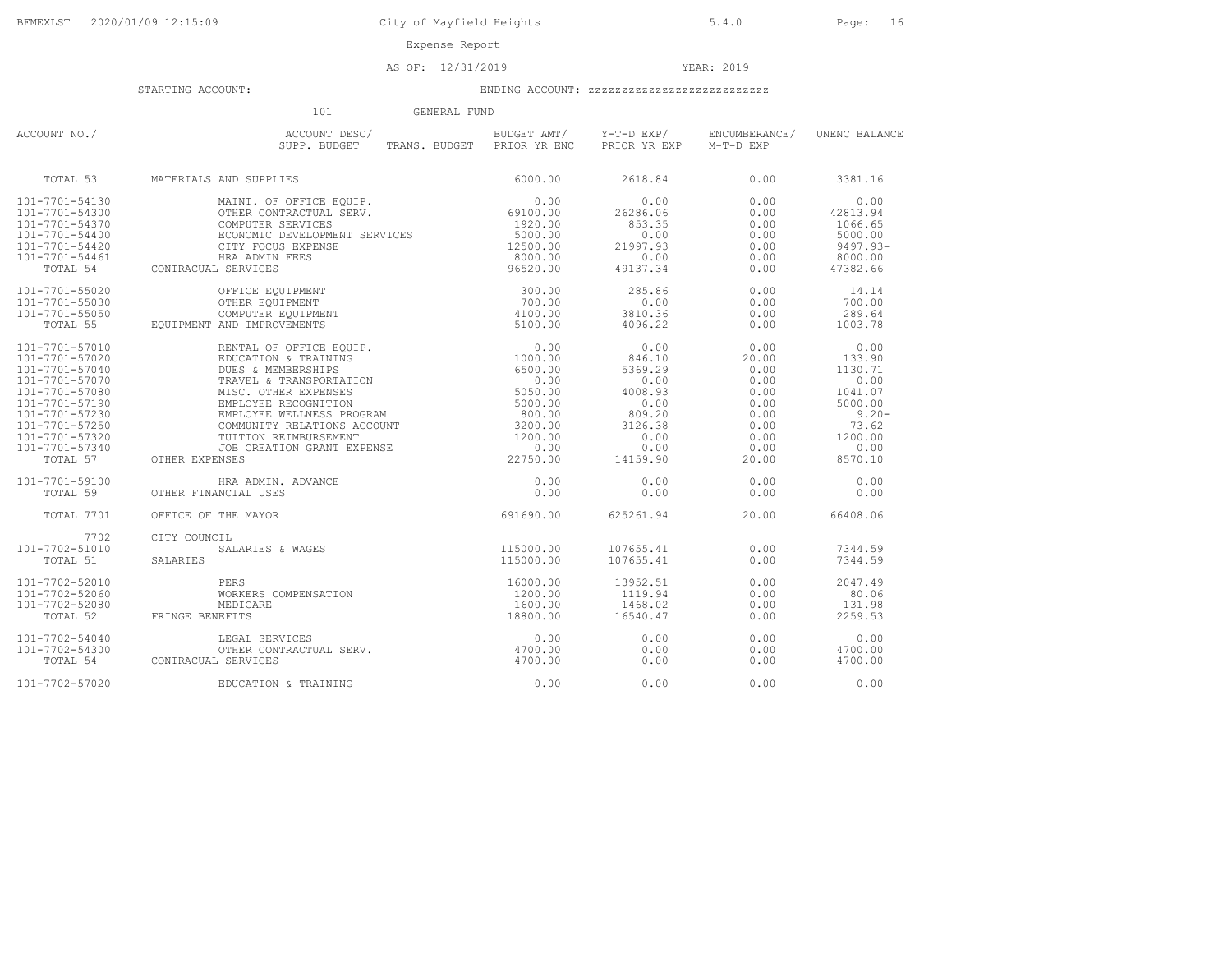Expense Report

AS OF: 12/31/2019 YEAR: 2019

#### STARTING ACCOUNT: ENDING ACCOUNT: zzzzzzzzzzzzzzzzzzzzzzzzzzz

 101 GENERAL FUNDACCOUNT NO./<br>
SUPP. BUDGET TRANS. BUDGET PRIOR YR ENC PRIOR YR EXP M-T-D EXP (UNENC BALANCE 101-7702-57040 DUES & MEMBERSHIPS 1260.00 385.00 0.00 875.00 101-7702-57080 MISC. OTHER EXPENSES 3240.00 4004.07 0.00 764.07- TOTAL 57 OTHER EXPENSES 4500.00 4389.07 0.00 110.93 TOTAL 7702 CITY COUNCIL 143000.00 128584.95 0.00 14415.05 7703 FINANCE DEPARTMENT 101-7703-51010 SALARIES & WAGES 368000.00 375791.70 0.00 7791.70- 101-7703-51020 OVERTIME 30000.00 22082.41 0.00 7917.59 101-7703-51050 SICK LEAVE CONVERSION 6000.00 1773.62 0.00 4226.38 101-7703-51060 VACATION CONVERSION 5000.00 7123.66 0.00 2123.66- TOTAL 51 SALARIES 409000.00 406771.39 0.00 2228.61 101-7703-52010 PERS 53000.00 53762.67 0.00 762.67- 101-7703-52040 HOSPITALIZATION 81000.00 82601.27 0.00 1601.27- 101-7703-52060 WORKERS COMPENSATION 5500.00 5260.79 0.00 239.21 101-7703-52080 MEDICARE 5500.00 5585.03 0.00 85.03- 101-7703-52090 LIFE INSURANCE 400.00 373.80 0.00 26.20 TOTAL 52 FRINGE BENEFITS 145400.00 147583.56 0.00 2183.56- 101-7703-53210 COMPUTER PARTS & SUPPLIES 500.00 204.64 0.00 295.36 TOTAL 53 MATERIALS AND SUPPLIES 500.00 204.64 0.00 295.36 $\begin{tabular}{cccccccc} 101-7703-54050 & \multicolumn{1}{c}{AUCI-7703-54050} & \multicolumn{1}{c}{AUCI-7703-54050} & \multicolumn{1}{c}{AUCI-7703-54080} & \multicolumn{1}{c}{AUCI-7703-54080} & \multicolumn{1}{c}{CUCI-703-54080} & \multicolumn{1}{c}{CUCI-703-54080} & \multicolumn{1}{c}{CUCI-703-54080} & \multicolumn{1}{c}{CUCI-703-54080}$ 101-7703-55020 OFFICE EQUIPMENT<br>101-7703-55050 COMPUTER EQUIPMENT (COMPUTER EQUIPMENT 6000.00 3472.62 0.00 2527.38<br>101-703-55050 EQUIPMENT AND IMPROVEMENTS (7000.00 4856.33 0.00 2143.67 101-7703-57020 EDUCATION & TRAINING 3135.00 1936.83 399.00 799.17 101-7703-57040 DUES & MEMBERSHIPS 2000.00 1924.00 183.50 107.50- 101-7703-57070 TRAVEL & TRANSPORTATION 0.00 0.00 0.00 0.00 101-7703-57080 MISC. OTHER EXPENSES 2393.00 4754.64 0.00 2361.64-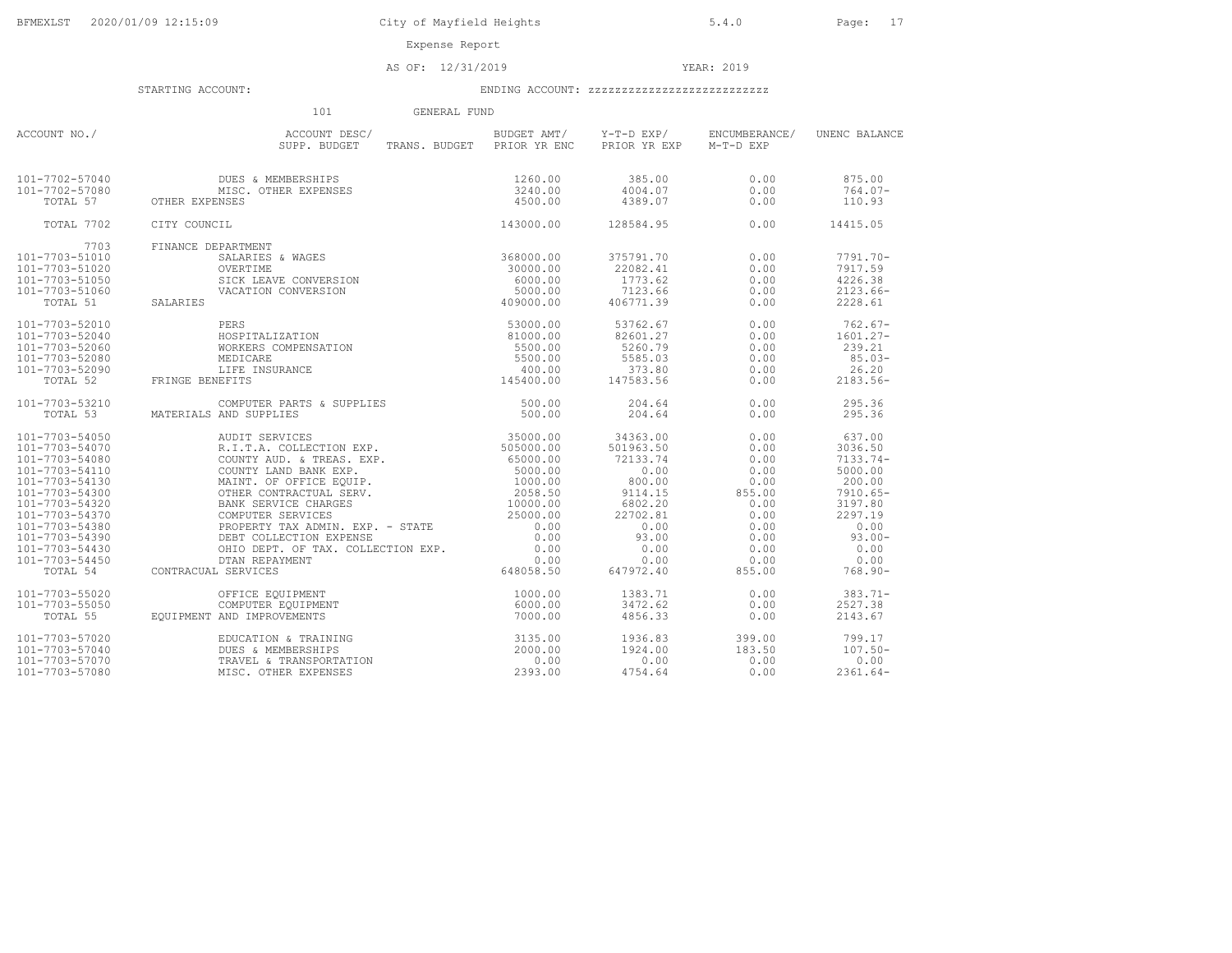Expense Report

AS OF: 12/31/2019 YEAR: 2019

|                                                                                                                      | 101<br>GENERAL FUND                                                                                                                           |                                                               |                                                              |                                                          |                                                                |
|----------------------------------------------------------------------------------------------------------------------|-----------------------------------------------------------------------------------------------------------------------------------------------|---------------------------------------------------------------|--------------------------------------------------------------|----------------------------------------------------------|----------------------------------------------------------------|
| ACCOUNT NO./                                                                                                         | ACCOUNT DESC/<br>SUPP. BUDGET                                                                                                                 | TRANS. BUDGET PRIOR YR ENC                                    | BUDGET AMT/ Y-T-D EXP/<br>PRIOR YR EXP                       | ENCUMBERANCE/<br>M-T-D EXP                               | UNENC BALANCE                                                  |
| TOTAL 57                                                                                                             | OTHER EXPENSES                                                                                                                                | 7528.00                                                       | 8615.47                                                      | 582.50                                                   | 1669.97-                                                       |
| <b>TOTAL 7703</b>                                                                                                    | FINANCE DEPARTMENT                                                                                                                            | 1217486.50 1216003.79                                         |                                                              | 1437.50                                                  | 45.21                                                          |
| 7704<br>101-7704-51010<br>TOTAL 51                                                                                   | LAW DEPARTMENT<br>SALARIES & WAGES<br>SALARIES                                                                                                | 59220.00<br>59220.00                                          | 49320.00<br>49320.00                                         | 0.00<br>0.00                                             | 9900.00<br>9900.00                                             |
| 101-7704-52010<br>101-7704-52060<br>101-7704-52080<br>TOTAL 52                                                       | PERS<br>WORKERS COMPENSATION<br>MEDICARE<br>FRINGE BENEFITS                                                                                   | 8300.00<br>840.00<br>860.00<br>10000.00                       | 6884.64<br>804.90<br>715.10<br>8404.64                       | 0.00<br>0.00<br>0.00<br>0.00                             | 1415.36<br>35.10<br>144.90<br>1595.36                          |
| 101-7704-54040<br>101-7704-54100<br>101-7704-54300<br>101-7704-54310<br>TOTAL 54                                     | LEGAL SERVICES<br>MUNI. COURT EXPENSES<br>OTHER CONTRACTUAL SERV.<br>CODIFICATION<br>CONTRACUAL SERVICES                                      | 160000.00<br>0.00<br>1000.00<br>4445.00<br>165445.00          | 154806.60<br>0.00<br>0.00<br>1297.25<br>156103.85            | 0.00<br>0.00<br>0.00<br>0.00<br>0.00                     | 5193.40<br>0.00<br>1000.00<br>3147.75<br>9341.15               |
| 101-7704-57020<br>101-7704-57040<br>101-7704-57080<br>101-7704-57090<br>101-7704-57110<br>101-7704-57120<br>TOTAL 57 | EDUCATION & TRAINING<br>DUES & MEMBERSHIPS<br>MISC. OTHER EXPENSES<br>LEGAL SETTLEMENTS<br>LEGAL ADVERTISING<br>COURT COSTS<br>OTHER EXPENSES | 0.00<br>0.00<br>400.00<br>0.00<br>9600.00<br>0.00<br>10000.00 | 0.00<br>0.00<br>412.57<br>0.00<br>7232.14<br>0.00<br>7644.71 | 0.00<br>0.00<br>0.00<br>0.00<br>600.00<br>0.00<br>600.00 | 0.00<br>0.00<br>- 12.57-<br>0.00<br>1767.86<br>0.00<br>1755.29 |
| TOTAL 7704                                                                                                           | LAW DEPARTMENT                                                                                                                                | 244665.00                                                     | 221473.20                                                    | 600.00                                                   | 22591.80                                                       |
| 7705<br>101-7705-51030<br>TOTAL 51                                                                                   | CIVIL SERVICE COMMISSION<br>SALARIES-PART-TIME<br>SALARIES                                                                                    | 4464.00<br>4464.00                                            | 4482.00<br>4482.00                                           | 0.00<br>0.00                                             | $18.00 -$<br>$18.00 -$                                         |
| $101 - 7705 - 52010$<br>101-7705-52060<br>101-7705-52080<br>TOTAL 52                                                 | OPERS<br>WORKERS COMPENSATION<br>MEDICARE<br>FRINGE BENEFITS                                                                                  | 630.00<br>100.00<br>65.00<br>795.00                           | 642.32<br>62.53<br>68.40<br>773.25                           | 0.00<br>0.00<br>0.00<br>0.00                             | $12.32 -$<br>37.47<br>$3.40-$<br>21.75                         |
| 101-7705-53040<br>TOTAL 53                                                                                           | OFFICE SUPPLIES<br>MATERIALS AND SUPPLIES                                                                                                     | 0.00<br>0.00                                                  | 0.00<br>0.00                                                 | 0.00<br>0.00                                             | 0.00<br>0.00                                                   |
| 101-7705-54300<br>TOTAL 54                                                                                           | OTHER CONTRACTUAL SERV. 19500.00<br>CONTRACUAL SERVICES                                                                                       | 19500.00                                                      | 19269.20<br>19269.20                                         | 0.00<br>0.00                                             | 230.80<br>230.80                                               |
| 101-7705-55020                                                                                                       | OFFICE EOUIPMENT                                                                                                                              | 0.00                                                          | 0.00                                                         | 0.00                                                     | 0.00                                                           |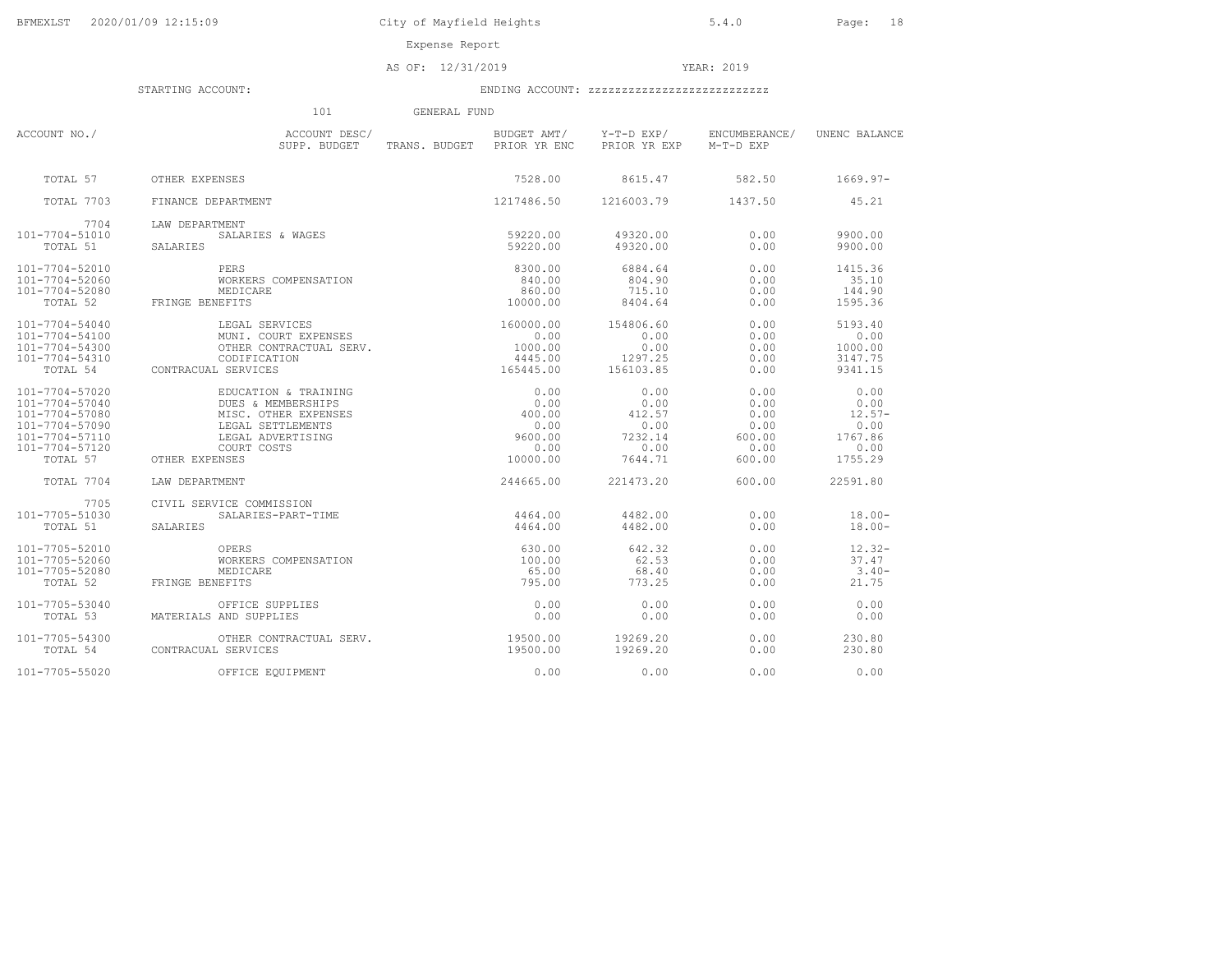AS OF: 12/31/2019 YEAR: 2019

|                | 101                                                                                                                                                                                                                                                                                                          | GENERAL FUND                                       |                                        |                            |               |
|----------------|--------------------------------------------------------------------------------------------------------------------------------------------------------------------------------------------------------------------------------------------------------------------------------------------------------------|----------------------------------------------------|----------------------------------------|----------------------------|---------------|
| ACCOUNT NO./   | ACCOUNT DESC/<br>SUPP. BUDGET<br>SUPP. BUDGET TRANS. BUDGET PRIOR YR ENC                                                                                                                                                                                                                                     |                                                    | BUDGET AMT/ Y-T-D EXP/<br>PRIOR YR EXP | ENCUMBERANCE/<br>M-T-D EXP | UNENC BALANCE |
| TOTAL 55       | EQUIPMENT AND IMPROVEMENTS                                                                                                                                                                                                                                                                                   |                                                    | 0.00                                   | 0.00                       | 0.00          |
| 101-7705-57080 | MISC. OTHER EXPENSES                                                                                                                                                                                                                                                                                         |                                                    | 90.02                                  | 0.00                       | $90.02 -$     |
| 101-7705-57110 | MISC. OTHER EXPEN:<br>LEGAL ADVERTISING                                                                                                                                                                                                                                                                      |                                                    | 0.00                                   | 0.00                       | 0.00          |
| TOTAL 57       | OTHER EXPENSES                                                                                                                                                                                                                                                                                               |                                                    | 90.02                                  | 0.00                       | $90.02 -$     |
| TOTAL 7705     | CIVIL SERVICE COMMISSION                                                                                                                                                                                                                                                                                     | $0.00$<br>0.00<br>0.00<br>0.00<br>0.00<br>24759.00 | 24614.47                               | 0.00                       | 144.53        |
| 7706           | VICE COMMISSION<br>MINISTRATION<br>SALARIES & WAGES<br>OVERTIME<br>SICK LEAVE CONVERSION<br>VACATION CONVERSION<br>VACATION CONVERSION<br>55000.00<br>55000.00<br>GENERAL ADMINISTRATION                                                                                                                     |                                                    |                                        |                            |               |
| 101-7706-51010 |                                                                                                                                                                                                                                                                                                              |                                                    | 45347.39                               | 0.00                       | 8652.61       |
| 101-7706-51020 |                                                                                                                                                                                                                                                                                                              |                                                    | 4225.74                                | 0.00                       | $3225.74-$    |
| 101-7706-51050 |                                                                                                                                                                                                                                                                                                              |                                                    | 0.00                                   | 0.00                       | 0.00          |
| 101-7706-51060 |                                                                                                                                                                                                                                                                                                              |                                                    | 1291.32                                | 0.00                       | $1291.32-$    |
| TOTAL 51       | SALARIES                                                                                                                                                                                                                                                                                                     |                                                    | 50864.45                               | 0.00                       | 4135.55       |
| 101-7706-52010 |                                                                                                                                                                                                                                                                                                              |                                                    | 9494.66                                | 0.00                       | $2494.66-$    |
| 101-7706-52040 |                                                                                                                                                                                                                                                                                                              |                                                    | 10945.76                               | 0.00                       | 54.24         |
| 101-7706-52060 |                                                                                                                                                                                                                                                                                                              |                                                    | 2852.27                                | 0.00                       | 1852.27-      |
| 101-7706-52070 |                                                                                                                                                                                                                                                                                                              |                                                    | 0.00                                   | 0.00                       | 0.00          |
| 101-7706-52080 |                                                                                                                                                                                                                                                                                                              |                                                    | 822.33                                 | 0.00                       | 177.67        |
| 101-7706-52090 |                                                                                                                                                                                                                                                                                                              |                                                    | 88.56                                  | 0.00                       | 11.44         |
| TOTAL 52       | $\begin{tabular}{ll} \bf PERS & \tt 7000.00 \\ \tt HOSSPITALIZATION & \tt 11000.00 \\ \tt WOKKERS COMPENSATION & \tt 1000.00 \\ \tt UNEMPLOYMENT COMPENSATION & \tt 0.00 \\ \tt MEDICARE & \tt 1000.00 \\ \tt LIFE INSURANCE & \tt 100.00 \\ \tt ENEFITS & \tt 20100.00 \\ \end{tabular}$<br>FRINGE BENEFITS |                                                    | 24203.58                               | 0.00                       | $4103.58 -$   |
| 101-7706-53030 | BLDG. MAINT. SUPPLIES 1785.26<br>OFFICE SUPPLIES 18286.91<br>JANITORIAL SUPPLIES 18286.91<br>LANDSCAPING MATERIALS 3600.00<br>COMPUTER PARTS & SUPPLIES 175.00<br>ALS AND SUPPLIES 31876.16                                                                                                                  |                                                    | 1035.17                                | 300.00                     | 450.09        |
| 101-7706-53040 |                                                                                                                                                                                                                                                                                                              |                                                    | 24483.22                               | 98.98                      | $6295.29 -$   |
| 101-7706-53070 |                                                                                                                                                                                                                                                                                                              |                                                    | 3003.04                                | 316.84                     | 280.12        |
| 101-7706-53090 |                                                                                                                                                                                                                                                                                                              |                                                    | 8679.17                                | 0.00                       | $650.18 -$    |
| 101-7706-53210 |                                                                                                                                                                                                                                                                                                              |                                                    | 19.99                                  | 0.00                       | 155.01        |
| TOTAL 53       | MATERIALS AND SUPPLIES                                                                                                                                                                                                                                                                                       |                                                    | 37220.59                               | 715.82                     | $6060.25 -$   |
| 101-7706-54010 | AND 30112222<br>UTILITIES 118000.00<br>COMMUNICATIONS 19500.00<br>INSURANCE PREMIUMS 187000.00<br>7900.00                                                                                                                                                                                                    |                                                    | 102875.40                              | 0.00                       | 15124.60      |
| 101-7706-54020 |                                                                                                                                                                                                                                                                                                              |                                                    | 10937.86                               | 0.00                       | 1437.86-      |
| 101-7706-54030 |                                                                                                                                                                                                                                                                                                              |                                                    | 192752.50                              | 0.00                       | $5752.50 -$   |
| 101-7706-54060 |                                                                                                                                                                                                                                                                                                              |                                                    | 2044.77                                | 0.00                       | 5855.23       |
| 101-7706-54130 |                                                                                                                                                                                                                                                                                                              |                                                    | 1736.39                                | 0.00                       | 63.61         |
| 101-7706-54160 |                                                                                                                                                                                                                                                                                                              |                                                    | 25510.00                               | 2300.00                    | 2190.00       |
| 101-7706-54170 |                                                                                                                                                                                                                                                                                                              |                                                    | 0.00                                   | 0.00                       | 0.00          |
| 101-7706-54200 | NEWSINGLETION EXPENSE<br>MAINT. OF OFFICE EQUIP. (1800.00)<br>ENGINEERING SERVICES (1800.00)<br>ARCHITECTURAL SERVICES (1800.00)<br>ARCHITECTURAL SERVICES (15500.00)<br>MAINT. OF EQUIP. MISC. (15500.00)<br>OTHER CONTRACTUAL SERV. (535                                                                   |                                                    | 5916.22                                | 0.00                       | 9583.78       |
| 101-7706-54300 |                                                                                                                                                                                                                                                                                                              |                                                    | 41578.90                               | 6102.09                    | 5909.01       |
| 101-7706-54350 |                                                                                                                                                                                                                                                                                                              |                                                    | 145.00                                 | 0.00                       | 6688.00       |
| 101-7706-54370 | COMPUTER SERVICES<br>MAINT. OF HVAC EQUIP.                                                                                                                                                                                                                                                                   | 155700.00                                          | 154018.99                              | 150.00                     | 1531.01       |
| 101-7706-54380 |                                                                                                                                                                                                                                                                                                              | 30482.00                                           | 23887.50                               | 172.50                     | 6422.00       |
| 101-7706-54400 | ECONOMIC DEVELOPMENT SERVICES<br>CITY FOCUS EXPENSE                                                                                                                                                                                                                                                          | 165500.00                                          | 0.00                                   | 165500.00                  | 0.00          |
| 101-7706-54420 | CITY FOCUS EXPENSE                                                                                                                                                                                                                                                                                           | 0.00                                               | 0.00                                   | 0.00                       | 0.00          |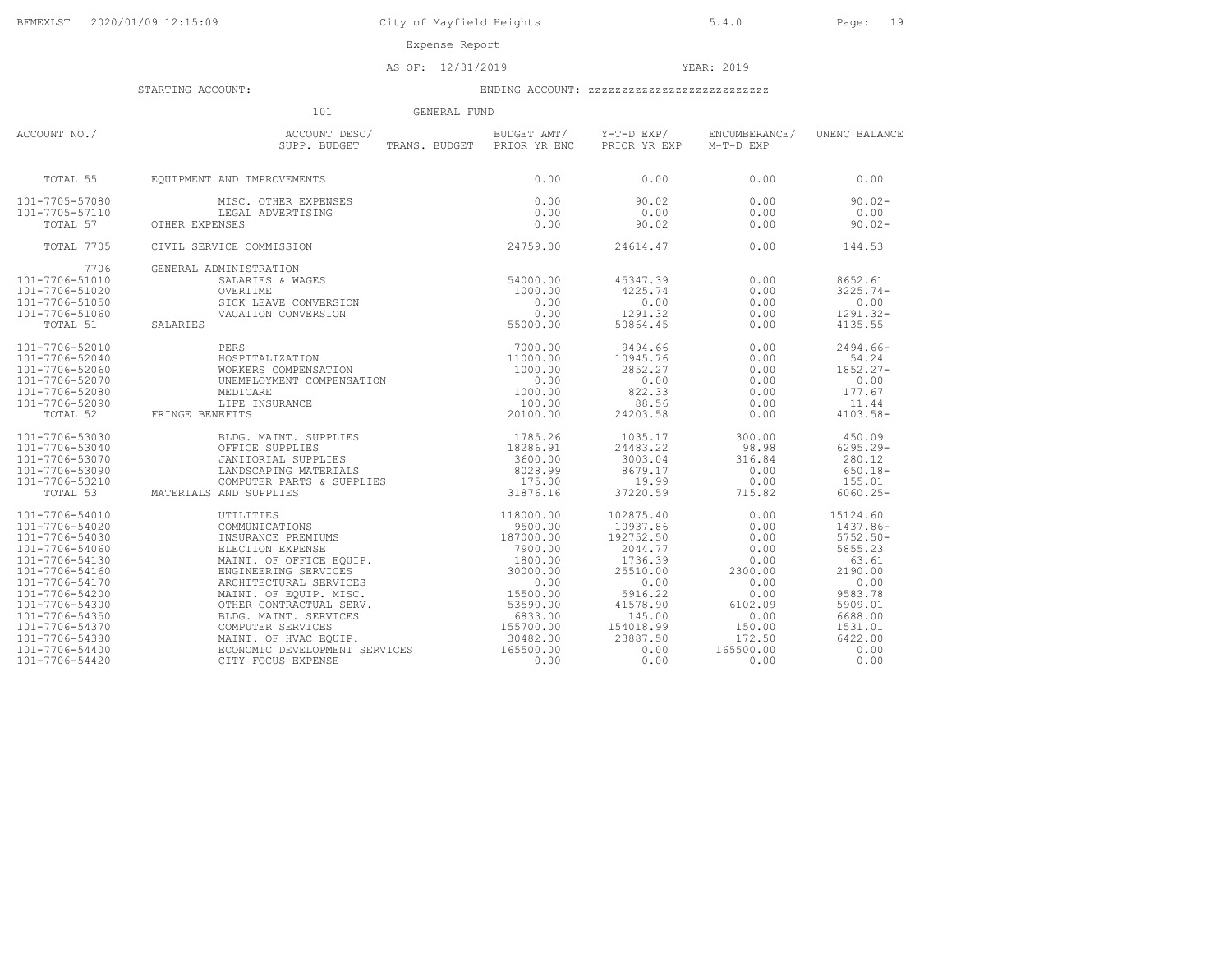### AS OF: 12/31/2019 YEAR: 2019

#### STARTING ACCOUNT: ENDING ACCOUNT: zzzzzzzzzzzzzzzzzzzzzzzzzzz

 101 GENERAL FUNDACCOUNT NO./ ACCOUNT DESC/ BUDGET AMT/ Y-T-D EXP/ ENCUMBERANCE/ UNENC BALANCE SUPP. BUDGET TRANS. BUDGET PRIOR YR ENC PRIOR YR EXP M-T-D EXP TOTAL 54 CONTRACUAL SERVICES 781805.00 561403.53 174224.59 46176.88 101-7706-55020 OFFICE EQUIPMENT 7000.00 0.00 0.00 7000.00 101-7706-55030 OTHER EQUIPMENT 5000.00 22121.54 0.00 17121.54- 101-7706-55050 COMPUTER EQUIPMENT 45000.00 6700.83 0.00 38299.17 101-7706-55150 CONTRACTOR CONSTRUCTION 0.00 0.00 0.00 0.00 TOTAL 55 EQUIPMENT AND IMPROVEMENTS 57000.00 28822.37 0.00 28177.63 101-7706-57010 RENTAL OF OFFICE EQUIP. 500.00 720.00 0.00 220.00- 101-7706-57020 EDUCATION & TRAINING 100.00 140.40 0.00 40.40- 101-7706-57040 DUES & MEMBERSHIPS 0.00 4288.00 0.00 4288.00- 101-7706-57070 TRAVEL & TRANSPORTATION 0.00 0.00 0.00 0.00 101-7706-57080 MISC. OTHER EXPENSES 19981.00 39336.23 0.00 19355.23- 101-7706-57120 TAXES 5000.00 15315.00 0.00 10315.00- 101-7706-57190 EMPLOYEE RECOGNITION EXP. 5000.00 3115.16 0.00 1884.84 101-7706-57320 TUITION REIMBURSEMENT 0.00 0.00 0.00 0.00 101-7706-57340 JOB CREATION GRANT EXPENSE 0.00 0.00 0.00 0.00 TOTAL 57 OTHER EXPENSES 30581.00 62914.79 0.00 32333.79- 101-7706-59010 REFUNDS & REIMBURSEMENTS 0.00 1325.50 0.00 1325.50- 101-7706-59020 MISC. OFFSET 38350.00 8574.75 6779.77 22995.48 101-7706-59030 IMMOBILIZATION EXPENSES 0.00 400.00 0.00 400.00- 101-7706-59050 INTERNET AUCTION EXPENSE 0.00 625.99 0.00 625.99- 101-7706-59100 HRA ADMIN. ADVANCE 0.00 0.00 0.00 0.00 101-7706-59900 TRANSFER TO S.C.M.R. 800000.00 800000.00 0.00 0.00 101-7706-59910 TRANSFER TO ST. HIGH. FUND 100000.00 100000.00 0.00 0.00 101-7706-59920 TRANS. TO TREE REPLACE. FUND 0.00 0.00 0.00 0.00 101-7706-59930 TRANS TO ROAD IMPROVE. FUND 0.00 0.00 0.00 0.00 101-7706-59940 TRANS. TO PUBLIC PROP. FUND 51000.00 50000.00 0.00 1000.00 101-7706-59950 TRANSFER TO OTHER FUNDS 1365000.00 1315000.00 0.00 50000.00 101-7706-59960 TRANS. TO ACCRUED COMP. RESERV 310000.00 310000.00 0.00 0.00 101-7706-59970 TRANS. TO STREET LIGHT FUND 275000.00 275000.00 0.00 0.00 101-7706-59990 ADVANCES TO OTHER FUNDS 0.00 0.00 0.00 0.00 TOTAL 59 OTHER FINANCIAL USES 2939350.00 2860926.24 6779.77 71643.99 TOTAL 7706 GENERAL ADMINISTRATION 3915712.16 3626355.55 181720.18 107636.437707 DEPARTMENT OF HUMAN RESOURCES<br>101-7707-51010 SALARIES & WAGES 101-7707-51010 SALARIES & WAGES 0.00 0.00 0.00 0.00101-7707-51050 SICK LEAVE CONVERSION 0.00 0.00 0.00 0.00101-7707-51060 VACATION CONVERSION 0.00 0.00 0.00 0.00 TOTAL 51 SALARIES 0.00 0.00 0.00 0.00 $0.00$  $0.00$  $0.00$ 101-7707-52010 OPERS 0.00 0.00 0.00 0.00 101-7707-52040 HOSPITALIZATION 0.00 0.00 0.00 0.00 101-7707-52060 WORKERS COMPENSATION 0.00 0.00 0.00 0.00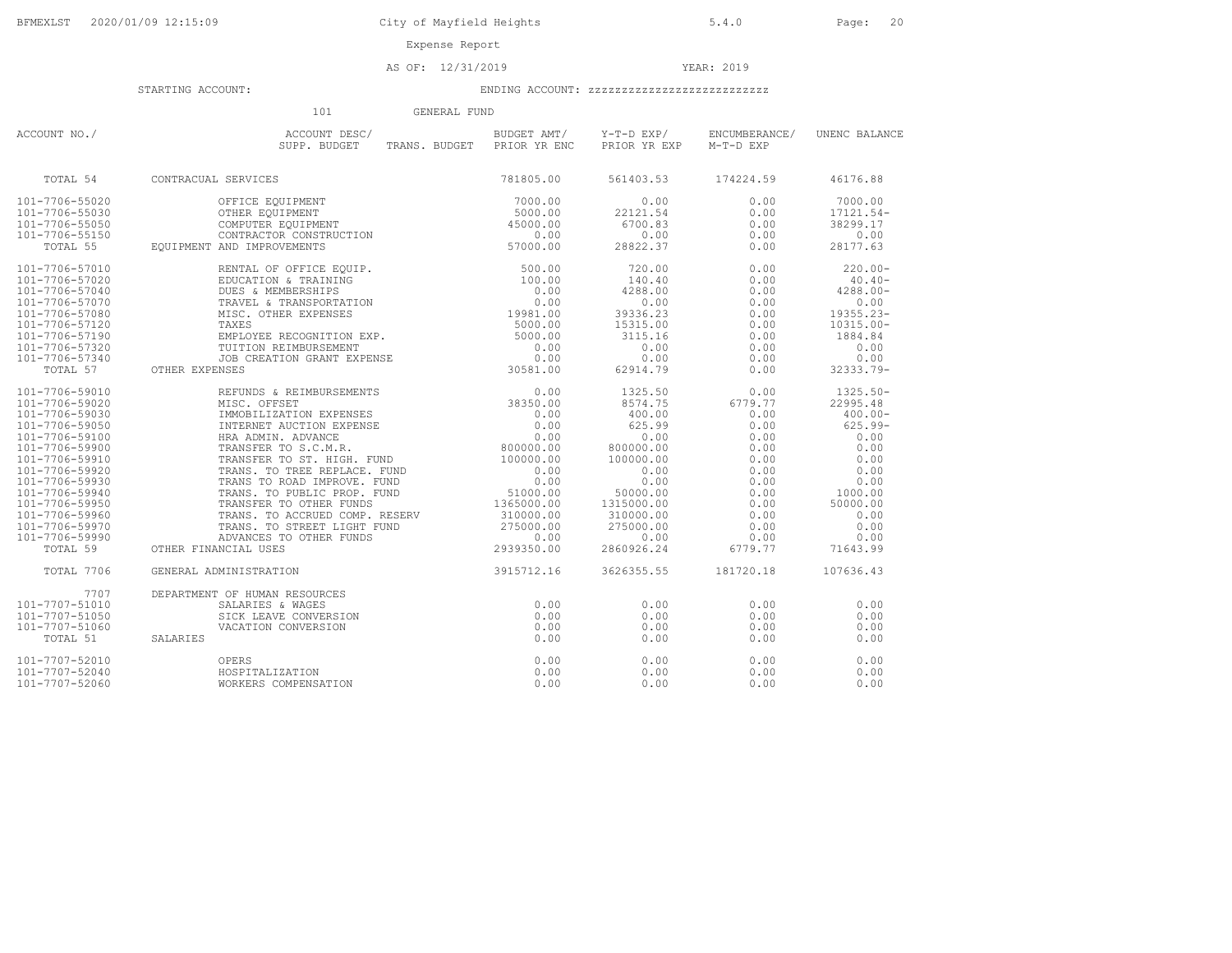Expense Report

AS OF: 12/31/2019 YEAR: 2019

|                                                                                                                      | 101<br>GENERAL FUND                                                                                                                                                                                                                                            |                                                                       |                                                                      |                                                      |                                                                       |
|----------------------------------------------------------------------------------------------------------------------|----------------------------------------------------------------------------------------------------------------------------------------------------------------------------------------------------------------------------------------------------------------|-----------------------------------------------------------------------|----------------------------------------------------------------------|------------------------------------------------------|-----------------------------------------------------------------------|
| ACCOUNT NO./                                                                                                         | ACCOUNT DESC/<br>SUPP. BUDGET<br>SUPP. BUDGET                                                                                                                                                                                                                  | TRANS. BUDGET PRIOR YR ENC                                            | BUDGET AMT/ Y-T-D EXP/<br>PRIOR YR EXP                               | ENCUMBERANCE/<br>M-T-D EXP                           | UNENC BALANCE                                                         |
| 101-7707-52080<br>101-7707-52090<br>TOTAL 52                                                                         | MEDICARE<br>LIFE INSURANCE<br>FRINGE BENEFITS                                                                                                                                                                                                                  | 0.00<br>0.00<br>0.00                                                  | 0.00<br>0.00<br>0.00                                                 | 0.00<br>0.00<br>0.00                                 | 0.00<br>0.00<br>0.00                                                  |
| 101-7707-53040<br>101-7707-53210<br>TOTAL 53                                                                         | OFFICE SUPPLIES<br>COMPUTER PARTS<br>MATERIALS AND SUPPLIES                                                                                                                                                                                                    | 0.00<br>0.00<br>0.00                                                  | 0.00<br>0.00<br>0.00                                                 | 0.00<br>0.00<br>0.00                                 | 0.00<br>0.00<br>0.00                                                  |
| 101-7707-54300<br>101-7707-54370<br>101-7707-54400<br>101-7707-54461<br>TOTAL 54                                     | OTHER CONTRACTUAL SERV.<br>COMPUTER SERVICES<br>ECONOMIC DEVELOPMENT EXPENSES<br>HRA ADMIN. FEES<br>CONTRACUAL SERVICES                                                                                                                                        | 0.00<br>0.00<br>0.00<br>0.00<br>0.00                                  | 0.00<br>0.00<br>0.00<br>0.00<br>0.00                                 | 0.00<br>0.00<br>0.00<br>0.00<br>0.00                 | 0.00<br>0.00<br>0.00<br>0.00<br>0.00                                  |
| 101-7707-55020<br>101-7707-55030<br>101-7707-55050<br>TOTAL 55                                                       | EQUIPMENT AND IMPROVEMENTS                                                                                                                                                                                                                                     | 0.00<br>0.00<br>0.00<br>0.00                                          | 0.00<br>0.00<br>0.00<br>0.00                                         | 0.00<br>0.00<br>0.00<br>0.00                         | 0.00<br>0.00<br>0.00<br>0.00                                          |
| 101-7707-57020<br>101-7707-57040<br>101-7707-57070<br>101-7707-57080<br>101-7707-57110<br>101-7707-57230<br>TOTAL 57 | OFFICE EQUIPMENT<br>COMPUTER EQUIPMENT<br>COMPUTER EQUIPMENT<br>AND IMPROVEMENTS<br>EDUCATION & TRAINING<br>DUES & MEMBERSHITS<br>TRAVEL & TRANSPORTATION<br>MISC. OTHER EXPENSES<br>LEGAL ADVERTISING<br>EMPLOYEE WELLNESS PROGRAM<br>ENSES<br>OTHER EXPENSES | 0.00<br>0.00<br>0.00<br>0.00<br>0.00<br>0.00<br>0.00                  | 0.00<br>0.00<br>0.00<br>0.00<br>0.00<br>0.00<br>0.00                 | 0.00<br>0.00<br>0.00<br>0.00<br>0.00<br>0.00<br>0.00 | 0.00<br>0.00<br>0.00<br>0.00<br>0.00<br>0.00<br>0.00                  |
| TOTAL 7707                                                                                                           | DEPARTMENT OF HUMAN RESOURCES                                                                                                                                                                                                                                  | 0.00                                                                  | 0.00                                                                 | 0.00                                                 | 0.00                                                                  |
| TOTAL 101                                                                                                            | GENERAL FUND                                                                                                                                                                                                                                                   | 25798468.10                                                           | 24689457.22                                                          | 265177.67                                            | 843833.21                                                             |
| 6625<br>201-6625-51010<br>201-6625-51020<br>201-6625-51050<br>201-6625-51060<br>TOTAL 51                             | STREET CONSTR MAINT, & REPAIR<br>NSTR MAINT. & REPAIR<br>SALARIES & WAGES<br>OVERTIME<br>SICK LEAVE CONVERSION<br>VACATION CONVERSION<br>SALARIES                                                                                                              | 550000.00<br>175000.00<br>4000.00<br>5000.00<br>734000.00             | 549666.38<br>209957.33<br>3448.73<br>5170.52<br>768242.96            | 0.00<br>0.00<br>0.00<br>0.00<br>0.00                 | 333.62<br>$34957.33 -$<br>551.27<br>$170.52 -$<br>34242.96-           |
| 201-6625-52010<br>201-6625-52040<br>201-6625-52060<br>201-6625-52080<br>201-6625-52090<br>TOTAL 52                   | PERS<br>HOSPITALIZATION<br>WORKERS COMPENSATION<br>MEDICARE<br>LIFE INSURANCE<br>NEFITS<br>FRINGE BENEFITS                                                                                                                                                     | 101500.00<br>172000.00<br>11000.00<br>10500.00<br>800.00<br>295800.00 | 79202.93<br>159717.35<br>10584.15<br>11124.80<br>819.18<br>261448.41 | 0.00<br>0.00<br>0.00<br>0.00<br>0.00<br>0.00         | 22297.07<br>12282.65<br>415.85<br>$624.80 -$<br>$19.18 -$<br>34351.59 |
| 201-6625-53010                                                                                                       | GAS & OIL                                                                                                                                                                                                                                                      | 48123.75                                                              | 32209.17                                                             | 0.00                                                 | 15914.58                                                              |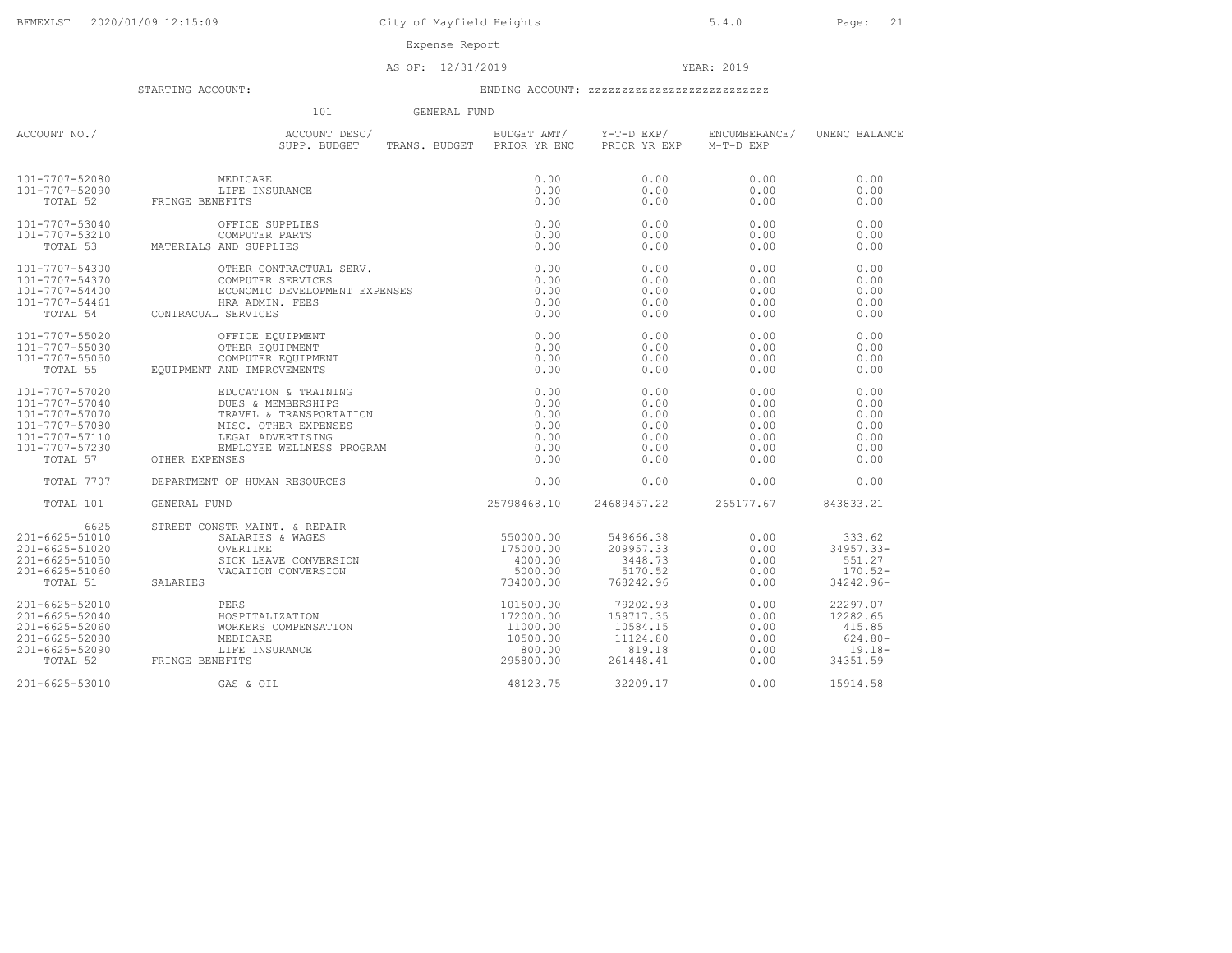AS OF: 12/31/2019 YEAR: 2019

|                                                          | 201<br>SCMR                                                                            |                                |                                |                             |                               |
|----------------------------------------------------------|----------------------------------------------------------------------------------------|--------------------------------|--------------------------------|-----------------------------|-------------------------------|
| ACCOUNT NO./                                             | ACCOUNT DESC/<br>SUPP. BUDGET<br>TRANS. BUDGET                                         | BUDGET AMT/<br>PRIOR YR ENC    | Y-T-D EXP/<br>PRIOR YR EXP     | ENCUMBERANCE/<br>M-T-D EXP  | UNENC BALANCE                 |
| 201-6625-53020<br>$201 - 6625 - 53030$<br>201-6625-53060 | EQUIPMENT PARTS<br>BLDG. MAINT. SUPPLIES<br>CONSTRUCTION MATERIALS                     | 51783.75<br>900.00<br>58154.67 | 29022.87<br>479.61<br>47549.88 | 1002.14<br>50.00<br>6698.00 | 21758.74<br>370.39<br>3906.79 |
| 201-6625-53080<br>201-6625-53100                         | ROAD SALT & LIQUID CALCIUM<br>TRAFFIC SIGN MATERIALS                                   | 158000.00<br>8614.31           | 57154.63<br>4959.26            | 127000.00<br>100.00         | $26154.63-$<br>3555.05        |
| 201-6625-53120                                           | TRAFFIC SIGNAL PARTS                                                                   |                                | 8798.02                        | 0.00                        | 201.98                        |
| 201-6625-53180<br>TOTAL 53                               | 9000.00<br>9000.00<br>328.50<br>334904.98<br>CLOTHING & GEAR<br>MATERIALS AND SUPPLIES |                                | 167.54<br>180340.98            | 0.00<br>134850.14           | 160.96<br>19713.86            |
| $201 - 6625 - 54010$                                     | UTILITIES                                                                              | 5500.00                        | 4583.27                        | 0.00                        | 916.73                        |
| 201-6625-54020<br>201-6625-54120                         | COMMUNICATIONS<br>MAINT, OF EOUIP, M. V.                                               | 3500.00<br>53938.57            | 3779.45<br>53165.52            | 0.00<br>2326.37             | $279.45-$<br>$1553.32 -$      |
| $201 - 6625 - 54140$                                     | REPAIRS BY CONTR.-TRAF. SIG.                                                           | 800.00                         | 0.00                           | 0.00                        | 800.00                        |
| 201-6625-54150                                           | REPAIRS BY CONTR. - CONSTR.                                                            | 22800.00                       | 22228.00                       | 0.00                        | 572.00                        |
| 201-6625-54160                                           | ENGINEERING SERVICES                                                                   | 0.00                           | 0.00                           | 0.00                        | 0.00                          |
| 201-6625-54180<br>201-6625-54200                         | LAUNDRY SERVICES                                                                       | 800.00                         | 792.34                         | 0.00                        | 7.66<br>455.32                |
| 201-6625-54260                                           | MAINT, OF EOUIP, MISC<br>MAINT. OF EQUIP. HILL<br>TRAFFIC ENGINEERING SERVICES         | 2500.00<br>17300.00            | 2044.68<br>15210.00            | 0.00<br>1000.00             | 1090.00                       |
| 201-6625-54300                                           |                                                                                        | 132600.00                      | 6175.00                        | 0.00                        | 126425.00                     |
| TOTAL 54                                                 | CONTRACUAL SERVICES                                                                    | 239738.57                      | 107978.26                      | 3326.37                     | 128433.94                     |
| $201 - 6625 - 55030$                                     | OTHER EQUIPMENT                                                                        | 17100.00                       | 2459.88                        | 0.00                        | 14640.12                      |
| 201-6625-55040<br>201-6625-55050                         | EQUIPMENT-TRAFFIC SIGNALS                                                              | 78400.00<br>1000.00            | 8385.88<br>1039.98             | 52761.00<br>0.00            | 17253.12<br>$39.98 -$         |
| TOTAL 55                                                 | COMPUTER EQUIPMENT<br>EQUIPMENT AND IMPROVEMENTS                                       | 96500.00                       | 11885.74                       | 52761.00                    | 31853.26                      |
| 201-6625-57010                                           | RENTAL OF EQUIPMENT                                                                    | 4000.00                        | 159.00                         | 0.00                        | 3841.00                       |
| 201-6625-57020<br>201-6625-57080                         | EDUCATION & TRAINING                                                                   | 1000.00<br>5040.85             | 0.00<br>4436.20                | 0.00                        | 1000.00<br>564.65             |
| TOTAL 57                                                 | MISC. OTHER EXPENSES<br>OTHER EXPENSES                                                 | 10040.85                       | 4595.20                        | 40.00<br>40.00              | 5405.65                       |
| TOTAL 6625                                               | STREET CONSTR MAINT. & REPAIR                                                          | 1710984.40                     | 1334491.55                     | 190977.51                   | 185515.34                     |
| TOTAL 201                                                | SCMR                                                                                   | 1710984.40                     | 1334491.55                     | 190977.51                   | 185515.34                     |
| 6625                                                     | STATE HIGHWAY IMPROVEMENT                                                              |                                |                                |                             |                               |
| 202-6625-51010<br>TOTAL 51                               | SALARIES & WAGES<br>SALARIES                                                           | 35000.00<br>35000.00           | 0.00<br>0.00                   | 0.00<br>0.00                | 35000.00<br>35000.00          |
| 202-6625-53080<br>TOTAL 53                               | ROAD SALT & LIQUID CALCIUM<br>MATERIALS AND SUPPLIES                                   | 310000.00<br>310000.00         | 282179.71<br>282179.71         | 0.00<br>0.00                | 27820.29<br>27820.29          |
| TOTAL 6625                                               | STATE HIGHWAY IMPROVEMENT                                                              | 345000.00                      | 282179.71                      | 0.00                        | 62820.29                      |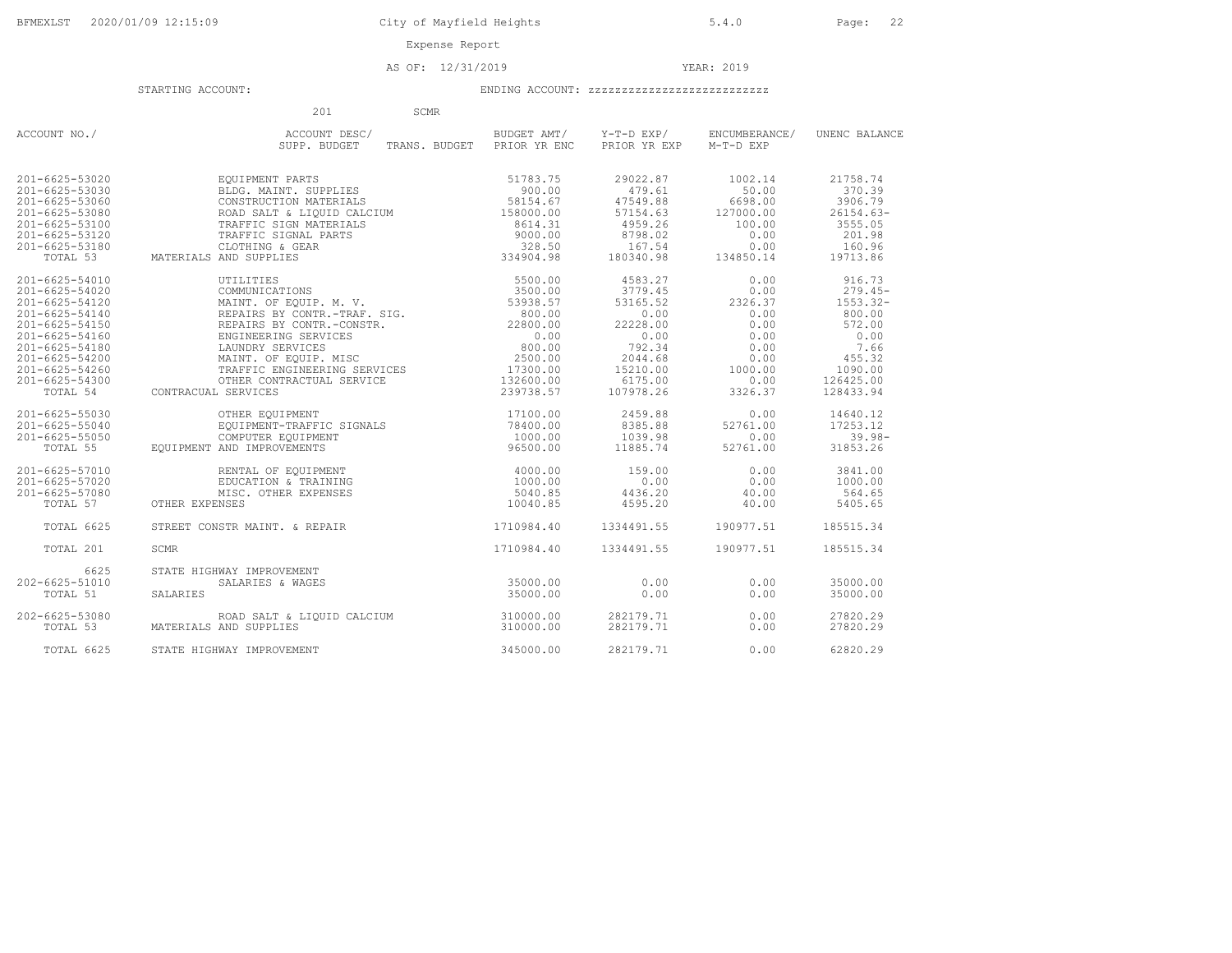Expense Report

### AS OF: 12/31/2019 YEAR: 2019

STARTING ACCOUNT: ENDING ACCOUNT: zzzzzzzzzzzzzzzzzzzzzzzzzzz

## 204 COMMUNITY DEVELOP. BLOCK GRANT

| ACCOUNT NO./                                 | ACCOUNT DESC/<br>SUPP. BUDGET<br>TRANS. BUDGET PRIOR YR ENC                     | BUDGET AMT/          | Y-T-D EXP/<br>PRIOR YR EXP | ENCUMBERANCE/<br>M-T-D EXP | UNENC BALANCE        |
|----------------------------------------------|---------------------------------------------------------------------------------|----------------------|----------------------------|----------------------------|----------------------|
| TOTAL 202                                    | STATE HIGHWAY IMPROVEMENT                                                       | 345000.00            | 282179.71                  | 0.00                       | 62820.29             |
| 4421<br>204-4421-53090<br>TOTAL 53           | COMMUNITY DEVELOP. BLOCK GRANT<br>LANDSCAPE MATERIALS<br>MATERIALS AND SUPPLIES | 0.00<br>0.00         | 0.00<br>0.00               | 0.00<br>0.00               | 0.00<br>0.00         |
| $204 - 4421 - 54160$<br>TOTAL 54             | ENGINEERING SERVICES<br>CONTRACUAL SERVICES                                     | 0.00<br>0.00         | 0.00<br>0.00               | 0.00<br>0.00               | 0.00<br>0.00         |
| 204-4421-55150<br>TOTAL 55                   | CONTRACTOR CONSTRUCTION<br>EOUIPMENT AND IMPROVEMENTS                           | 0.00<br>0.00         | 0.00<br>0.00               | 0.00<br>0.00               | 0.00<br>0.00         |
| 204-4421-57080<br>TOTAL 57                   | MISC. OTHER EXPENSES<br>OTHER EXPENSES                                          | 0.00<br>0.00         | 0.00<br>0.00               | 0.00<br>0.00               | 0.00<br>0.00         |
| 204-4421-59980<br>204-4421-59990<br>TOTAL 59 | TRANS. REFUND TO GEN'L FUND<br>REPAY ADVANCES<br>OTHER FINANCIAL USES           | 0.00<br>0.00<br>0.00 | 0.00<br>0.00<br>0.00       | 0.00<br>0.00<br>0.00       | 0.00<br>0.00<br>0.00 |
| TOTAL 4421                                   | COMMUNITY DEVELOP. BLOCK GRANT                                                  | 0.00                 | 0.00                       | 0.00                       | 0.00                 |
| 6627<br>204-6627-54160<br>TOTAL 54           | ROAD IMPROVEMENTS<br>ENGINEERING SERVICES<br>CONTRACUAL SERVICES                | 0.00<br>0.00         | 0.00<br>0.00               | 0.00<br>0.00               | 0.00<br>0.00         |
| $204 - 6627 - 55150$                         | יש ו-0627-55150<br>TOTAL 55 EQUIPMENT אות הוא ב-155 EQUIPMENT איז הוא ב-155     | 0.00<br>0.00         | 0.00<br>0.00               | 0.00<br>0.00               | 0.00<br>0.00         |
| 204-6627-5990<br>204-6627-59990<br>TOTAL 59  | REPAY ADVANCE<br>REPAY ADVANCE<br>OTHER FINANCIAL USES                          | 0.00<br>0.00<br>0.00 | 0.00<br>0.00<br>0.00       | 0.00<br>0.00<br>0.00       | 0.00<br>0.00<br>0.00 |
| <b>TOTAL 6627</b>                            | ROAD IMPROVEMENTS                                                               | 0.00                 | 0.00                       | 0.00                       | 0.00                 |
| TOTAL 204                                    | COMMUNITY DEVELOP. BLOCK GRANT                                                  | 0.00                 | 0.00                       | 0.00                       | 0.00                 |
| 5520<br>$205 - 5520 - 54160$<br>TOTAL 54     | OHIO EPA SWIF GRANT<br>ENGINEERING SERVICES<br>CONTRACUAL SERVICES              | 0.00<br>0.00         | 0.00<br>0.00               | 0.00<br>0.00               | 0.00<br>0.00         |
| $205 - 5520 - 55150$<br>TOTAL 55             | CONTRACTOR CONSTRUCTION<br>EQUIPMENT AND IMPROVEMENTS                           | 0.00<br>0.00         | 0.00<br>0.00               | 0.00<br>0.00               | 0.00<br>0.00         |
| 205-5520-57110                               | LEGAL ADVERTISING                                                               | 0.00                 | 0.00                       | 0.00                       | 0.00                 |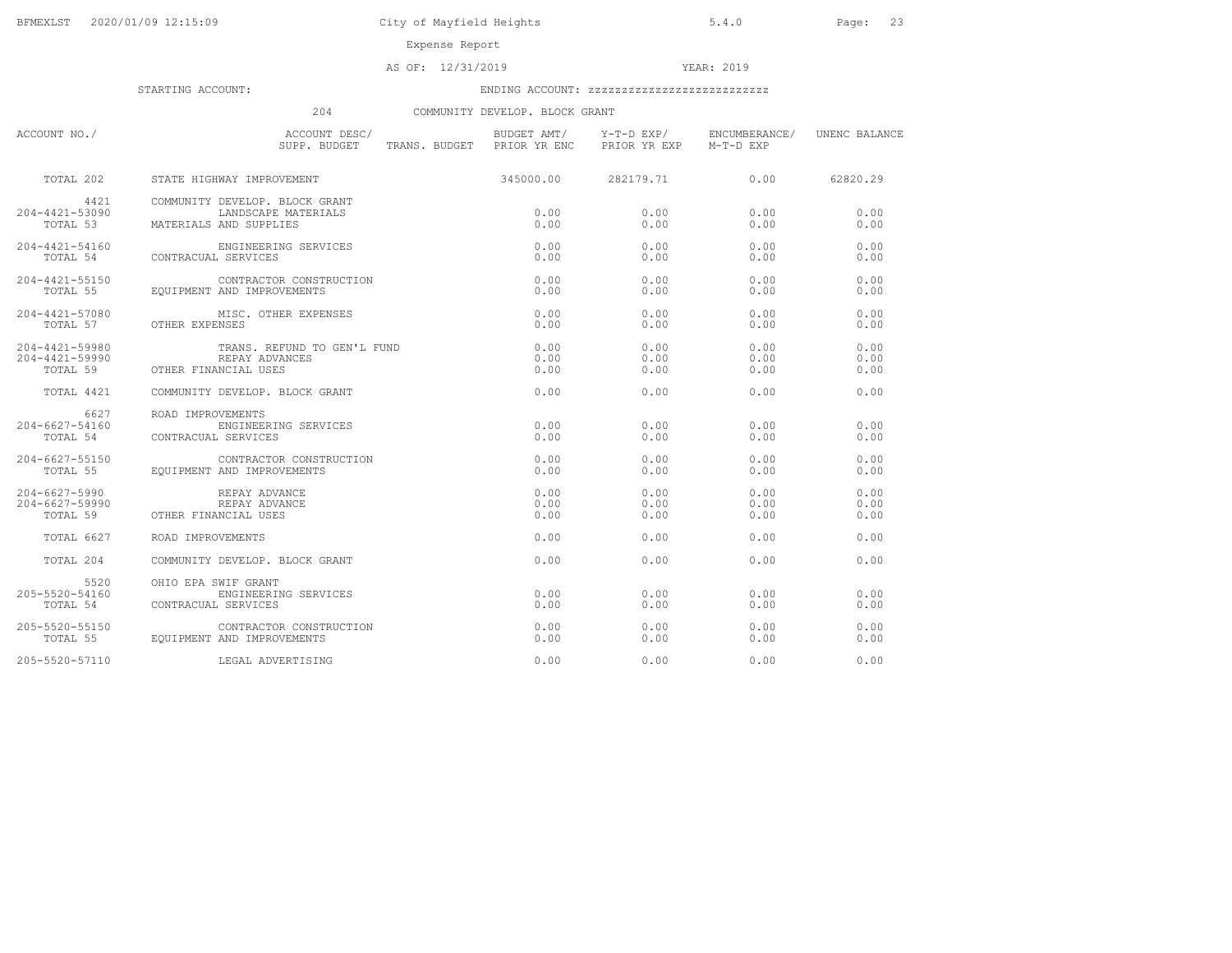Expense Report

### AS OF: 12/31/2019 YEAR: 2019

| 205<br>OHIO EPA SWIF GRANT                                           |                                                                                                                                                                                                                                                                                                  |                                      |                                                 |                                          |                                            |  |
|----------------------------------------------------------------------|--------------------------------------------------------------------------------------------------------------------------------------------------------------------------------------------------------------------------------------------------------------------------------------------------|--------------------------------------|-------------------------------------------------|------------------------------------------|--------------------------------------------|--|
| ACCOUNT NO./                                                         | ACCOUNT DESC/<br>SUPP. BUDGET     T<br>SUPP. BUDGET TRANS. BUDGET PRIOR YR ENC PRIOR YR EXP                                                                                                                                                                                                      |                                      | BUDGET AMT/ Y-T-D EXP/                          | ENCUMBERANCE/ UNENC BALANCE<br>M-T-D EXP |                                            |  |
|                                                                      | TOTAL 57 OTHER EXPENSES                                                                                                                                                                                                                                                                          | 0.00                                 | 0.00                                            | 0.00                                     | 0.00                                       |  |
| 205-5520-59990                                                       | -5520-59990 REPAY ADVANCE TO GEN'L FUND<br>TOTAL 59 OTHER FINANCIAL USES                                                                                                                                                                                                                         | 0.00<br>0.00                         | 0.00<br>0.00                                    | 0.00<br>0.00                             | 0.00<br>0.00                               |  |
| TOTAL 5520                                                           | OHIO EPA SWIF GRANT                                                                                                                                                                                                                                                                              | 0.00                                 | 0.00                                            | 0.00                                     | 0.00                                       |  |
| TOTAL 205                                                            | OHIO EPA SWIF GRANT                                                                                                                                                                                                                                                                              | 0.00                                 | 0.00                                            | 0.00                                     | 0.00                                       |  |
| 4424<br>207-4424-53090<br>TOTAL 53                                   | TREE REPLACEMENT FUND<br>LANDSCAPING-TREES<br>MATERIALS AND SUPPLIES                                                                                                                                                                                                                             | 0.00<br>0.00                         | 0.00<br>0.00                                    | 0.00<br>0.00                             | 0.00<br>0.00                               |  |
| TOTAL 4424                                                           | TREE REPLACEMENT FUND                                                                                                                                                                                                                                                                            | 0.00                                 | 0.00                                            | 0.00                                     | 0.00                                       |  |
| TOTAL 207                                                            | TREE REPLACEMENT FUND                                                                                                                                                                                                                                                                            | 0.00                                 | 0.00                                            | 0.00                                     | 0.00                                       |  |
| 3330<br>208-3330-51010<br>TOTAL 51                                   | SUMMER DAY CAMP<br>SALARIES & WAGES<br>SALARIES                                                                                                                                                                                                                                                  | 67000.00<br>67000.00                 | 63629.03<br>63629.03                            | 0.00<br>0.00                             | 3370.97<br>3370.97                         |  |
| 208-3330-52010<br>208-3330-52060<br>208-3330-52070<br>208-3330-52080 | PERS<br>WORKERS COMPENSATION<br>UNEMPLOYMENT COMPENSATION<br>MEDICARE<br>$\frac{11275.00}{11275.00}$<br>TOTAL 52 FRINGE BENEFITS                                                                                                                                                                 | 9300.00<br>1000.00<br>0.00<br>975.00 | 8908.14<br>905.69<br>0.00<br>922.61<br>10736.44 | 0.00<br>0.00<br>0.00<br>0.00<br>0.00     | 391.86<br>94.31<br>0.00<br>52.39<br>538.56 |  |
| 208-3330-53160<br>$208 - 3330 - 53170$                               | RECREATIONAL SUPPLIES<br>FOOD<br>S AND SUPPLIES<br>TOTAL 53 MATERIALS AND SUPPLIES                                                                                                                                                                                                               | 2000.00<br>4000.00<br>6000.00        | 1736.44<br>2856.05<br>4592.49                   | 0.00<br>0.00<br>0.00                     | 263.56<br>1143.95<br>1407.51               |  |
| 208-3330-54020<br>208-3330-54300<br>208-3330-54310                   | 0.00<br>COMMUNICATIONS 0.00<br>OTHER CONTRACTUAL SERV. 3600.00<br>----- 23000.00<br>TOTAL 54 CONTRACUAL SERVICES                                                                                                                                                                                 | 26600.00                             | 0.00<br>1450.50<br>22579.79<br>24030.29         | 0.00<br>0.00<br>0.00<br>0.00             | 0.00<br>2149.50<br>420.21<br>2569.71       |  |
| 208-3330-55030<br>TOTAL 55                                           | OTHER EQUIPMENT<br>EOUIPMENT AND IMPROVEMENTS                                                                                                                                                                                                                                                    | 0.00<br>0.00                         | 0.00<br>0.00                                    | 0.00<br>0.00                             | 0.00<br>0.00                               |  |
|                                                                      | $\begin{array}{llll} 208-3330-57020 & \text{EDUCATION & \text{TRAINING} & \text{0.00} \\ 208-3330-57070 & \text{TRAVEL} & \text{TRANSPORTATION} & \text{0.00} \\ 208-3330-57080 & \text{MISC. OTHER EXPENSES} & 34600.00 \\ \text{TOTAL} & 57 & \text{OTHER EXPENSES} & 34600.00 \\ \end{array}$ |                                      | 0.00<br>0.00<br>33162.96<br>33162.96            | 0.00<br>0.00<br>0.00<br>0.00             | 0.00<br>0.00<br>1437.04<br>1437.04         |  |
| 208-3330-59010<br>208-3330-59950                                     | REFUNDS<br>TRANSFER TO OTHER FUNDS<br><b>REFUNDS</b>                                                                                                                                                                                                                                             | 3800.00<br>0.00                      | 1228.00<br>0.00                                 | 0.00<br>0.00                             | 2572.00<br>0.00                            |  |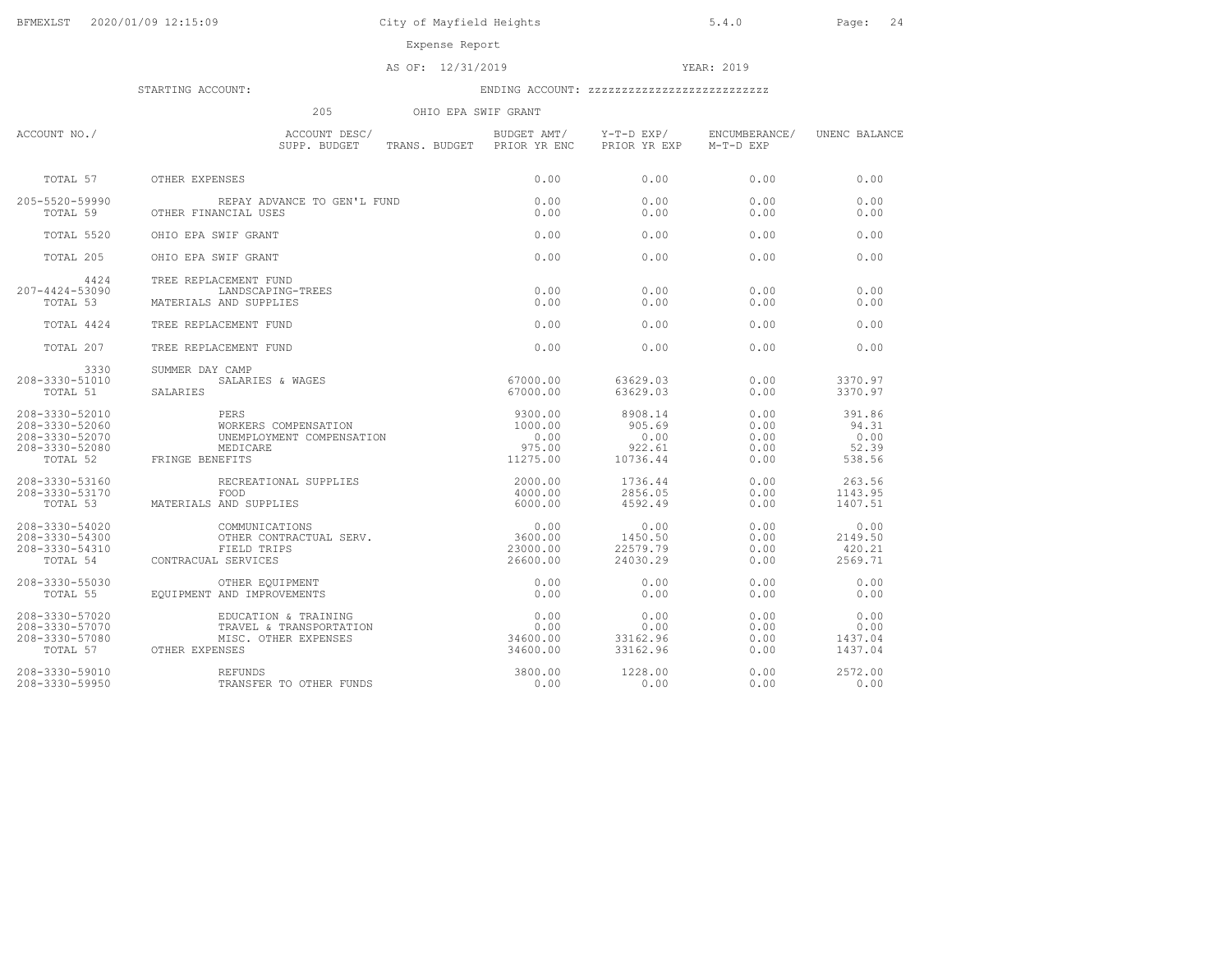Expense Report

AS OF: 12/31/2019 YEAR: 2019

|                                                                | 208                                                                                      | SUMMER DAY CAMP FUND                      |                                        |                              |                                                |
|----------------------------------------------------------------|------------------------------------------------------------------------------------------|-------------------------------------------|----------------------------------------|------------------------------|------------------------------------------------|
| ACCOUNT NO./                                                   | ACCOUNT DESC/<br>SUPP. BUDGET                                                            | BUDGET AMT/<br>TRANS. BUDGET PRIOR YR ENC | Y-T-D EXP/<br>PRIOR YR EXP             | ENCUMBERANCE/<br>M-T-D EXP   | UNENC BALANCE                                  |
| TOTAL 59                                                       | OTHER FINANCIAL USES                                                                     | 3800.00                                   | 1228.00                                | 0.00                         | 2572.00                                        |
| TOTAL 3330                                                     | SUMMER DAY CAMP                                                                          | 149275.00                                 | 137379.21                              | 0.00                         | 11895.79                                       |
| 3331<br>208-3331-51010<br>TOTAL 51                             | TEEN CAMP<br>SALARIES & WAGES<br>SALARIES                                                | 15500.00<br>15500.00                      | 14709.69<br>14709.69                   | 0.00<br>0.00                 | 790.31<br>790.31                               |
| 208-3331-52010<br>208-3331-52060<br>208-3331-52080<br>TOTAL 52 | PERS<br>WORKERS COMPENSATION<br>MEDICARE<br>FRINGE BENEFITS                              | 2200.00<br>300.00<br>225.00<br>2725.00    | 2059.38<br>212.34<br>213.31<br>2485.03 | 0.00<br>0.00<br>0.00<br>0.00 | 140.62<br>87.66<br>11.69<br>239.97             |
| 208-3331-53160<br>208-3331-53170<br>TOTAL 53                   | RECREATIONAL SUPPLIES<br>FOOD<br>MATERIALS AND SUPPLIES                                  | 600.00<br>1500.00<br>2100.00              | 546.60<br>1422.41<br>1969.01           | 0.00<br>0.00<br>0.00         | 53.40<br>77.59<br>130.99                       |
| 208-3331-54020<br>208-3331-54300<br>208-3331-54310<br>TOTAL 54 | COMMUNICATIONS<br>OTHER CONTRACTUAL SERV.<br>FIELD TRIPS<br>CONTRACUAL SERVICES          | 0.00<br>$0.00$<br>28700.00<br>28700.00    | 0.00<br>260.00<br>29363.21<br>29623.21 | 0.00<br>0.00<br>0.00<br>0.00 | 0.00<br>$260.00 -$<br>$663.21 -$<br>$923.21 -$ |
| 208-3331-57070<br>208-3331-57080<br>208-3331-57130<br>TOTAL 57 | TRAVEL & TRANSPORTATION<br>MISC. OTHER EXPENSES<br>RENTAL OF EQUIPMENT<br>OTHER EXPENSES | 0.00<br>2200.00<br>0.00<br>2200.00        | 0.00<br>1440.87<br>0.00<br>1440.87     | 0.00<br>0.00<br>0.00<br>0.00 | 0.00<br>759.13<br>0.00<br>759.13               |
| 208-3331-59010<br>TOTAL 59                                     | REFUNDS<br>OTHER FINANCIAL USES                                                          | 800.00<br>800.00                          | 765.00<br>765.00                       | 0.00<br>0.00                 | 35.00<br>35.00                                 |
| TOTAL 3331                                                     | TEEN CAMP                                                                                | 52025.00                                  | 50992.81                               | 0.00                         | 1032.19                                        |
| 3332<br>$208 - 3332 - 53160$<br>TOTAL 53                       | SPORTS CAMP<br>SUMMER SPORTS REC SUPPLIES<br>MATERIALS AND SUPPLIES                      | 0.00<br>0.00                              | 0.00<br>0.00                           | 0.00<br>0.00                 | 0.00<br>0.00                                   |
| 208-3332-54300<br>TOTAL 54                                     | OTHER CONTRACTUAL SERV.<br>CONTRACUAL SERVICES                                           | 17000.00<br>17000.00                      | 14294.45<br>14294.45                   | 0.00<br>0.00                 | 2705.55<br>2705.55                             |
| 208-3332-55030<br>TOTAL 55                                     | OTHER EQUIPMENT<br>EOUIPMENT AND IMPROVEMENTS                                            | 0.00<br>0.00                              | 0.00<br>0.00                           | 0.00<br>0.00                 | 0.00<br>0.00                                   |
| 208-3332-57080<br>TOTAL 57                                     | MISC. OTHER EXPENSES<br>OTHER EXPENSES                                                   | 3000.00<br>3000.00                        | 2133.75<br>2133.75                     | 0.00<br>0.00                 | 866.25<br>866.25                               |
| 208-3332-59010                                                 | REFUNDS                                                                                  | 4000.00                                   | 0.00                                   | 0.00                         | 4000.00                                        |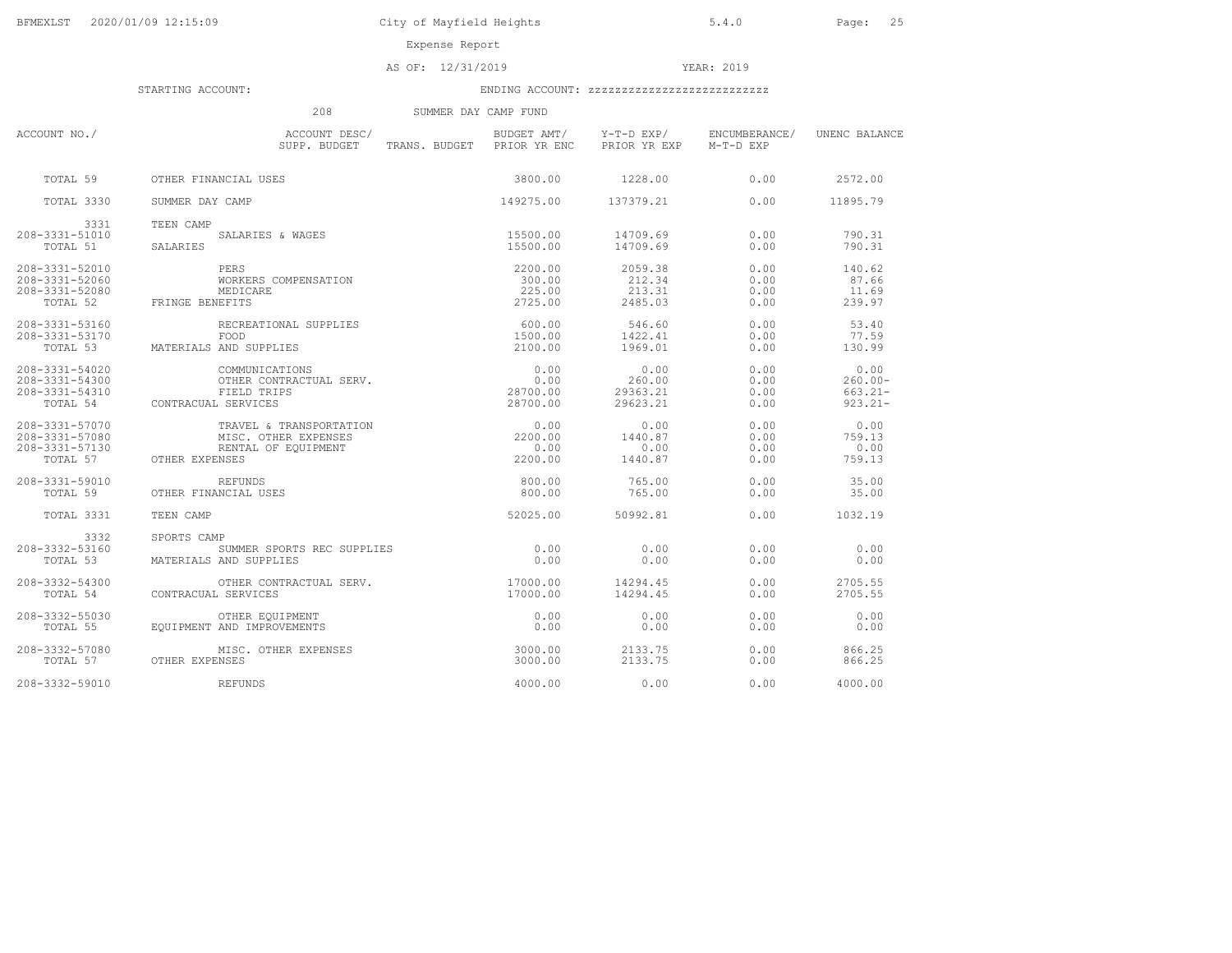Expense Report

AS OF: 12/31/2019 YEAR: 2019

|                                    | 208                                                                            | SUMMER DAY CAMP FUND |                        |                                      |                          |
|------------------------------------|--------------------------------------------------------------------------------|----------------------|------------------------|--------------------------------------|--------------------------|
| ACCOUNT NO./                       | ACCOUNT DESC/<br>SUPP. BUDGET TRANS. BUDGET PRIOR YR ENC                       |                      | PRIOR YR EXP M-T-D EXP | BUDGET AMT/ Y-T-D EXP/ ENCUMBERANCE/ | UNENC BALANCE            |
| TOTAL 59                           | OTHER FINANCIAL USES                                                           | 4000.00              | 0.00                   | 0.00                                 | 4000.00                  |
| TOTAL 3332                         | SPORTS CAMP                                                                    |                      | 24000.00 16428.20      | 0.00                                 | 7571.80                  |
| 3333<br>208-3333-53160<br>TOTAL 53 | ADULT SPORTS<br>ADULT SPORTS REC SUPPLIES<br>MATERIALS AND SUPPLIES            | 1000.00<br>1000.00   | 945.45<br>945.45       | 0.00<br>0.00                         | 54.55<br>54.55           |
| 208-3333-54300<br>TOTAL 54         | OTHER CONTRACTUAL SERV.<br>CONTRACUAL SERVICES                                 | 350.00<br>350.00     | 0.00<br>0.00           | 0.00<br>0.00                         | 350.00<br>350.00         |
| 208-3333-55030<br>TOTAL 55         | OTHER EQUIPMENT<br>EQUIPMENT AND IMPROVEMENTS                                  | 0.00<br>0.00         | 0.00<br>0.00           | 0.00<br>0.00                         | 0.00<br>0.00             |
| 208-3333-57080<br>TOTAL 57         | MISC. OTHER EXPENSES<br>OTHER EXPENSES                                         | 8012.60<br>8012.60   | 8065.89<br>8065.89     | 0.00<br>0.00                         | $53.29 -$<br>$53.29 -$   |
| 208-3333-59010<br>TOTAL 59         | REFUNDS<br>OTHER FINANCIAL USES                                                | 250.00<br>250.00     | 0.00<br>0.00           | 0.00<br>0.00                         | 250.00<br>250.00         |
| TOTAL 3333                         | ADULT SPORTS                                                                   | 9612.60              | 9011.34                | 0.00                                 | 601.26                   |
| 3334<br>208-3334-53160<br>TOTAL 53 | FALL SPORTS<br>RECREATIONAL SUPPLIES<br>MATERIALS AND SUPPLIES                 | 0.00<br>0.00         | 157.98<br>157.98       | 0.00<br>0.00                         | $157.98 -$<br>$157.98 -$ |
| 208-3334-54300                     | OTHER CONTRACTUAL SERV.<br>TOTAL 54 CONTRACUAL SERVICES                        | 0.00<br>0.00         | 0.00<br>0.00           | 0.00<br>0.00                         | 0.00<br>0.00             |
| 208-3334-55030<br>TOTAL 55         | OTHER EQUIPMENT<br>EQUIPMENT AND IMPROVEMENTS                                  | 0.00<br>0.00         | 0.00<br>0.00           | 0.00<br>0.00                         | 0.00<br>0.00             |
| $208 - 3334 - 57080$               | MISC. OTHER EXPENSES<br>TOTAL 57 OTHER EXPENSES                                | 3250.00<br>3250.00   | 72.91<br>72.91         | 0.00<br>0.00                         | 3177.09<br>3177.09       |
| 208-3334-59010<br>TOTAL 59         | REFUNDS<br>OTHER FINANCIAL USES                                                | 250.00<br>250.00     | 0.00<br>0.00           | 0.00<br>0.00                         | 250.00<br>250.00         |
| TOTAL 3334                         | FALL SPORTS                                                                    | 3500.00              | 230.89                 | 0.00                                 | 3269.11                  |
| 3335<br>208-3335-53160             | SPRING SPORTS<br>SPRING SPORTS REC SUPPLIES<br>TOTAL 53 MATERIALS AND SUPPLIES | 900.00<br>900.00     | 77.00<br>77.00         | 0.00<br>0.00                         | 823.00<br>823.00         |
| 208-3335-54300                     | OTHER CONTRACTUAL SERV.                                                        | 0.00                 | 0.00                   | 0.00                                 | 0.00                     |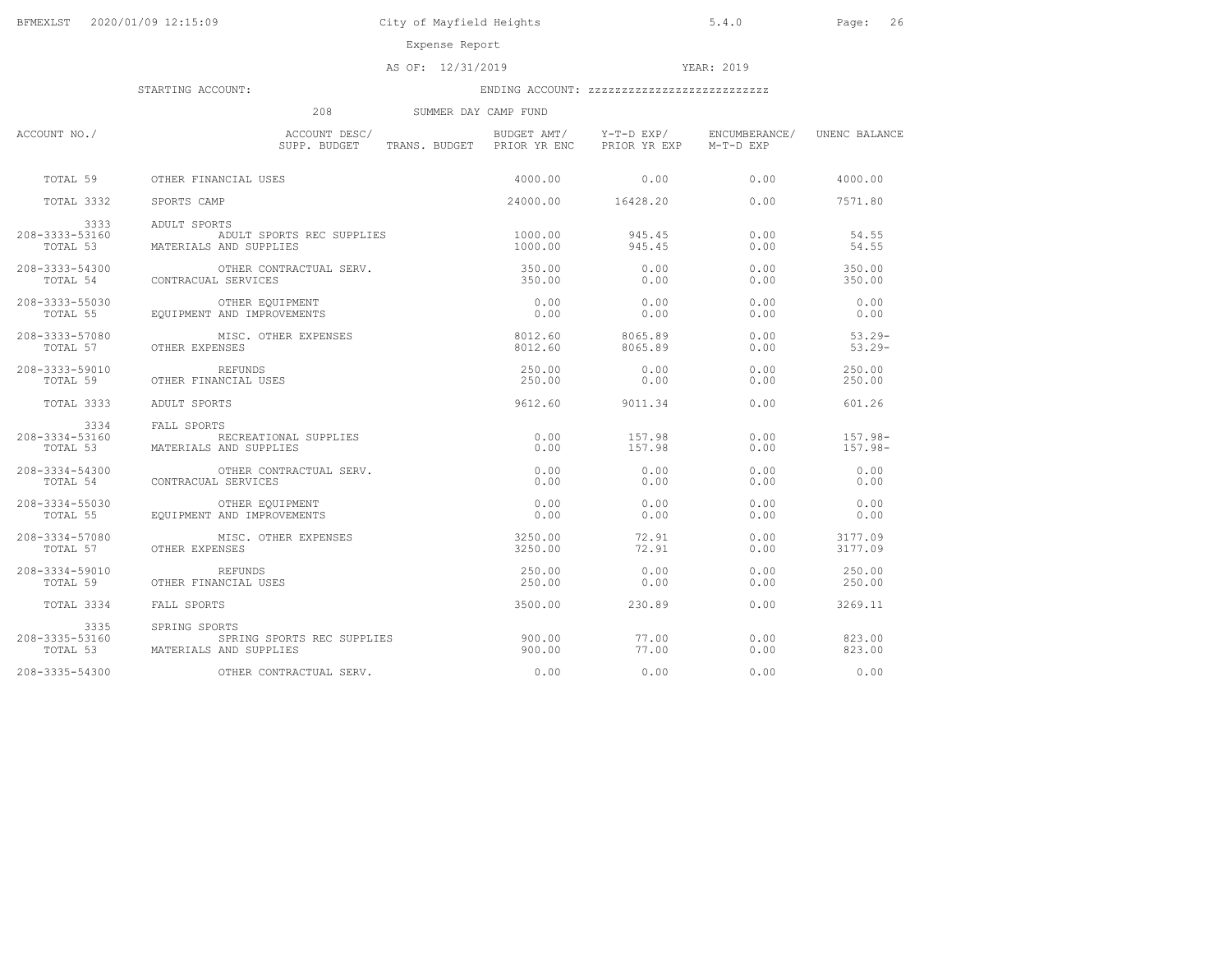Expense Report

AS OF: 12/31/2019 YEAR: 2019

|                                    | 208                                                               | SUMMER DAY CAMP FUND       |                                        |                            |                        |
|------------------------------------|-------------------------------------------------------------------|----------------------------|----------------------------------------|----------------------------|------------------------|
| ACCOUNT NO./                       | ACCOUNT DESC/<br>SUPP. BUDGET                                     | TRANS. BUDGET PRIOR YR ENC | BUDGET AMT/ Y-T-D EXP/<br>PRIOR YR EXP | ENCUMBERANCE/<br>M-T-D EXP | UNENC BALANCE          |
| TOTAL 54                           | CONTRACUAL SERVICES                                               | 0.00                       | 0.00                                   | 0.00                       | 0.00                   |
| 208-3335-55030                     | OTHER EOUIPMENT                                                   | 0.00                       | 0.00                                   | 0.00                       | 0.00                   |
| TOTAL 55                           | EOUIPMENT AND IMPROVEMENTS                                        | 0.00                       | 0.00                                   | 0.00                       | 0.00                   |
| 208-3335-57080                     | MISC. OTHER EXPENSES                                              | 4450.00                    | 4203.08                                | 0.00                       | 246.92                 |
| TOTAL 57                           | OTHER EXPENSES                                                    | 4450.00                    | 4203.08                                | 0.00                       | 246.92                 |
| 208-3335-59010                     | REFUNDS                                                           | 250.00                     | 1251.00                                | 0.00                       | $1001.00 -$            |
| TOTAL 59                           | OTHER FINANCIAL USES                                              | 250.00                     | 1251.00                                | 0.00                       | $1001.00 -$            |
| TOTAL 3335                         | SPRING SPORTS                                                     | 5600.00                    | 5531.08                                | 0.00                       | 68.92                  |
| 3336<br>208-3336-53160<br>TOTAL 53 | T.B.T<br>LBJ REC. SUPPLIES<br>MATERIALS AND SUPPLIES              | 1200.00<br>1200.00         | 75.00<br>75.00                         | 0.00<br>0.00               | 1125.00<br>1125.00     |
| 208-3336-54300                     | OTHER CONTRACTUAL SERV.                                           | 1300.00                    | 1224.00                                | 0.00                       | 76.00                  |
| TOTAL 54                           | CONTRACUAL SERVICES                                               | 1300.00                    | 1224.00                                | 0.00                       | 76.00                  |
| 208-3336-55030                     | OTHER EQUIPMENT                                                   | 0.00                       | 0.00                                   | 0.00                       | 0.00                   |
| TOTAL 55                           | EQUIPMENT AND IMPROVEMENTS                                        | 0.00                       | 0.00                                   | 0.00                       | 0.00                   |
| 208-3336-57080                     | MISC. OTHER EXPENSES                                              | 10544.00                   | 6937.90                                | 0.00                       | 3606.10                |
| TOTAL 57                           | OTHER EXPENSES                                                    | 10544.00                   | 6937.90                                | 0.00                       | 3606.10                |
| 208-3336-59010                     | REFUNDS                                                           | 250.00                     | 280.00                                 | 0.00                       | $30.00 -$              |
| TOTAL 59                           | OTHER FINANCIAL USES                                              | 250.00                     | 280.00                                 | 0.00                       | $30.00 -$              |
| TOTAL 3336                         | LBJ                                                               | 13294.00                   | 8516.90                                | 0.00                       | 4777.10                |
| 3337<br>208-3337-53160<br>TOTAL 53 | FALL SPORTS<br>WILDCAT SF REC. SUPPLIES<br>MATERIALS AND SUPPLIES | 800.00<br>800.00           | 1014.96<br>1014.96                     | 0.00<br>0.00               | $214.96-$<br>$214.96-$ |
| 208-3337-54300                     | OTHER CONTRACTUAL SERV.                                           | 11000.00                   | 10725.00                               | 0.00                       | 275.00                 |
| TOTAL 54                           | CONTRACUAL SERVICES                                               | 11000.00                   | 10725.00                               | 0.00                       | 275.00                 |
| $208 - 3337 - 55030$               | OTHER EQUIPMENT                                                   | 300.00                     | 0.00                                   | 0.00                       | 300.00                 |
| TOTAL 55                           | EQUIPMENT AND IMPROVEMENTS                                        | 300.00                     | 0.00                                   | 0.00                       | 300.00                 |
| 208-3337-57080                     | MISC. OTHER EXPENSES                                              | 2963.65                    | 3289.32                                | 0.00                       | $325.67-$              |
| TOTAL 57                           | OTHER EXPENSES                                                    | 2963.65                    | 3289.32                                | 0.00                       | $325.67-$              |
| 208-3337-59010                     | REFUNDS                                                           | 0.00                       | 0.00                                   | 0.00                       | 0.00                   |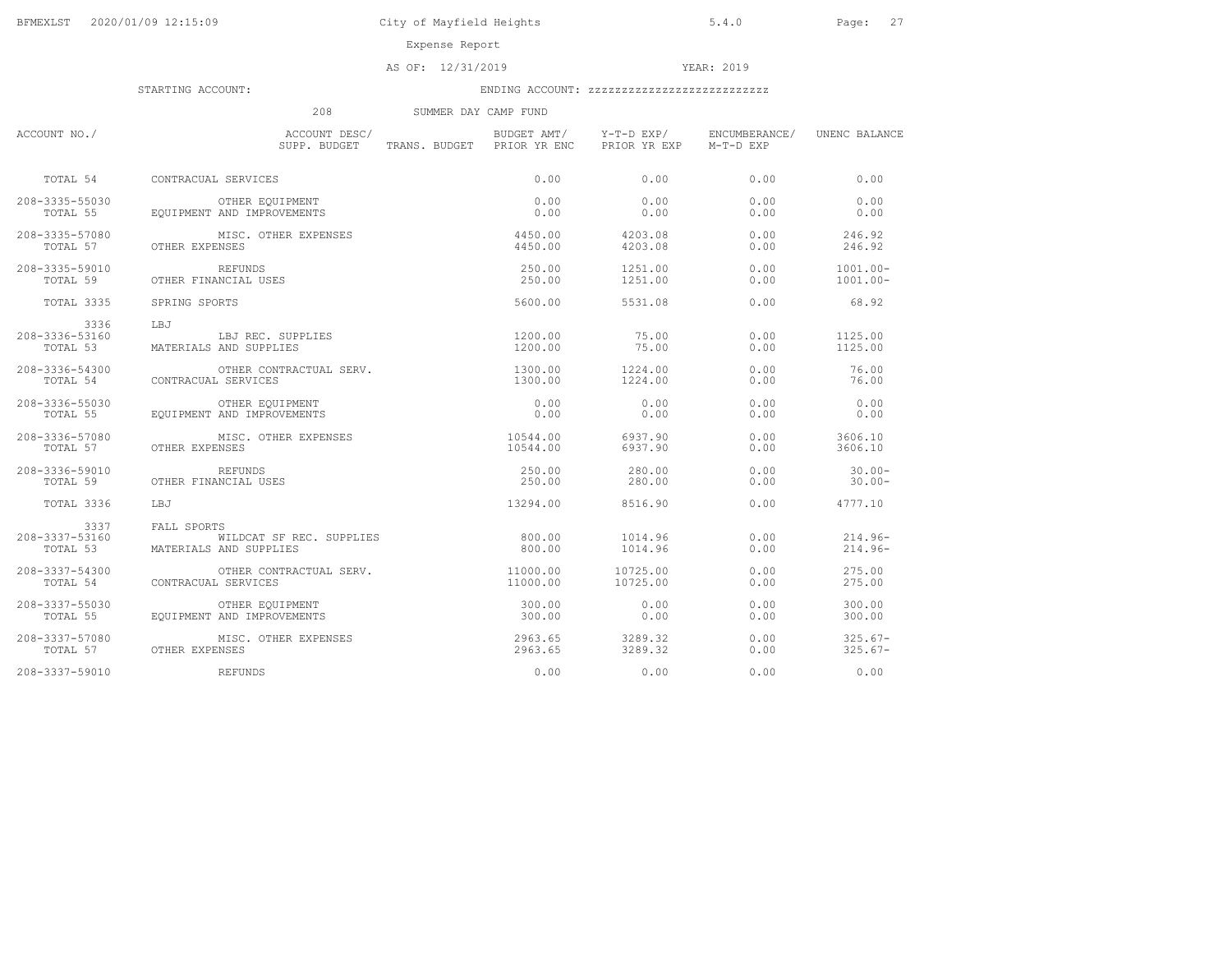City of Mayfield Heights 5.4.0 Page: 28

Expense Re

| eport |  |
|-------|--|
|-------|--|

AS OF: 12/31/2019 YEAR: 2019

STARTING ACCOUNT: ENDING ACCOUNT: zzzzzzzzzzzzzzzzzzzzzzzzzzz

# 209 AIR TRUCK/TECH RESCUE FUND

| ACCOUNT NO./                                                                     | ACCOUNT DESC/<br>SUPP. BUDGET TRANS. BUDGET PRIOR YR ENC                                                                                                                                                                   | BUDGET AMT/                  | Y-T-D EXP/<br>PRIOR YR EXP               | ENCUMBERANCE/<br>M-T-D EXP           | UNENC BALANCE                        |
|----------------------------------------------------------------------------------|----------------------------------------------------------------------------------------------------------------------------------------------------------------------------------------------------------------------------|------------------------------|------------------------------------------|--------------------------------------|--------------------------------------|
| TOTAL 59                                                                         | OTHER FINANCIAL USES                                                                                                                                                                                                       |                              | 0.00                                     | 0.00                                 | 0.00                                 |
| TOTAL 3337                                                                       | FALL SPORTS                                                                                                                                                                                                                | 15063.65                     | 15029.28                                 | 0.00                                 | 34.37                                |
| TOTAL 208                                                                        | $0.00$<br>15063.65<br>272370.25<br>SUMMER DAY CAMP FUND                                                                                                                                                                    |                              | 243119.71                                | 0.00                                 | 29250.54                             |
| 1109<br>209-1109-53020<br>TOTAL 53                                               | MOBILE AIR TRUCK MAINT. FUND<br>EQUIPMENT PARTS<br>MATERIALS AND SUPPLIES                                                                                                                                                  | 0.00<br>0.00                 | 0.00<br>0.00                             | 0.00<br>0.00                         | 0.00<br>0.00                         |
| 209-1109-54030<br>209-1109-54120<br>209-1109-54200<br>209-1109-54300<br>TOTAL 54 | INSURANCE<br>INSURANCE 0.00<br>MAINT. OF EQUIP. M.V. 0.00<br>MAINT. OF EQUIP. MISC. 0.00<br>OTHER CONTRACTUAL SERVICE 0.00<br>CUAL SERVICE 0.00<br>MAINT. OF EQUIP. MISC.<br>MAINT. OF EQUIP. MISC.<br>CONTRACUAL SERVICES | 0.00<br>0.00                 | 0.00<br>0.00<br>0.00<br>0.00<br>0.00     | 0.00<br>0.00<br>0.00<br>0.00<br>0.00 | 0.00<br>0.00<br>0.00<br>0.00<br>0.00 |
| 209-1109-55010<br>209-1109-55030<br>TOTAL 55                                     | MOTOR VEHICLES<br>OTHER EQUIPMENT<br>EQUIPMENT AND IMPROVEMENTS                                                                                                                                                            | 0.00<br>0.00<br>0.00         | 0.00<br>0.00<br>0.00                     | 0.00<br>0.00<br>0.00                 | 0.00<br>0.00<br>0.00                 |
| 209-1109-57020<br>209-1109-57080<br>209-1109-57110                               | EDUCATION & TRAINING<br>MISC OTHER EXPENSES<br>LEGAL ADVERTISING<br>TOTAL 57 OTHER EXPENSES                                                                                                                                | 0.00<br>0.00<br>0.00<br>0.00 | 0.00<br>0.00<br>0.00<br>0.00             | 0.00<br>0.00<br>0.00<br>0.00         | 0.00<br>0.00<br>0.00<br>0.00         |
| 209-1109-59010<br>209-1109-59950<br>209-1109-59990<br>TOTAL 59                   | REFUNDS<br>TRANSFER TO HHTRT<br>ADVANCE TO FUND 210<br>OTHER FINANCIAL USES                                                                                                                                                | 0.00<br>0.00<br>0.00<br>0.00 | 0.00<br>0.00<br>0.00<br>0.00             | 0.00<br>0.00<br>0.00<br>0.00         | 0.00<br>0.00<br>0.00<br>0.00         |
| TOTAL 1109                                                                       | MOBILE AIR TRUCK MAINT. FUND                                                                                                                                                                                               | 0.00                         | 0.00                                     | 0.00                                 | 0.00                                 |
| TOTAL 209                                                                        | AIR TRUCK/TECH RESCUE FUND                                                                                                                                                                                                 | 0.00                         | 0.00                                     | 0.00                                 | 0.00                                 |
| 1109<br>210-1109-53020<br>TOTAL 53                                               | DIVISION OF FIRE<br>EQUIPMENT PARTS<br>MATERIALS AND SUPPLIES                                                                                                                                                              | 0.00<br>0.00                 | 0.00<br>0.00                             | 0.00<br>0.00                         | 0.00<br>0.00                         |
| 210-1109-54030<br>210-1109-54120<br>210-1109-54200<br>210-1109-54300             | 1NSURANCE<br>MAINT. OF EQUIP. M.V. (255.00<br>MAINT. OF EQUIP. MISC. (2000)<br>OTHER CONTRACTUAL SERVICE (255.00)<br>OTHER CONTRACTUAL SERVICE (255.00)<br>-1109-54300 OTHER CONT<br>TOTAL 54 CONTRACUAL SERVICES          |                              | 255.00<br>0.00<br>0.00<br>0.00<br>255.00 | 0.00<br>0.00<br>0.00<br>0.00<br>0.00 | 0.00<br>0.00<br>0.00<br>0.00<br>0.00 |
| 210-1109-55010<br>210-1109-55030                                                 | MOTOR VEHICLES<br>OTHER EQUIPMENT                                                                                                                                                                                          | 0.00<br>0.00                 | 0.00<br>0.00                             | 0.00<br>0.00                         | 0.00<br>0.00                         |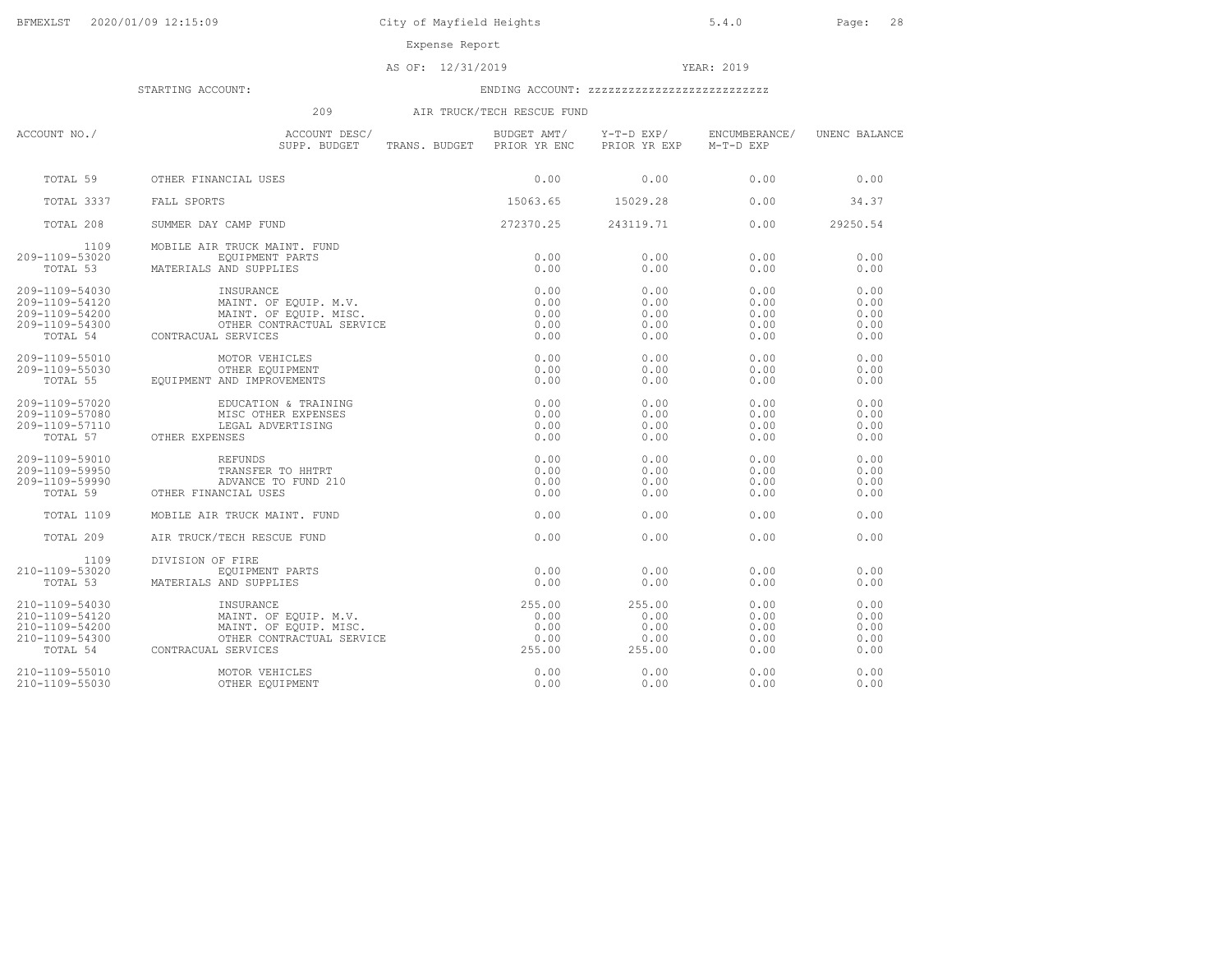### AS OF: 12/31/2019 YEAR: 2019

|                                                                                  | 210                                                                                     | FIRE INVESTIGATION UNIT                |                                      |                                      |                                        |
|----------------------------------------------------------------------------------|-----------------------------------------------------------------------------------------|----------------------------------------|--------------------------------------|--------------------------------------|----------------------------------------|
| ACCOUNT NO./                                                                     | ACCOUNT DESC/<br>SUPP. BUDGET<br>TRANS. BUDGET PRIOR YR ENC                             | BUDGET AMT/                            | Y-T-D EXP/<br>PRIOR YR EXP           | ENCUMBERANCE/<br>M-T-D EXP           | UNENC BALANCE                          |
| TOTAL 55                                                                         | EQUIPMENT AND IMPROVEMENTS                                                              | 0.00                                   | 0.00                                 | 0.00                                 | 0.00                                   |
| 210-1109-57020<br>210-1109-57080<br>210-1109-57110<br>TOTAL 57                   | EDUCATION & TRAINING<br>MISC. OTHER EXPENSES<br>LEGAL ADVERTISING<br>OTHER EXPENSES     | 1500.00<br>875.00<br>0.00<br>2375.00   | 1499.00<br>198.32<br>0.00<br>1697.32 | 0.00<br>0.00<br>0.00<br>0.00         | 1.00<br>676.68<br>0.00<br>677.68       |
| $210 - 1109 - 59990$<br>TOTAL 59                                                 | REPAY ADVANCE TO FUND 209<br>OTHER FINANCIAL USES                                       | 0.00<br>0.00                           | 0.00<br>0.00                         | 0.00<br>0.00                         | 0.00<br>0.00                           |
| TOTAL 1109                                                                       | DIVISION OF FIRE                                                                        | 2630.00                                | 1952.32                              | 0.00                                 | 677.68                                 |
| TOTAL 210                                                                        | FIRE INVESTIGATION UNIT                                                                 | 2630.00                                | 1952.32                              | 0.00                                 | 677.68                                 |
| 1108<br>$212 - 1108 - 51010$<br>212-1108-51020<br>TOTAL 51                       | JUVENILE DIVERSION PROGRAM<br>SALARIES & WAGES<br>OVERTIME<br>SALARIES                  | 0.00<br>0.00<br>0.00                   | 0.00<br>0.00<br>0.00                 | 0.00<br>0.00<br>0.00                 | 0.00<br>0.00<br>0.00                   |
| 212-1108-52010<br>212-1108-52020<br>212-1108-52060<br>212-1108-52080<br>TOTAL 52 | OPERS<br>POLICE PENSION<br>WORKERS COMPENSATION<br>MEDICARE<br>FRINGE BENEFITS          | 0.00<br>75.00<br>0.00<br>0.00<br>75.00 | 0.00<br>0.00<br>0.00<br>0.00<br>0.00 | 0.00<br>0.00<br>0.00<br>0.00<br>0.00 | 0.00<br>75.00<br>0.00<br>0.00<br>75.00 |
| 212-1108-53020<br>212-1108-53040<br>TOTAL 53                                     | EQUIPMENT PARTS<br>OFFICE SUPPLIES<br>MATERIALS AND SUPPLIES                            | 0.00<br>0.00<br>0.00                   | 0.00<br>0.00<br>0.00                 | 0.00<br>0.00<br>0.00                 | 0.00<br>0.00<br>0.00                   |
| $212 - 1108 - 54120$<br>212-1108-54300<br>TOTAL 54                               | MAINT, OF EOUIP, M. V.<br>OTHER CONTRACTUAL SERV.<br>CONTRACUAL SERVICES                | 0.00<br>0.00<br>0.00                   | 0.00<br>0.00<br>0.00                 | 0.00<br>0.00<br>0.00                 | 0.00<br>0.00<br>0.00                   |
| 212-1108-57010<br>212-1108-57020<br>212-1108-57080<br>TOTAL 57                   | VEHICLE LEASE EXPENSE<br>EDUCATION & TRAINING<br>MISC. OTHER EXPENSES<br>OTHER EXPENSES | 0.00<br>4000.00<br>1925.00<br>5925.00  | 0.00<br>325.00<br>0.00<br>325.00     | 0.00<br>0.00<br>0.00<br>0.00         | 0.00<br>3675.00<br>1925.00<br>5600.00  |
| 212-1108-59010<br>TOTAL 59                                                       | <b>REFUNDS</b><br>OTHER FINANCIAL USES                                                  | 0.00<br>0.00                           | 0.00<br>0.00                         | 0.00<br>0.00                         | 0.00<br>0.00                           |
| TOTAL 1108                                                                       | JUVENILE DIVERSION PROGRAM                                                              | 6000.00                                | 325.00                               | 0.00                                 | 5675.00                                |
| TOTAL 212                                                                        | JUVENILE DIVERSION PROGRAM                                                              | 6000.00                                | 325.00                               | 0.00                                 | 5675.00                                |
| 3315<br>213-3315-55030                                                           | PARKS<br>OTHER EQUIPMENT                                                                | 0.00                                   | 0.00                                 | 0.00                                 | 0.00                                   |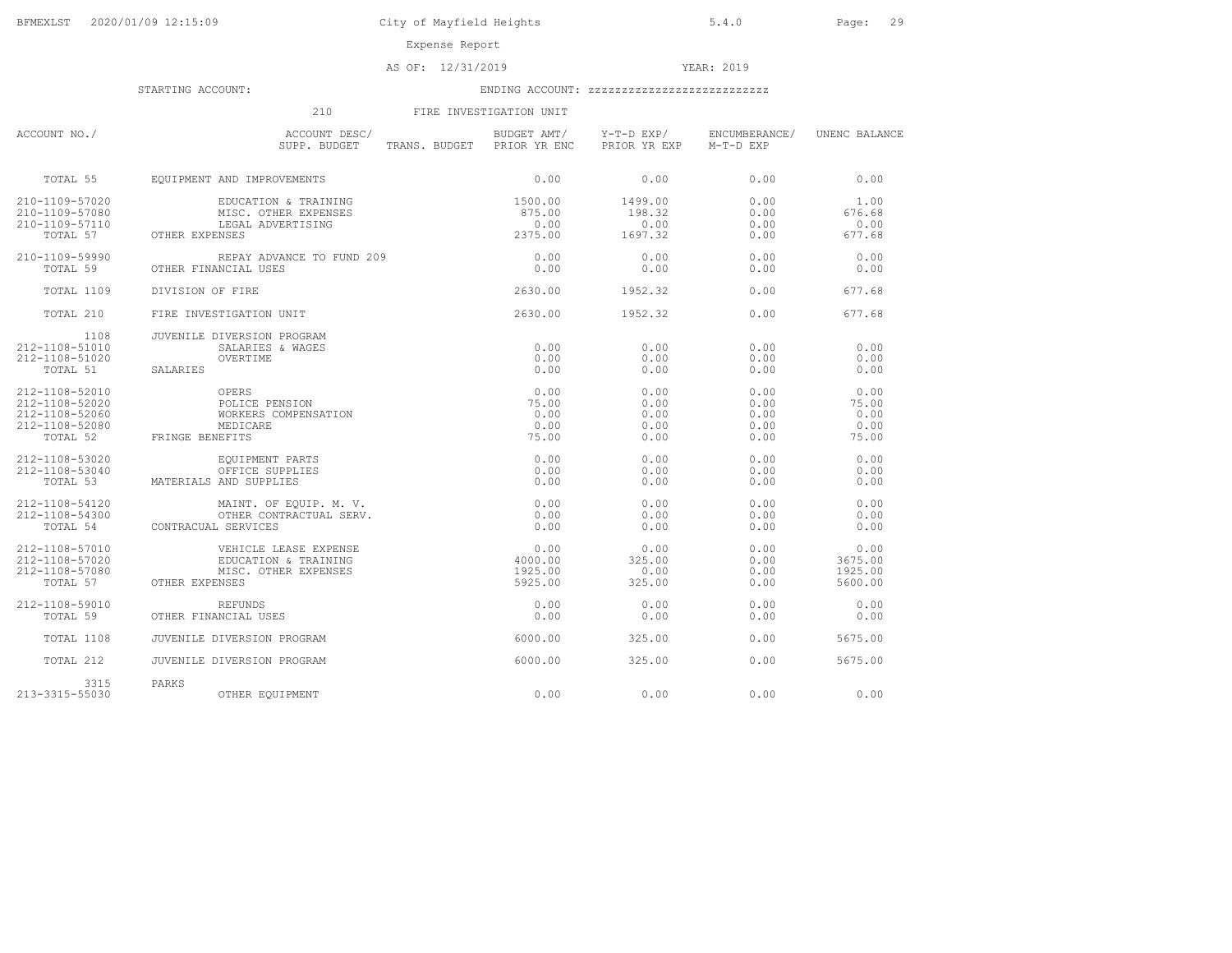Expense Report

AS OF: 12/31/2019 YEAR: 2019

## STARTING ACCOUNT: ENDING ACCOUNT: zzzzzzzzzzzzzzzzzzzzzzzzzzz

 213 PARKS & REC ACTIVITYACCOUNT NO./ ACCOUNT DESC/ BUDGET AMT/ Y-T-D EXP/ ENCUMBERANCE/ UNENC BALANCESUPP. BUDGET TRANS. BUDGET PRIOR YR ENC TOTAL 55 EQUIPMENT AND IMPROVEMENTS 0.00 0.00 0.00 0.00213-3315-57080 MISC. OTHER EXPENSES 150.00 0.00 0.00 150.00728.05 213-3315-57180 SPECIAL EVENT EXPENSES 6600.00 5871.95 0.00 728.05878.05 TOTAL 57 0THER EXPENSES 6750.00 5871.95 0.00 213-3315-59950 TRANS. TO OTHER FUNDS 0.00 0.00 0.00 0.00 $0.00$  TOTAL 59 OTHER FINANCIAL USES 0.00 0.00 0.00 0.00 TOTAL 3315 PARKS 6750.00 5871.95 0.00 878.05 TOTAL 213 PARKS & REC ACTIVITY 6750.00 5871.95 0.00 878.05 3315 PARKS214-3315-57080 MISC. OTHER EXPENSES 2500.00 2302.44 0.00 197.56197.56 TOTAL 57 OTHER EXPENSES 2500.00 2302.44 0.00 TOTAL 3315 PARKS 2500.00 2302.44 0.00 197.56 TOTAL 214 SANTA BREAKFAST 2500.00 2302.44 0.00 197.56 3315 PARKS215-3315-57080 MISC. OTHER EXPENSES 1250.00 1234.18 0.00 15.8215.82 TOTAL 57 OTHER EXPENSES 6.00 1250.00 1234.18 0.00 TOTAL 3315 PARKS 1250.00 1234.18 0.00 15.82 TOTAL 215 BUNNY BREAKFAST 1250.00 1234.18 0.00 15.823315 PARKS<br>217-3315-57080 MISC. OTHER EXPENSES 1700.00 1512.69 0.00 187.31 187.31 TOTAL 57 OTHER EXPENSES 6 0.00 1700.00 1512.69 0.00 TOTAL 3315 PARKS 1700.00 1512.69 0.00 187.31 TOTAL 217 HALLOWEEN BASH 1700.00 1512.69 0.00 187.313315 PARKS<br>219-3315-57080 219-3315-57080 MISC. OTHER EXPENSES 2100.00 1981.66 0.00 118.34118.34 TOTAL 57 OTHER EXPENSES 6 0.00 2100.00 1981.66 0.00 TOTAL 3315 PARKS 2100.00 1981.66 0.00 118.34 TOTAL 219 PANCAKE BREAKFAST 2100.00 1981.66 0.00 118.341108 LAW ENFORCE. TRUST-STATE<br>220-1108-54020 COMMUNICATIONS 220-1108-54020 COMMUNICATIONS 0.00 0.00 0.00 0.00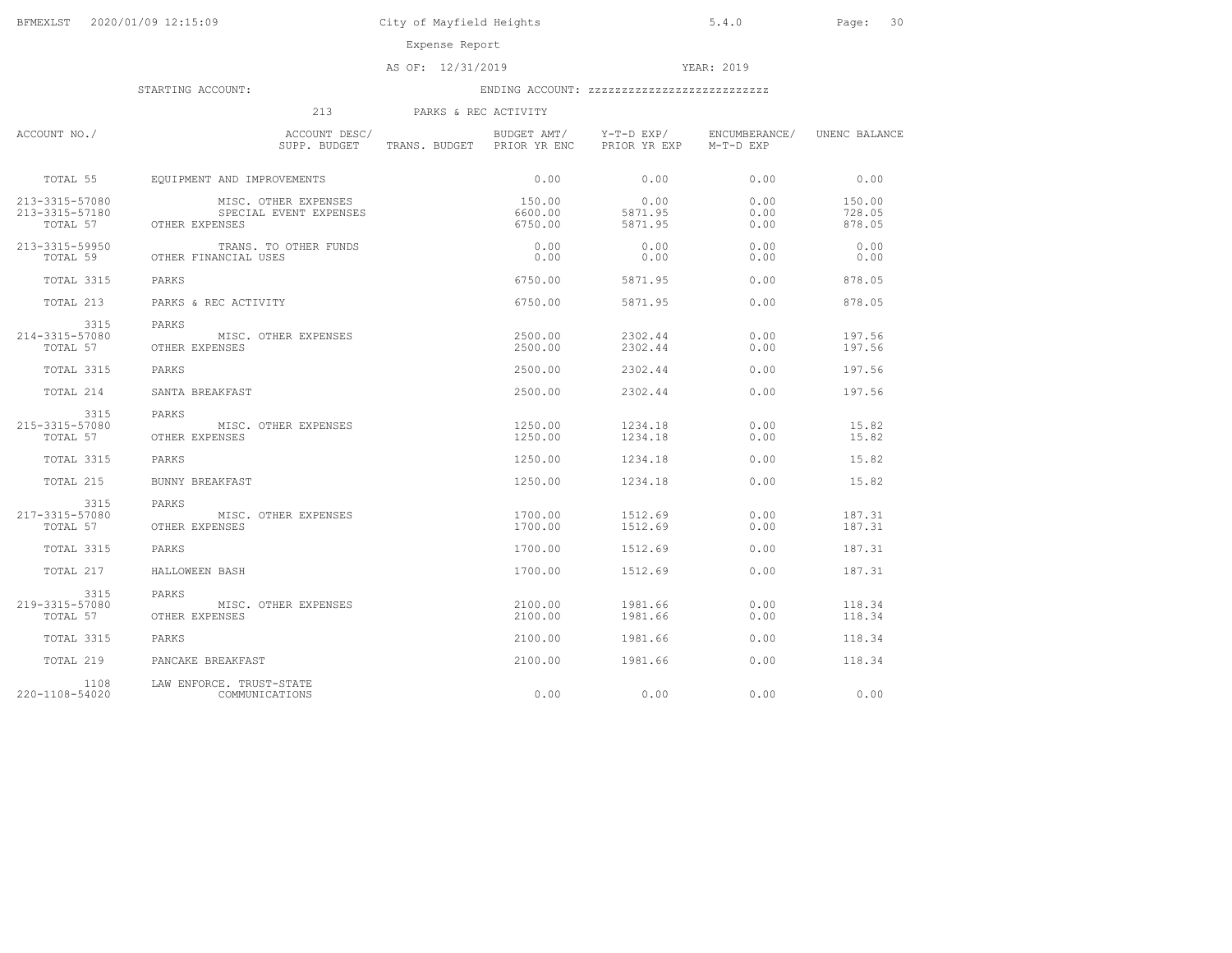AS OF: 12/31/2019 YEAR: 2019

STARTING ACCOUNT: ENDING ACCOUNT: zzzzzzzzzzzzzzzzzzzzzzzzzzz

# 220 LAW ENFORCE. TRUST-STATE

| ACCOUNT NO./                                                                                                         | ACCOUNT DESC/<br>TRANS. BUDGET PRIOR YR ENC<br>SUPP. BUDGET                                                                                                                                                                                | BUDGET AMT/                                          | Y-T-D EXP/<br>PRIOR YR EXP                           | ENCUMBERANCE/<br>M-T-D EXP                           | UNENC BALANCE                                        |
|----------------------------------------------------------------------------------------------------------------------|--------------------------------------------------------------------------------------------------------------------------------------------------------------------------------------------------------------------------------------------|------------------------------------------------------|------------------------------------------------------|------------------------------------------------------|------------------------------------------------------|
|                                                                                                                      | $220\mbox{--}1108\mbox{--}54\,300$ $$\tt{OTHER}$ CONTRACUAL SERVICES $$\tt{TOTAL}$ $$\tt{S}{\tt{ERVICE}}$$                                                                                                                                 | 0.00<br>0.00                                         | 0.00<br>0.00                                         | 0.00<br>0.00                                         | 0.00<br>0.00                                         |
| 220-1108-55010<br>220-1108-55030<br>220-1108-55050<br>TOTAL 55                                                       | 0.00 0<br>OTHER EQUIPMENT 30000.00<br>COMPUTER EQUIPMENT 0.00<br>CAND IMPROVEMENTS 30000.00<br>OTHER EQUIPMENT<br>EQUIPMENT AND IMPROVEMENTS                                                                                               |                                                      | 0.00<br>20502.98<br>0.00<br>20502.98                 | 0.00<br>0.00<br>0.00<br>0.00                         | 0.00<br>9497.02<br>0.00<br>9497.02                   |
| 220-1108-57020<br>220-1108-57080<br>220-1108-57110<br>TOTAL 57                                                       | TRAINING EXPENSE-CANINE<br>PURCHASE OF CANINES<br>LEGAL ADVERTISING<br>TRAINING EXPENSE-CAN<br>PURCHASE OF CANINES<br>OTHER EXPENSES                                                                                                       | 0.00<br>0.00<br>0.00<br>0.00                         | 0.00<br>0.00<br>0.00<br>0.00                         | 0.00<br>0.00<br>0.00<br>0.00                         | 0.00<br>0.00<br>0.00<br>0.00                         |
| 220-1108-59020<br>220-1108-59030<br>220-1108-59040<br>220-1108-59050<br>220-1108-59950<br>220-1108-59990<br>TOTAL 59 | FORFEITURE PROCEEDS-COUNTY PROSECUT<br>INVESTIGATIVE EXPENSE<br>INVESTIGATIVE EXPENSE<br>STORAGE OF VEHICLES<br>INTERNET AUCTION FEES<br>TRANS. TO OTHER FUNDS<br>ADVANCES TO OTHER FUNDS<br>INTERNET AUCTION FEES<br>OTHER FINANCIAL USES | 0.00<br>0.00<br>0.00<br>0.00<br>0.00<br>0.00<br>0.00 | 0.00<br>0.00<br>0.00<br>0.00<br>0.00<br>0.00<br>0.00 | 0.00<br>0.00<br>0.00<br>0.00<br>0.00<br>0.00<br>0.00 | 0.00<br>0.00<br>0.00<br>0.00<br>0.00<br>0.00<br>0.00 |
| TOTAL 1108                                                                                                           | LAW ENFORCE. TRUST-STATE                                                                                                                                                                                                                   | 30000.00                                             | 20502.98                                             | 0.00                                                 | 9497.02                                              |
| TOTAL 220                                                                                                            | LAW ENFORCE. TRUST-STATE                                                                                                                                                                                                                   | 30000.00                                             | 20502.98                                             | 0.00                                                 | 9497.02                                              |
| 1108<br>221-1108-52020<br>TOTAL 52                                                                                   | POLICE PENSION FUND<br>POLICE PENSION<br>FRINGE BENEFITS                                                                                                                                                                                   | 155000.00<br>155000.00                               | 154941.33<br>154941.33                               | 0.00<br>0.00                                         | 58.67<br>58.67                                       |
| TOTAL 1108                                                                                                           | POLICE PENSION FUND                                                                                                                                                                                                                        | 155000.00                                            | 154941.33                                            | 0.00                                                 | 58.67                                                |
| TOTAL 221                                                                                                            | POLICE PENSION FUND                                                                                                                                                                                                                        | 155000.00                                            | 154941.33                                            | 0.00                                                 | 58.67                                                |
| 1109<br>222-1109-52030<br>TOTAL 52                                                                                   | FIRE PENSION FUND<br>FIRE PENSION<br>FRINGE BENEFITS                                                                                                                                                                                       | 155000.00<br>155000.00                               | 154999.40<br>154999.40                               | 0.00<br>0.00                                         | 0.60<br>0.60                                         |
| TOTAL 1109                                                                                                           | FIRE PENSION FUND                                                                                                                                                                                                                          | 155000.00                                            | 154999.40                                            | 0.00                                                 | 0.60                                                 |
| TOTAL 222                                                                                                            | FIRE PENSION FUND                                                                                                                                                                                                                          | 155000.00                                            | 154999.40                                            | 0.00                                                 | 0.60                                                 |
| 1108<br>223-1108-57020<br>223-1108-57080                                                                             | D.A.R.E. TRUST FUND<br>EDUCATION & TRAINING<br>MISC. OTHER EXPENSES                                                                                                                                                                        | 4000.00<br>5404.00                                   | 0.00<br>0.00                                         | 0.00<br>0.00                                         | 4000.00<br>5404.00                                   |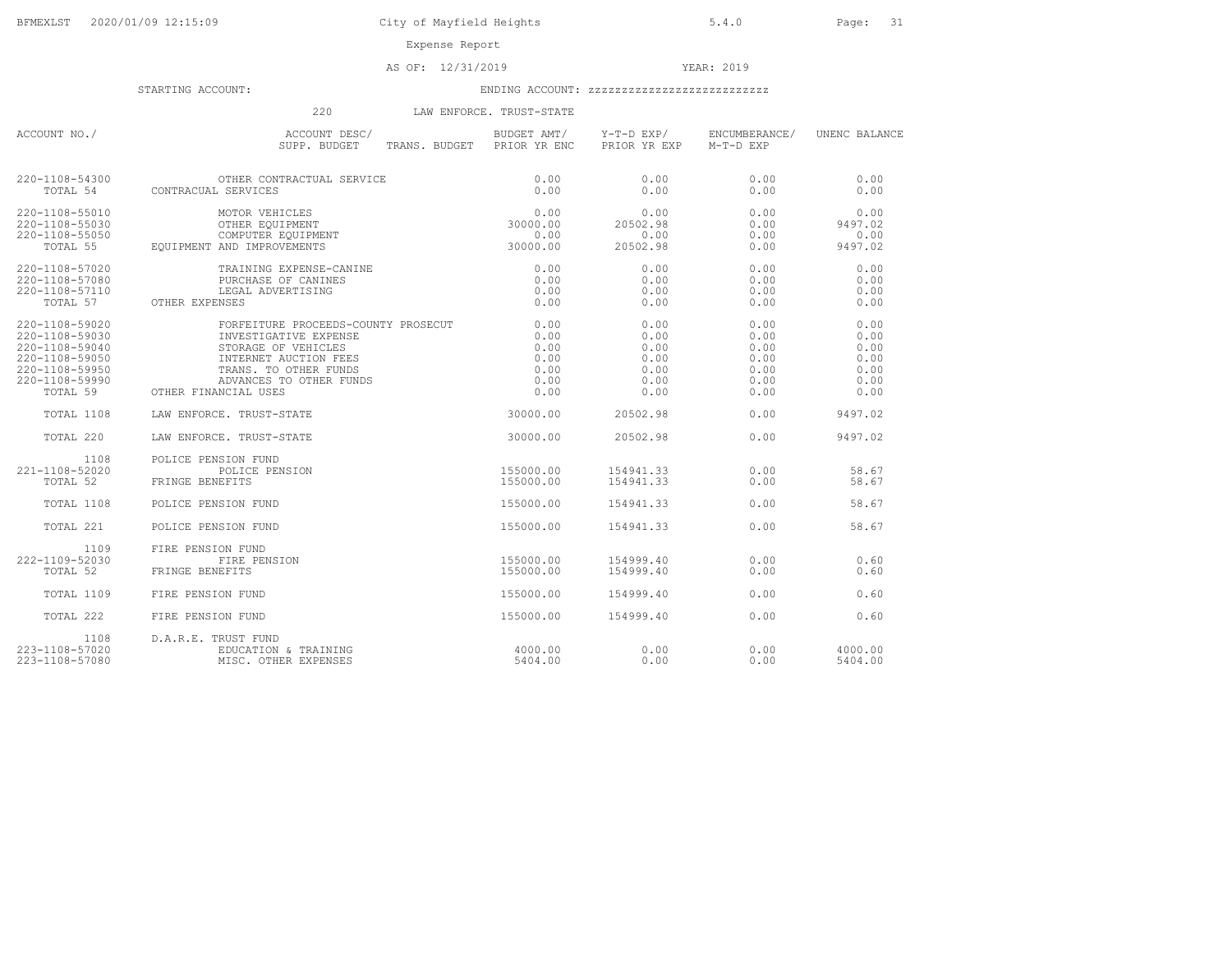Expense Report

### AS OF: 12/31/2019 YEAR: 2019

STARTING ACCOUNT: ENDING ACCOUNT: zzzzzzzzzzzzzzzzzzzzzzzzzzz

224 LAW ENFORCE. TRUST-FEDERAL

| ACCOUNT NO./                                                           | ACCOUNT DESC/<br>SUPP. BUDGET                                                                                               | BUDGET AMT/<br>TRANS. BUDGET<br>PRIOR YR ENC | Y-T-D EXP/<br>PRIOR YR EXP        | ENCUMBERANCE/<br>M-T-D EXP   | UNENC BALANCE                    |
|------------------------------------------------------------------------|-----------------------------------------------------------------------------------------------------------------------------|----------------------------------------------|-----------------------------------|------------------------------|----------------------------------|
| TOTAL 57                                                               | OTHER EXPENSES                                                                                                              | 9404.00                                      | 0.00                              | 0.00                         | 9404.00                          |
| TOTAL 1108                                                             | D.A.R.E. TRUST FUND                                                                                                         | 9404.00                                      | 0.00                              | 0.00                         | 9404.00                          |
| TOTAL 223                                                              | D.A.R.E. TRUST FUND                                                                                                         | 9404.00                                      | 0.00                              | 0.00                         | 9404.00                          |
| 1108<br>224-1108-55030<br>TOTAL 55                                     | LAW ENFORCE. TRUST-FEDERAL<br>OTHER EQUIPMENT<br>EQUIPMENT AND IMPROVEMENTS                                                 | 10000.00<br>10000.00                         | 0.00<br>0.00                      | 0.00<br>0.00                 | 10000.00<br>10000.00             |
| 224-1108-57110<br>TOTAL 57                                             | LEGAL ADVERTISING<br>OTHER EXPENSES                                                                                         | 0.00<br>0.00                                 | 0.00<br>0.00                      | 0.00<br>0.00                 | 0.00<br>0.00                     |
| TOTAL 1108                                                             | LAW ENFORCE. TRUST-FEDERAL                                                                                                  | 10000.00                                     | 0.00                              | 0.00                         | 10000.00                         |
| TOTAL 224                                                              | LAW ENFORCE. TRUST-FEDERAL                                                                                                  | 10000.00                                     | 0.00                              | 0.00                         | 10000.00                         |
| 1120<br>225-1120-54010<br>225-1120-54300<br>TOTAL 54                   | STREET LIGHTING OPERATION FUND<br>UTILITIES<br>OTHER CONTRACTUAL SERVICES<br>CONTRACUAL SERVICES                            | 275000.00<br>0.00<br>275000.00               | 250977.20<br>1512.73<br>252489.93 | 0.00<br>0.00<br>0.00         | 24022.80<br>1512.73-<br>22510.07 |
| 225-1120-59010<br>TOTAL 59                                             | REFUNDS<br>OTHER FINANCIAL USES                                                                                             | 0.00<br>0.00                                 | 0.00<br>0.00                      | 0.00<br>0.00                 | 0.00<br>0.00                     |
| TOTAL 1120                                                             | STREET LIGHTING OPERATION FUND                                                                                              | 275000.00                                    | 252489.93                         | 0.00                         | 22510.07                         |
| TOTAL 225                                                              | STREET LIGHT S.A.                                                                                                           | 275000.00                                    | 252489.93                         | 0.00                         | 22510.07                         |
| 3313<br>231-3313-57080<br>TOTAL 57                                     | RECREATION<br>MISC OTHER EXPENSES<br>OTHER EXPENSES                                                                         | 8000.00<br>8000.00                           | 7761.73<br>7761.73                | 0.00<br>0.00                 | 238.27<br>238.27                 |
| TOTAL 3313                                                             | RECREATION                                                                                                                  | 8000.00                                      | 7761.73                           | 0.00                         | 238.27                           |
| TOTAL 231                                                              | HOMETOWN HEROES                                                                                                             | 8000.00                                      | 7761.73                           | 0.00                         | 238.27                           |
| 8800<br>301-8800-54040<br>301-8800-54300<br>301-8800-54320<br>TOTAL 54 | GENERAL BOND RETIREMENT FUND<br>LEGAL SERVICES<br>OTHER CONTRACTUAL SERVICES<br>BANK SERVICE CHARGES<br>CONTRACUAL SERVICES | 0.00<br>0.00<br>0.00<br>0.00                 | 0.00<br>0.00<br>0.00<br>0.00      | 0.00<br>0.00<br>0.00<br>0.00 | 0.00<br>0.00<br>0.00<br>0.00     |
| 301-8800-56010<br>301-8800-56020<br>301-8800-56030                     | PRINCIPAL-BONDS<br>PRINCIPAL-NOTES<br>INTEREST-BONDS                                                                        | 0.00<br>0.00<br>0.00                         | 0.00<br>0.00<br>0.00              | 0.00<br>0.00<br>0.00         | 0.00<br>0.00<br>0.00             |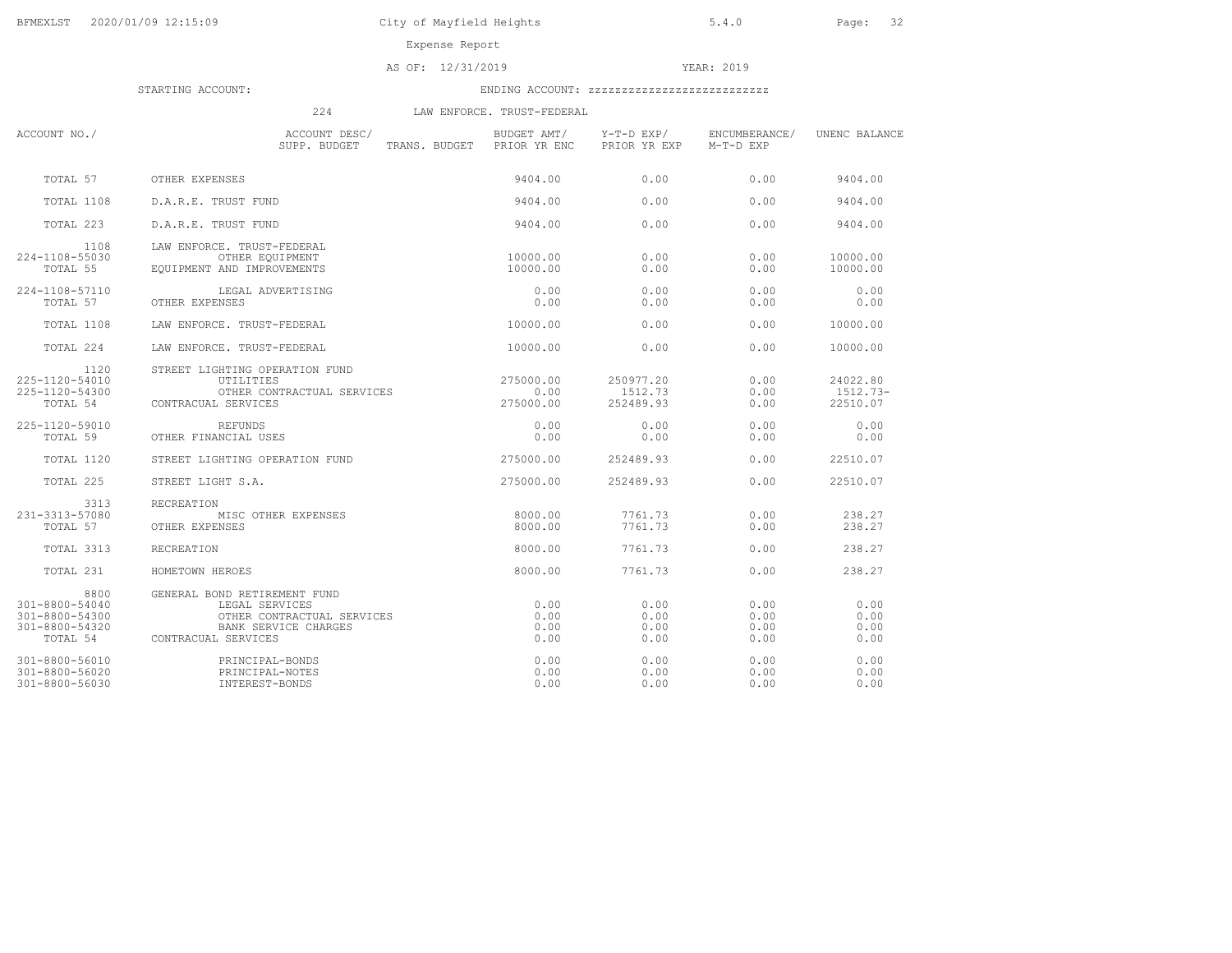Expense Report

AS OF: 12/31/2019 YEAR: 2019

STARTING ACCOUNT: ENDING ACCOUNT: zzzzzzzzzzzzzzzzzzzzzzzzzzz

# 301 GENERAL BOND RETIREMENT FUND

| ACCOUNT NO./                                         | ACCOUNT DESC/<br>SUPP. BUDGET<br>TRANS. BUDGET PRIOR YR ENC                                         | BUDGET AMT/                         | Y-T-D EXP/<br>PRIOR YR EXP          | ENCUMBERANCE/<br>M-T-D EXP      | UNENC BALANCE                   |
|------------------------------------------------------|-----------------------------------------------------------------------------------------------------|-------------------------------------|-------------------------------------|---------------------------------|---------------------------------|
| 301-8800-56040<br>301-8800-56050<br>TOTAL 56         | INTEREST-NOTES<br>ACCRUED INTEREST-BONDS<br>DEBT SERVICE                                            | 0.00<br>0.00<br>0.00                | 0.00<br>0.00<br>0.00                | 0.00<br>0.00<br>0.00            | 0.00<br>0.00<br>0.00            |
| 301-8800-59950<br>301-8800-59990<br>TOTAL 59         | TRANSFER TO OTHER FUNDS<br>REPAY ADVANCE TO GENERAL FUND<br>OTHER FINANCIAL USES                    | 0.00<br>0.00<br>0.00                | 0.00<br>0.00<br>0.00                | 0.00<br>0.00<br>0.00            | 0.00<br>0.00<br>0.00            |
| TOTAL 8800                                           | GENERAL BOND RETIREMENT FUND                                                                        | 0.00                                | 0.00                                | 0.00                            | 0.00                            |
| TOTAL 301                                            | GENERAL BOND RETIREMENT FUND                                                                        | 0.00                                | 0.00                                | 0.00                            | 0.00                            |
| 1107<br>401-1107-55010<br>TOTAL 55                   | EQUIPMENT REPLACEMENT FUND<br>MOTOR VEHICLES-ADMIN.<br>EQUIPMENT AND IMPROVEMENTS                   | 0.00<br>0.00                        | 0.00<br>0.00                        | 0.00<br>0.00                    | 0.00<br>0.00                    |
| TOTAL 1107                                           | EOUIPMENT REPLACEMENT FUND                                                                          | 0.00                                | 0.00                                | 0.00                            | 0.00                            |
| 1108<br>401-1108-55010<br>401-1108-55030<br>TOTAL 55 | DIVISION OF POLICE<br>MOTOR VEHICLES-POLICE<br>OTHER EQUIPMENT-POLICE<br>EQUIPMENT AND IMPROVEMENTS | 153651.00<br>88780.00<br>242431.00  | 153640.35<br>31012.50<br>184652.85  | 0.00<br>49950.00<br>49950.00    | 10.65<br>7817.50<br>7828.15     |
| TOTAL 1108                                           | DIVISION OF POLICE                                                                                  | 242431.00                           | 184652.85                           | 49950.00                        | 7828.15                         |
| 1109<br>401-1109-55010<br>401-1109-55030<br>TOTAL 55 | DIVISION OF FIRE<br>MOTOR VEHICLES-FIRE<br>OTHER EQUIPMENT-FIRE<br>EOUIPMENT AND IMPROVEMENTS       | 609520.84<br>210000.00<br>819520.84 | 539520.84<br>175846.06<br>715366.90 | 62552.00<br>9128.00<br>71680.00 | 7448.00<br>25025.94<br>32473.94 |
| TOTAL 1109                                           | DIVISION OF FIRE                                                                                    | 819520.84                           | 715366.90                           | 71680.00                        | 32473.94                        |
| 2212<br>401-2212-55010<br>TOTAL 55                   | SENIOR TRANSPORTATION<br>MOTOR VEHICLES-ADMIN.<br>EQUIPMENT AND IMPROVEMENTS                        | 0.00<br>0.00                        | 0.00<br>0.00                        | 0.00<br>0.00                    | 0.00<br>0.00                    |
| TOTAL 2212                                           | SENIOR TRANSPORTATION                                                                               | 0.00                                | 0.00                                | 0.00                            | 0.00                            |
| 3315<br>401-3315-55010<br>TOTAL 55                   | PARKS<br>MOTOR VEHICLES-RECREATION<br>EOUIPMENT AND IMPROVEMENTS                                    | 18845.00<br>18845.00                | 18845.00<br>18845.00                | 0.00<br>0.00                    | 0.00<br>0.00                    |
| TOTAL 3315                                           | PARKS                                                                                               | 18845.00                            | 18845.00                            | 0.00                            | 0.00                            |
| 4420<br>401-4420-55010                               | DIVISION OF BUILDING<br>MOTOR VEHICLES-BUILDING                                                     | 18845.00                            | 18845.00                            | 0.00                            | 0.00                            |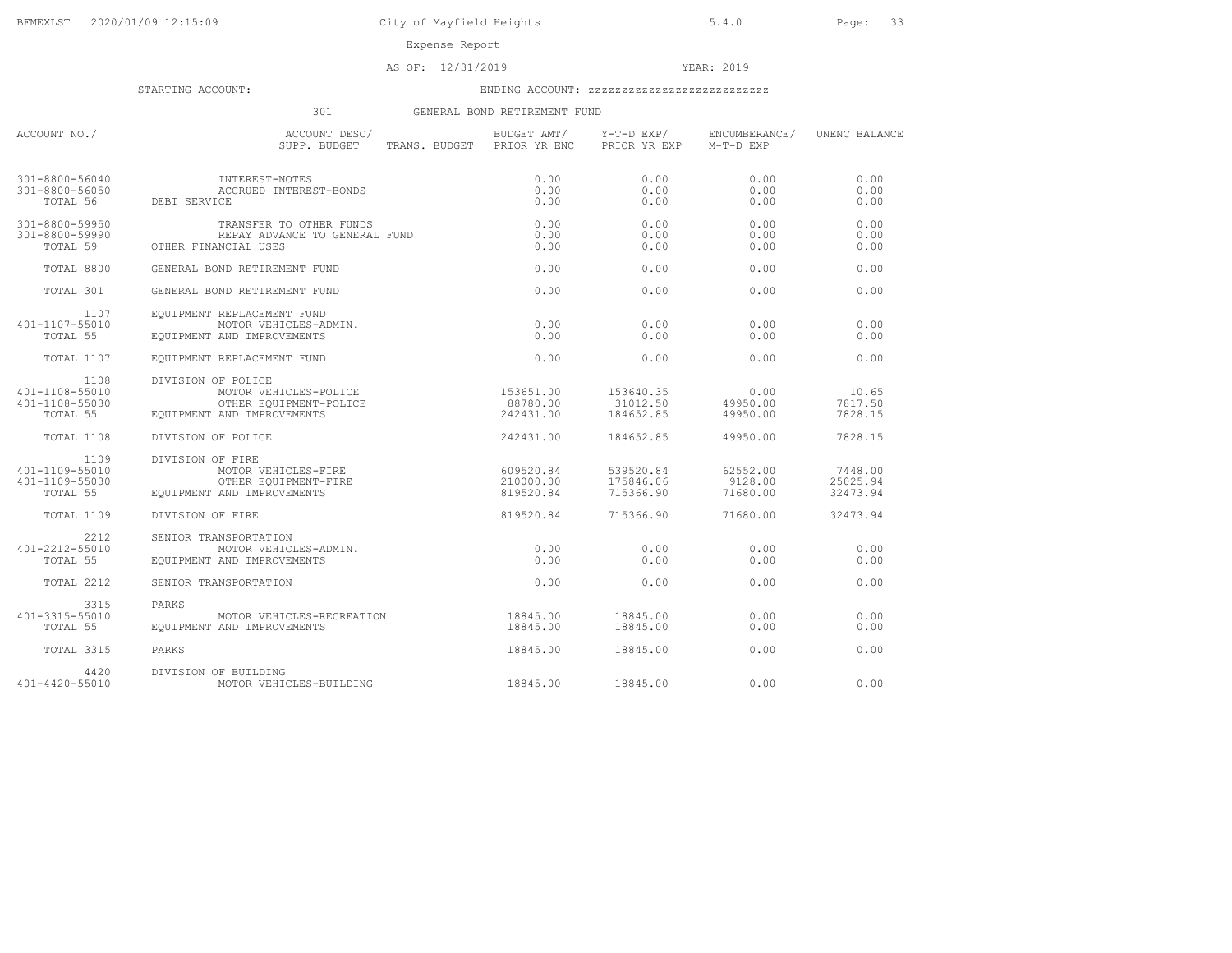Expense Report

AS OF: 12/31/2019 YEAR: 2019

STARTING ACCOUNT: ENDING ACCOUNT: zzzzzzzzzzzzzzzzzzzzzzzzzzz

# 401 EQUIPMENT REPLACEMENT FUND

| ACCOUNT NO./                                               | ACCOUNT DESC/<br>SUPP. BUDGET                                                                          | BUDGET AMT/<br>TRANS. BUDGET PRIOR YR ENC | Y-T-D EXP/<br>PRIOR YR EXP         | ENCUMBERANCE/<br>M-T-D EXP     | UNENC BALANCE                    |
|------------------------------------------------------------|--------------------------------------------------------------------------------------------------------|-------------------------------------------|------------------------------------|--------------------------------|----------------------------------|
| TOTAL 55                                                   | EOUIPMENT AND IMPROVEMENTS                                                                             | 18845.00                                  | 18845.00                           | 0.00                           | 0.00                             |
| TOTAL 4420                                                 | DIVISION OF BUILDING                                                                                   | 18845.00                                  | 18845.00                           | 0.00                           | 0.00                             |
| 6623<br>401-6623-55010<br>401-6623-55030<br>TOTAL 55       | DIVISION OF SERVICE<br>MOTOR VEHICLES-SERVICE<br>OTHER EQUIPMENT-SERVICE<br>EQUIPMENT AND IMPROVEMENTS | 829841.47<br>7000.00<br>836841.47         | 586025.00<br>5544.00<br>591569.00  | 158688.04<br>0.00<br>158688.04 | 85128.43<br>1456.00<br>86584.43  |
| TOTAL 6623                                                 | DIVISION OF SERVICE                                                                                    | 836841.47                                 | 591569.00                          | 158688.04                      | 86584.43                         |
| 6626<br>401-6626-56020<br>$401 - 6626 - 56040$<br>TOTAL 56 | ROAD IMPROVEMENT FUND<br>PRINCIPAL-NOTES<br>INTEREST-NOTES<br>DEBT SERVICE                             | 705000.00<br>19500.00<br>724500.00        | 705000.00<br>14217.50<br>719217.50 | 0.00<br>0.00<br>0.00           | 0.00<br>5282.50<br>5282.50       |
| TOTAL 6626                                                 | ROAD IMPROVEMENT FUND                                                                                  | 724500.00                                 | 719217.50                          | 0.00                           | 5282.50                          |
| 7706<br>401-7706-54040<br>TOTAL 54                         | GENERAL ADMINISTRATION<br>LEGAL SERVICES<br>CONTRACUAL SERVICES                                        | 0.00<br>0.00                              | 0.00<br>0.00                       | 0.00<br>0.00                   | 0.00<br>0.00                     |
| 401-7706-55030<br>TOTAL 55                                 | OTHER EQUIPMENT - ADMIN.<br>EOUIPMENT AND IMPROVEMENTS                                                 | 55000.00<br>55000.00                      | 31230.00<br>31230.00               | 0.00<br>0.00                   | 23770.00<br>23770.00             |
| 401-7706-56020<br>401-7706-56040<br>TOTAL 56               | PRINCIPAL-NOTES<br>INTEREST-NOTES<br>DEBT SERVICE                                                      | 0.00<br>0.00<br>0.00                      | 0.00<br>0.00<br>0.00               | 0.00<br>0.00<br>0.00           | 0.00<br>0.00<br>0.00             |
| 401-7706-59010<br>401-7706-59050<br>TOTAL 59               | REFUNDS<br>INTERNET AUCTION EXPENSE<br>OTHER FINANCIAL USES                                            | 0.00<br>0.00<br>0.00                      | 0.00<br>1620.75<br>1620.75         | 0.00<br>0.00<br>0.00           | 0.00<br>$1620.75-$<br>$1620.75-$ |
| TOTAL 7706                                                 | GENERAL ADMINISTRATION                                                                                 | 55000.00                                  | 32850.75                           | 0.00                           | 22149.25                         |
| TOTAL 401                                                  | EOUIPMENT REPLACEMENT FUND                                                                             | 2715983.31                                | 2281347.00                         | 280318.04                      | 154318.27                        |
| 1109<br>$402 - 1109 - 54460$<br>TOTAL 54                   | DIVISION OF FIRE<br>EMS BILLING SVC. FEES<br>CONTRACUAL SERVICES                                       | 0.00<br>0.00                              | $304.97 -$<br>$304.97 -$           | 0.00<br>0.00                   | 304.97<br>304.97                 |
| 402-1109-55010<br>402-1109-55030<br>TOTAL 55               | VEHICLES-FIRE CAPITAL IMPROV<br>OTHER EQUIPMENT<br>EQUIPMENT AND IMPROVEMENTS                          | 0.00<br>0.00<br>0.00                      | 0.00<br>0.00<br>0.00               | 0.00<br>0.00<br>0.00           | 0.00<br>0.00<br>0.00             |
| 402-1109-59050                                             | INTERNET AUCTION EXPENSE                                                                               | 0.00                                      | 304.05                             | 0.00                           | $304.05 -$                       |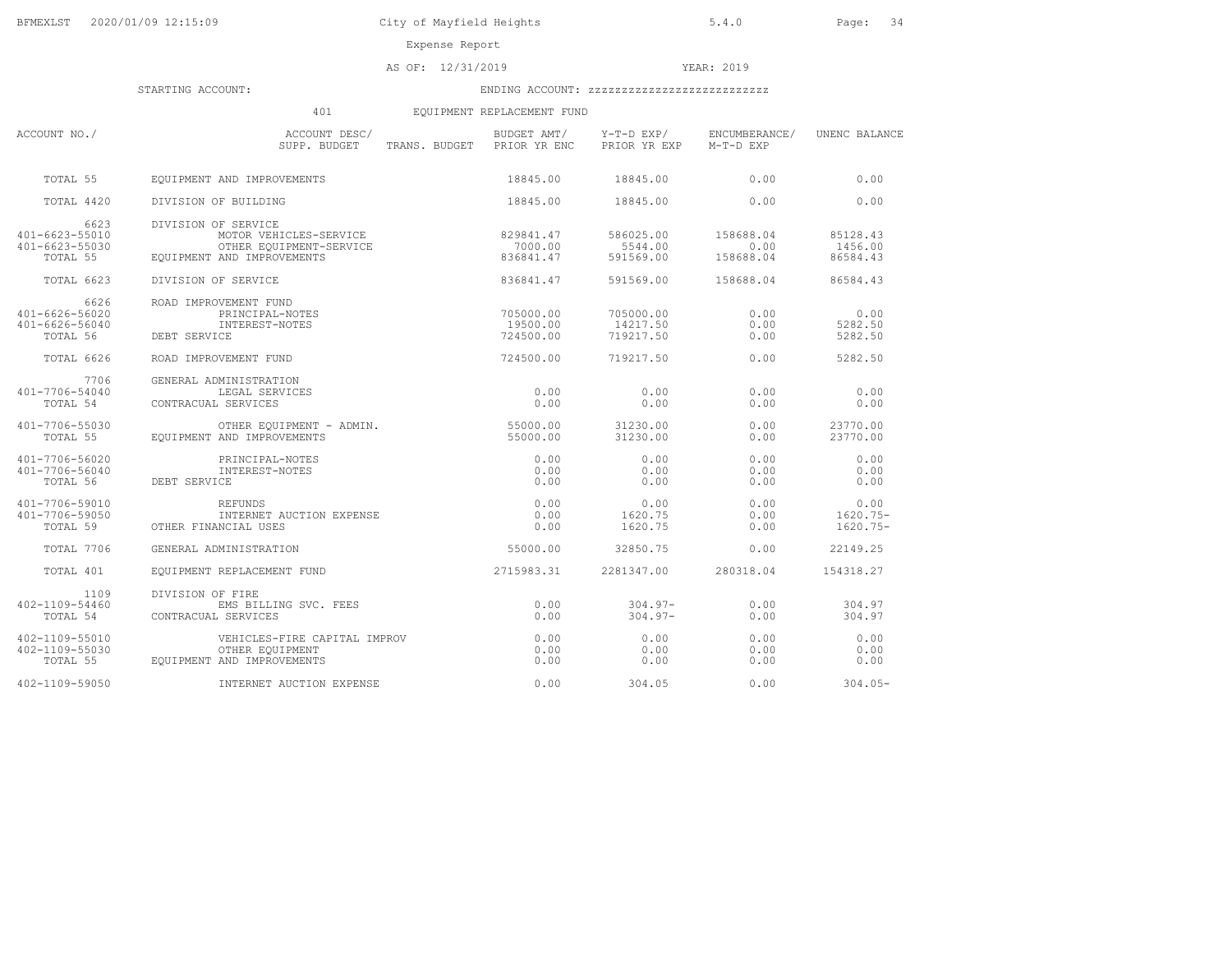AS OF: 12/31/2019 YEAR: 2019

STARTING ACCOUNT: ENDING ACCOUNT: zzzzzzzzzzzzzzzzzzzzzzzzzzz

402 FIRE CAPITAL IMPROVEMENT

| ACCOUNT NO./                                                                                                               | ACCOUNT DESC/<br>SUPP. BUDGET TRANS. BUDGET PRIOR YR ENC                                                                                                                                                                                                                          | BUDGET AMT/           | Y-T-D EXP/<br>PRIOR YR EXP M-T-D EXP                                      | ENCUMBERANCE/                                                          | UNENC BALANCE                                                                 |
|----------------------------------------------------------------------------------------------------------------------------|-----------------------------------------------------------------------------------------------------------------------------------------------------------------------------------------------------------------------------------------------------------------------------------|-----------------------|---------------------------------------------------------------------------|------------------------------------------------------------------------|-------------------------------------------------------------------------------|
| TOTAL 59                                                                                                                   | OTHER FINANCIAL USES                                                                                                                                                                                                                                                              | 0.00                  | 304.05                                                                    | 0.00                                                                   | $304.05 -$                                                                    |
| TOTAL 1109                                                                                                                 | DIVISION OF FIRE                                                                                                                                                                                                                                                                  | 0.00                  | $0.92 -$                                                                  | 0.00                                                                   | 0.92                                                                          |
| TOTAL 402                                                                                                                  | FIRE CAPITAL IMPROVEMENT                                                                                                                                                                                                                                                          | 0.00                  | $0.92 -$                                                                  | 0.00                                                                   | 0.92                                                                          |
| 6626<br>404-6626-53090<br>TOTAL 53                                                                                         | ROAD IMPROVEMENT FUND<br>LANDSCAPING MATERIALS<br>MATERIALS AND SUPPLIES                                                                                                                                                                                                          | 0.00<br>0.00          | 0.00<br>0.00                                                              | 0.00<br>0.00                                                           | 0.00<br>0.00                                                                  |
| 404-6626-54040<br>404-6626-54160<br>404-6626-54210<br>404-6626-54260<br>404-6626-54300<br>404-6626-54301<br>404-6626-54471 | LEGAL SERVICES 0.00<br>ENGINEERING SERVICES 1999 1999 1999 1999<br>TREE REMOVAL & TRIMMING<br>TLCI IMPLEMENTATION<br>OTHER CONTRACTOR DELICE TREE (0.00)<br>TLCT IMPLEMENTATION TREE (1983).00<br>CONSTRUCTION INSPECTION (15853.00)<br>158243.00<br>TOTAL 54 CONTRACUAL SERVICES | 0.00                  | 0.00<br>73989.00<br>0.00<br>0.00<br>68248.55<br>0.00<br>0.00<br>142237.55 | 0.00<br>741.00<br>0.00<br>0.00<br>0.00<br>10700.00<br>0.00<br>11441.00 | 0.00<br>270.00<br>0.00<br>0.00<br>858.55-<br>10700.00-<br>15853.00<br>4564.45 |
| 404-6626-55040<br>404-6626-55100<br>404-6626-55150<br>TOTAL 55                                                             | $\begin{tabular}{l c c c c} \hline \texttt{EQUIPMENT-TRAFFIC} \texttt{SICNALS} & 0.00 \\ \texttt{RIGHT OF MAY ACQUISITION} & 0.00 \\ \texttt{CONTRACTOR CONSTRUCTION} & 1027637.37 \\ \hline \end{tabular}$<br>RIGHT OF WAY ACOUISITION<br>EQUIPMENT AND IMPROVEMENTS             | 1027637.37            | 0.00<br>0.00<br>634610.73<br>634610.73                                    | 0.00<br>0.00<br>138940.65<br>138940.65                                 | 0.00<br>0.00<br>254085.99<br>254085.99                                        |
| 404-6626-56020<br>404-6626-56040<br>404-6626-56050<br>TOTAL 56                                                             | PRINCIPAL-NOTES<br>INTEREST-NOTES<br>OPWC LOAN PRINCIPAL<br>$4000000.00$<br>$100000.00$<br>$46200.00$<br>$4146200.00$<br>PRINCIPAL-NOTES<br>DEBT SERVICE                                                                                                                          |                       | 4000000.00<br>100000.00<br>46157.78<br>4146157.78                         | 0.00<br>0.00<br>0.00<br>0.00                                           | 0.00<br>0.00<br>42.22<br>42.22                                                |
| 404-6626-57080<br>404-6626-57110<br>TOTAL 57                                                                               | ICE<br>MISC. OTHER EXPENSES<br>LEGAL ADVERTISING<br>MISC. OTHER EXPENSES<br>OTHER EXPENSES                                                                                                                                                                                        | 0.00<br>0.00<br>0.00  | 0.00<br>0.00<br>0.00                                                      | 0.00<br>0.00<br>0.00                                                   | 0.00<br>0.00<br>0.00                                                          |
| 404-6626-59020<br>404-6626-59940<br>404-6626-59950<br>404-6626-59990<br>TOTAL 59                                           | MISC. OFFSET<br>TRANS. TO GEN. BOND. RET. (0.00)<br>TRANS. TO CDGB FUND (0.00)<br>ADVANCE TO CDBG FUND<br>OTHER FINANCIAL USES                                                                                                                                                    | 0.00<br>0.00          | 0.00<br>0.00<br>0.00<br>0.00<br>0.00                                      | 0.00<br>0.00<br>0.00<br>0.00<br>0.00                                   | 0.00<br>0.00<br>0.00<br>0.00<br>0.00                                          |
| TOTAL 6626                                                                                                                 | ROAD IMPROVEMENT FUND                                                                                                                                                                                                                                                             | 5332080.37 4923006.06 |                                                                           | 150381.65                                                              | 258692.66                                                                     |
| TOTAL 404                                                                                                                  | ROAD IMPROVEMENT FUND                                                                                                                                                                                                                                                             | 5332080.37 4923006.06 |                                                                           | 150381.65                                                              | 258692.66                                                                     |
| 5500<br>405-5500-54040<br>405-5500-54160                                                                                   | SANITARY SEWER IMPROVEMNT FUND<br>LEGAL SERVICES<br>ENGINEERING SERVICES                                                                                                                                                                                                          | 0.00<br>0.00          | 0.00<br>0.00                                                              | 0.00<br>0.00                                                           | 0.00<br>0.00                                                                  |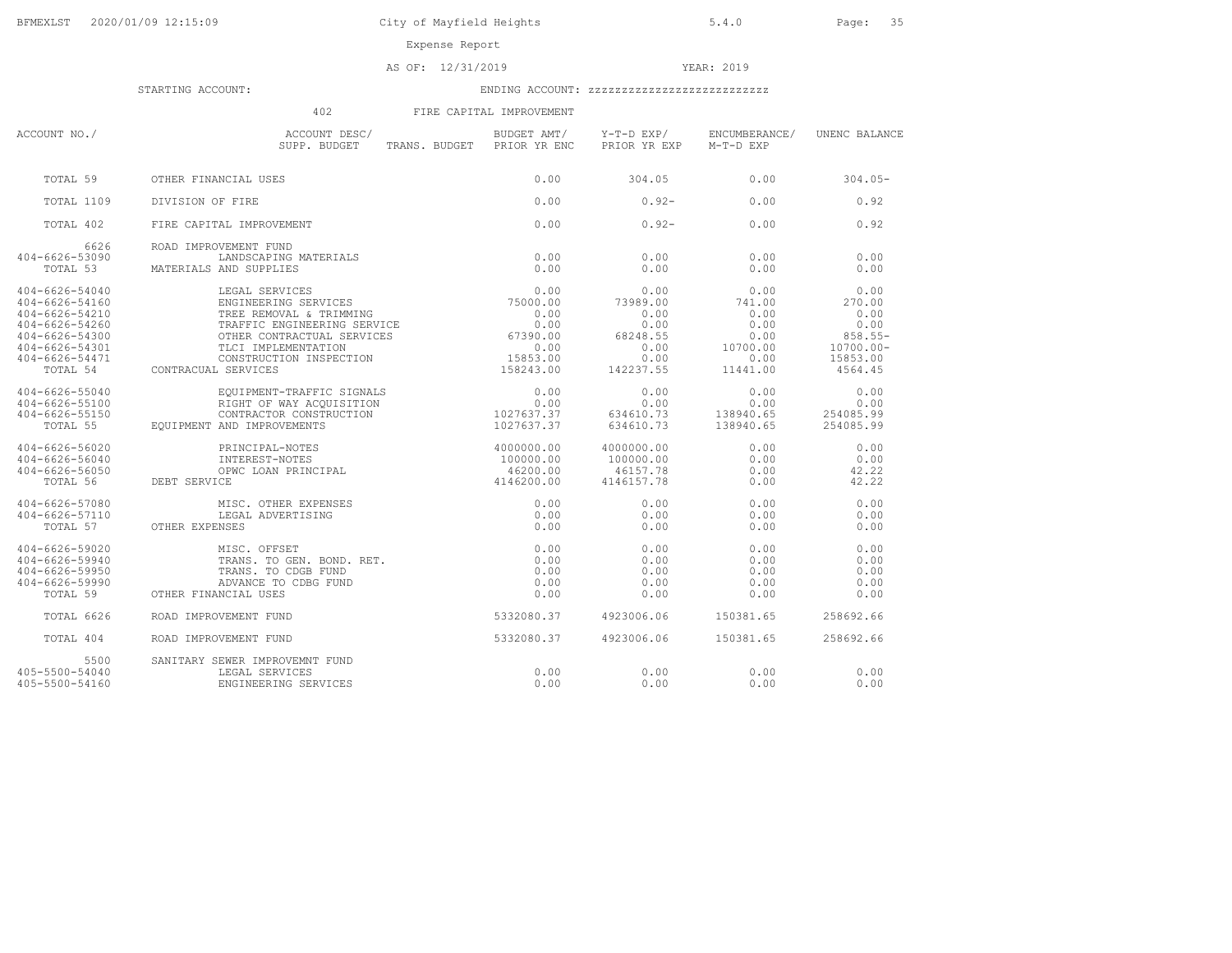Expense Report

### AS OF: 12/31/2019 YEAR: 2019

STARTING ACCOUNT: ENDING ACCOUNT: zzzzzzzzzzzzzzzzzzzzzzzzzzz

### 405 SANITARY SEWER IMPROVE.FUND

| ACCOUNT NO./                                       | ACCOUNT DESC/<br>SUPP. BUDGET                                                                                                                                     | TRANS. BUDGET PRIOR YR ENC PRIOR YR EXP M-T-D EXP | BUDGET AMT/ Y-T-D EXP/                 | ENCUMBERANCE/                | UNENC BALANCE                                 |
|----------------------------------------------------|-------------------------------------------------------------------------------------------------------------------------------------------------------------------|---------------------------------------------------|----------------------------------------|------------------------------|-----------------------------------------------|
|                                                    | 405-5500-54200 MAINT. OF EQUIP. MISC.<br>405-5500-54300 OTHER CONTRACTUAL SERV.<br>TOTAL 54 CONTRACUAL SERVICES                                                   | 0.00<br>0.00<br>0.00                              | 0.00<br>0.00<br>0.00                   | 0.00<br>0.00<br>0.00         | 0.00<br>0.00<br>0.00                          |
| 405-5500-55150                                     | CONTRACTOR CONSTRUCTION<br>TOTAL 55 EQUIPMENT AND IMPROVEMENTS                                                                                                    | 0.00<br>0.00                                      | 0.00<br>0.00                           | 0.00<br>0.00                 | 0.00<br>0.00                                  |
| 405-5500-56020<br>405-5500-56040<br>405-5500-56050 | PRINCIPAL-NOTES<br>INTEREST-NOTES<br>15-5500-56050 OPWC LOAN PRINCIPAL<br>TOTAL 56 DEBT SERVICE                                                                   | 0.00<br>0.00<br>0.00<br>40250.00<br>40250.00      | $0.00$<br>0.00<br>37050.38<br>37050.38 | 0.00<br>0.00<br>0.00<br>0.00 | 0.00<br>0.00<br>3199.62<br>3199.62<br>3199.62 |
| TOTAL 57                                           | 405-5500-57110 LEGAL ADVERTISING<br>OTHER EXPENSES                                                                                                                | 0.00<br>0.00                                      | 0.00<br>0.00                           | 0.00<br>0.00                 | 0.00<br>0.00                                  |
| 405-5500-59010                                     | REFUNDS<br>TOTAL 59 OTHER FINANCIAL USES                                                                                                                          | 0.00<br>0.00                                      | 0.00<br>0.00                           | 0.00<br>0.00                 | 0.00<br>0.00                                  |
| TOTAL 5500                                         | SANITARY SEWER IMPROVEMNT FUND                                                                                                                                    | 40250.00 37050.38                                 |                                        | 0.00                         | 3199.62                                       |
| TOTAL 405                                          | SANITARY SEWER IMPROVE.FUND                                                                                                                                       | 40250.00                                          | 37050.38                               | 0.00                         | 3199.62                                       |
| 1108<br>407-1108-54160<br>TOTAL 54                 | PUBLIC PROPERTY IMPROVEMENT<br>ENGINEERING SERVICES<br>CONTRACUAL SERVICES                                                                                        | 13810.00  2000.00-  15795.50<br>13810.00          | $2000.00 -$                            | 15795.50                     | 14.50<br>14.50                                |
| 407-1108-55150<br>TOTAL 55                         | CONTRACTOR CONSTRUCTION<br>EQUIPMENT AND IMPROVEMENTS                                                                                                             | 0.00<br>0.00                                      | 0.00<br>0.00                           | 0.00<br>0.00                 | 0.00<br>0.00                                  |
| TOTAL 1108                                         | PUBLIC PROPERTY IMPROVEMENT                                                                                                                                       |                                                   |                                        |                              | 14.50                                         |
| 3314                                               | SWIMMING POOL<br>407-3314-53060 CONSTRUCTION<br>TOTAL 53 MATERIALS AND SUPPLIES<br>CONSTRUCTION MATERIALS                                                         | 0.00<br>0.00                                      | 0.00<br>0.00                           | 0.00<br>0.00                 | 0.00<br>0.00                                  |
| 407-3314-54160<br>407-3314-54300                   | ENGINEERING SERVICES<br>OTHER CONTRACTUAL SERV.<br>TOTAL 54 CONTRACUAL SERVICES                                                                                   | 0.00<br>0.00<br>0.00                              | 0.00<br>0.00<br>0.00                   | 0.00<br>0.00<br>0.00         | 0.00<br>0.00<br>0.00                          |
|                                                    | 407-3314-55030 OTHER EQUIPMENT<br>407-3314-55150 CONTRACTOR CONST<br>TOTAL 55 EQUIPMENT AND IMPROVEMENTS<br>CONTRACTOR CONSTRUCTION<br>EOUIPMENT AND IMPROVEMENTS | 0.00<br>0.00<br>0.00                              | 0.00<br>0.00<br>0.00                   | 0.00<br>0.00<br>0.00         | 0.00<br>0.00<br>0.00                          |
| TOTAL 3314                                         | SWIMMING POOL                                                                                                                                                     | 0.00                                              | 0.00                                   | 0.00                         | 0.00                                          |
| 3315<br>407-3315-53060                             | PARKS AND RECREATION<br>CONSTRUCTION MATERIALS                                                                                                                    | 0.00                                              | 0.00                                   | 0.00                         | 0.00                                          |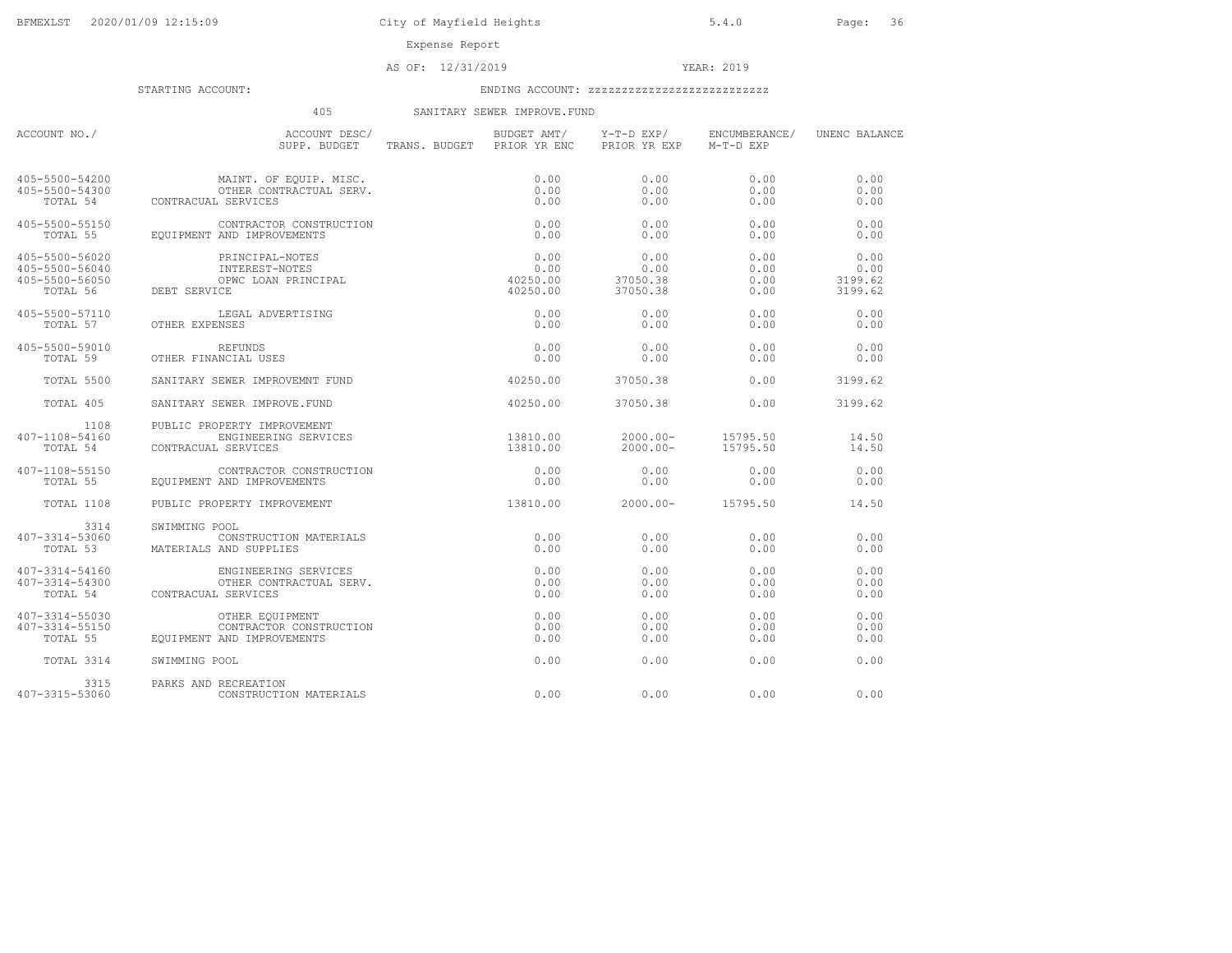Expense Report

AS OF: 12/31/2019 YEAR: 2019

STARTING ACCOUNT: ENDING ACCOUNT: zzzzzzzzzzzzzzzzzzzzzzzzzzz

## 407 PUBLIC PROPERTY IMPROVEMENT

| ACCOUNT NO./                                                         | ACCOUNT DESC/<br>SUPP. BUDGET                                                                                                  | BUDGET AMT/<br>TRANS. BUDGET PRIOR YR ENC | Y-T-D EXP/<br>PRIOR YR EXP           | ENCUMBERANCE/<br>M-T-D EXP           | UNENC BALANCE                        |
|----------------------------------------------------------------------|--------------------------------------------------------------------------------------------------------------------------------|-------------------------------------------|--------------------------------------|--------------------------------------|--------------------------------------|
| TOTAL 53                                                             | MATERIALS AND SUPPLIES                                                                                                         | 0.00                                      | 0.00                                 | 0.00                                 | 0.00                                 |
| 407-3315-54160<br>407-3315-54300<br>TOTAL 54                         | ENGINEERING SERVICES<br>CONTRACUAL SERVICES                                                                                    | 0.00<br>5702.50                           | 0.00<br>1650.00<br>1650.00           | 0.00<br>0.00<br>0.00                 | 0.00<br>4052.50<br>4052.50           |
| 407-3315-55030<br>407-3315-55150<br>TOTAL 55                         | OTHER EQUIPMENT<br>CONTRACTOR CONSTRUCTION<br>EOUIPMENT AND IMPROVEMENTS                                                       | 0.00<br>84598.86<br>84598.86              | 0.00<br>18963.75-<br>18963.75-       | 0.00<br>72900.00<br>72900.00         | 0.00<br>30662.61<br>30662.61         |
| 407-3315-57080<br>TOTAL 57                                           | MISC. OTHER EXPENSES<br>OTHER EXPENSES                                                                                         | 0.00<br>0.00                              | 0.00<br>0.00                         | 0.00<br>0.00                         | 0.00<br>0.00                         |
| TOTAL 3315                                                           | PARKS AND RECREATION                                                                                                           | 90301.36                                  | 17313.75-                            | 72900.00                             | 34715.11                             |
| 3316<br>407-3316-53060<br>TOTAL 53                                   | CONCESSION STANDS<br>CONSTRUCTION MATERIALS<br>MATERIALS AND SUPPLIES                                                          | 0.00<br>0.00                              | 0.00<br>0.00                         | 0.00<br>0.00                         | 0.00<br>0.00                         |
| 407-3316-54300<br>TOTAL 54                                           | OTHER CONTRACTUAL SERV.<br>CONTRACUAL SERVICES                                                                                 | 0.00<br>0.00                              | 0.00<br>0.00                         | 0.00<br>0.00                         | 0.00<br>0.00                         |
| 407-3316-55030<br>407-3316-55150<br>TOTAL 55                         | OTHER EQUIPMENT<br>CONTRACTOR CONSTRUCTION<br>EQUIPMENT AND IMPROVEMENTS                                                       | 0.00<br>0.00<br>0.00                      | 0.00<br>0.00<br>0.00                 | 0.00<br>0.00<br>0.00                 | 0.00<br>0.00<br>0.00                 |
| TOTAL 3316                                                           | CONCESSION STANDS                                                                                                              | 0.00                                      | 0.00                                 | 0.00                                 | 0.00                                 |
| 3319<br>407-3319-53060<br>TOTAL 53                                   | COMMUNITY CENTER<br>CONSTRUCTION MATERIALS<br>MATERIALS AND SUPPLIES                                                           | 0.00<br>0.00                              | 0.00<br>0.00                         | 0.00<br>0.00                         | 0.00<br>0.00                         |
| 407-3319-54040<br>407-3319-54160<br>407-3319-54170<br>407-3319-54300 | LEGAL SERVICES<br>ENGINEERING SERVICES<br>ARCHITECTURAL SERVICES<br>OTHER CONTRACTUAL SERVICES<br>TOTAL 54 CONTRACUAL SERVICES | 0.00<br>0.00<br>0.00<br>0.00<br>0.00      | 0.00<br>0.00<br>0.00<br>0.00<br>0.00 | 0.00<br>0.00<br>0.00<br>0.00<br>0.00 | 0.00<br>0.00<br>0.00<br>0.00<br>0.00 |
| 407-3319-55030<br>407-3319-55150<br>TOTAL 55                         | OTHER EQUIPMENT<br>CONTRACTOR CONSTRUCTION<br>EOUIPMENT AND IMPROVEMENTS                                                       | 0.00<br>0.00<br>0.00                      | 0.00<br>0.00<br>0.00                 | 0.00<br>0.00<br>0.00                 | 0.00<br>0.00<br>0.00                 |
| TOTAL 3319                                                           | COMMUNITY CENTER                                                                                                               | 0.00                                      | 0.00                                 | 0.00                                 | 0.00                                 |
| 6623<br>407-6623-53060                                               | SERVICE DEPARTMENT<br>CONSTRUCTION MATERIALS                                                                                   | 0.00                                      | 0.00                                 | 0.00                                 | 0.00                                 |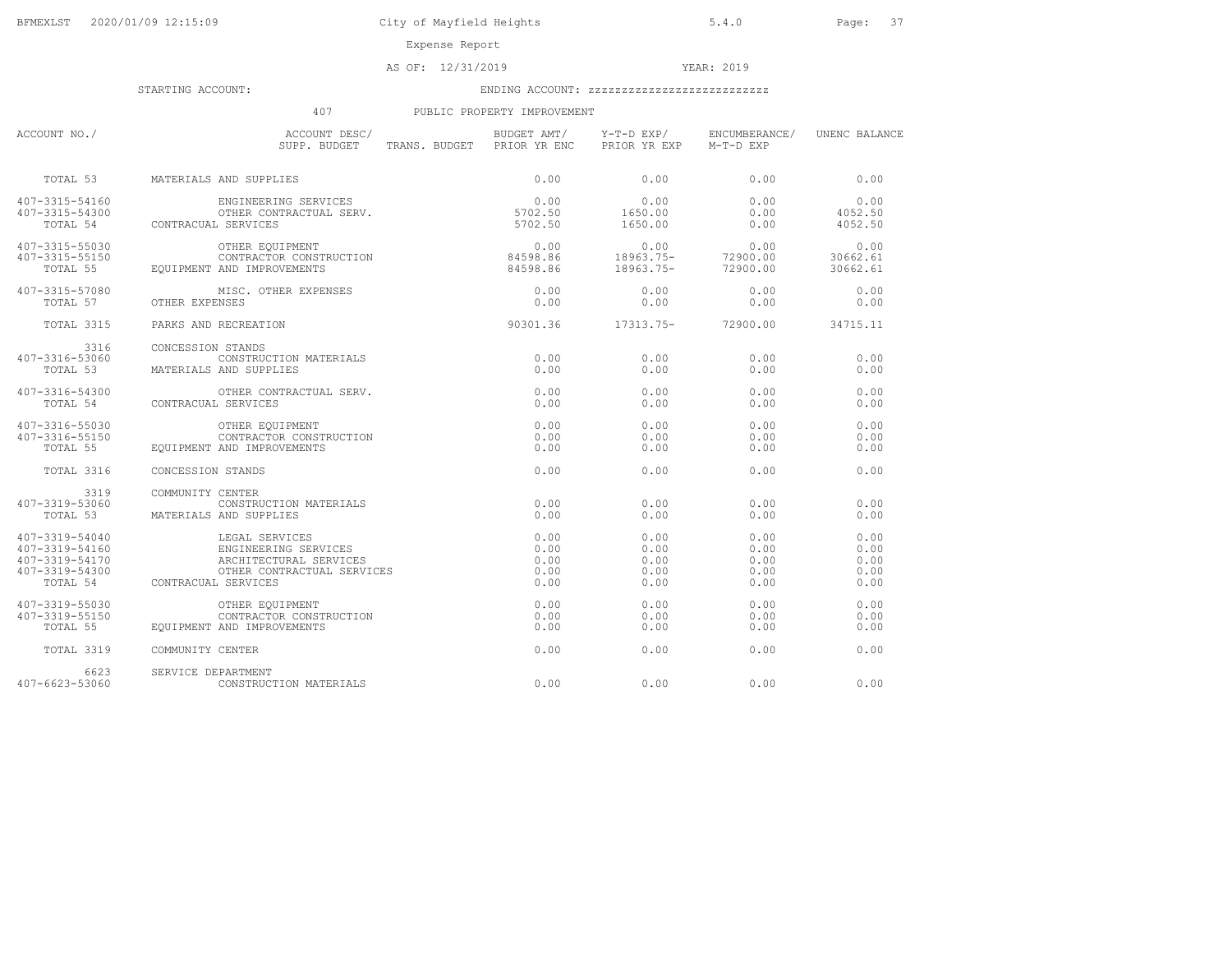### AS OF: 12/31/2019 YEAR: 2019

STARTING ACCOUNT: ENDING ACCOUNT: zzzzzzzzzzzzzzzzzzzzzzzzzzz

## 407 PUBLIC PROPERTY IMPROVEMENT

| ACCOUNT NO./                                                                           | ACCOUNT DESC/<br>SUPP. BUDGET TRANS. BUDGET PRIOR YR ENC                                                                                                                                                                                                                                    | BUDGET AMT/                          | Y-T-D EXP/<br>PRIOR YR EXP                           | ENCUMBERANCE/<br>M-T-D EXP                   | UNENC BALANCE                                    |
|----------------------------------------------------------------------------------------|---------------------------------------------------------------------------------------------------------------------------------------------------------------------------------------------------------------------------------------------------------------------------------------------|--------------------------------------|------------------------------------------------------|----------------------------------------------|--------------------------------------------------|
| TOTAL 53                                                                               | MATERIALS AND SUPPLIES                                                                                                                                                                                                                                                                      | 0.00                                 | 0.00                                                 | 0.00                                         | 0.00                                             |
| $407 - 6623 - 54040$<br>407-6623-54160<br>407-6623-54170<br>407-6623-54300<br>TOTAL 54 | AND SUPPLIES<br>LEGAL SERVICES<br>ENGINEERING SERVICES<br>ARCHITECTURAL SERVICES<br>OTHER CONTRACTUAL SERVICES<br>- APRULOFS<br>CONTRACUAL SERVICES                                                                                                                                         | 0.00<br>0.00<br>0.00<br>0.00<br>0.00 | 0.00<br>0.00<br>0.00<br>0.00<br>0.00                 | 0.00<br>0.00<br>0.00<br>0.00<br>0.00         | 0.00<br>0.00<br>0.00<br>0.00<br>0.00             |
| $407 - 6623 - 55030$<br>407-6623-55150<br>TOTAL 55                                     | OTHER EQUIPMENT<br>CONTRACTOR CONSTRUCTION<br>EOUIPMENT AND IMPROVEMENTS                                                                                                                                                                                                                    | 0.00<br>0.00<br>0.00                 | 0.00<br>0.00<br>0.00                                 | 0.00<br>0.00<br>0.00                         | 0.00<br>0.00<br>0.00                             |
| 407-6623-57110<br>TOTAL 57                                                             | LEGAL ADVERTISING<br>LO LEGAL CONTRER EXPENSES                                                                                                                                                                                                                                              | 0.00<br>0.00                         | 0.00<br>0.00                                         | 0.00<br>0.00                                 | 0.00<br>0.00                                     |
| TOTAL 6623                                                                             | SERVICE DEPARTMENT                                                                                                                                                                                                                                                                          | 0.00                                 | 0.00                                                 | 0.00                                         | 0.00                                             |
| 7706<br>407-7706-53060<br>TOTAL 53                                                     | GENERAL ADMINISTRATION<br>CONSTRUCTION MATERIALS<br>MATERIALS AND SUPPLIES                                                                                                                                                                                                                  | 0.00<br>0.00                         | 0.00<br>0.00                                         | 0.00<br>0.00                                 | 0.00<br>0.00                                     |
| 407-7706-54040<br>407-7706-54160<br>407-7706-54170<br>407-7706-54300<br>407-7706-54440 | 7-7706-54440 BUILDING I<br>TOTAL 54 CONTRACUAL SERVICES                                                                                                                                                                                                                                     | 17800.00                             | 0.00<br>0.00<br>0.00<br>0.00<br>17650.00<br>17650.00 | 0.00<br>0.00<br>0.00<br>0.00<br>0.00<br>0.00 | 0.00<br>0.00<br>0.00<br>0.00<br>150.00<br>150.00 |
| 407-7706-55030<br>407-7706-55100<br>407-7706-55150<br>$7700-33130$<br>TOTAL 55         | $\begin{tabular}{ll} \texttt{CUMEDC} & \texttt{CNOT} & \texttt{CNOT} \\ \texttt{OPHER EQUIPMENT} & \texttt{AQUISTION} & \texttt{0.00} \\ \texttt{CONTRACTOR CONSTRUCTION} & \texttt{0.00} \\ \texttt{AND IMPROVEMENTS} & \texttt{470500.00} \\ \end{tabular}$<br>EQUIPMENT AND IMPROVEMENTS |                                      | 271500.00<br>0.00<br>0.00<br>271500.00               | 199045.00<br>0.00<br>0.00<br>199045.00       | $45.00 -$<br>0.00<br>0.00<br>$45.00 -$           |
| 407-7706-57110<br>407-7706-57120<br>TOTAL 57                                           | LEGAL ADVERTISING<br>TAXES<br>OTHER EXPENSES                                                                                                                                                                                                                                                | 0.00<br>0.00<br>0.00                 | 0.00<br>105.00<br>105.00                             | 0.00<br>0.00<br>0.00                         | 0.00<br>$105.00 -$<br>$105.00 -$                 |
| TOTAL 7706                                                                             | GENERAL ADMINISTRATION                                                                                                                                                                                                                                                                      | 488300.00                            | 289255.00                                            | 199045.00                                    | 0.00                                             |
| TOTAL 407                                                                              | PUBLIC PROPERTY IMPROVEMENT                                                                                                                                                                                                                                                                 | 592411.36                            | 269941.25                                            | 287740.50                                    | 34729.61                                         |
| 6626<br>409-6626-59960<br>TOTAL 59                                                     | ROAD IMPROVEMENT FUND<br>TRANS. TO S.A. BOND RETIRE.<br>OTHER FINANCIAL USES                                                                                                                                                                                                                | 0.00<br>0.00                         | 0.00<br>0.00                                         | 0.00<br>0.00                                 | 0.00<br>0.00                                     |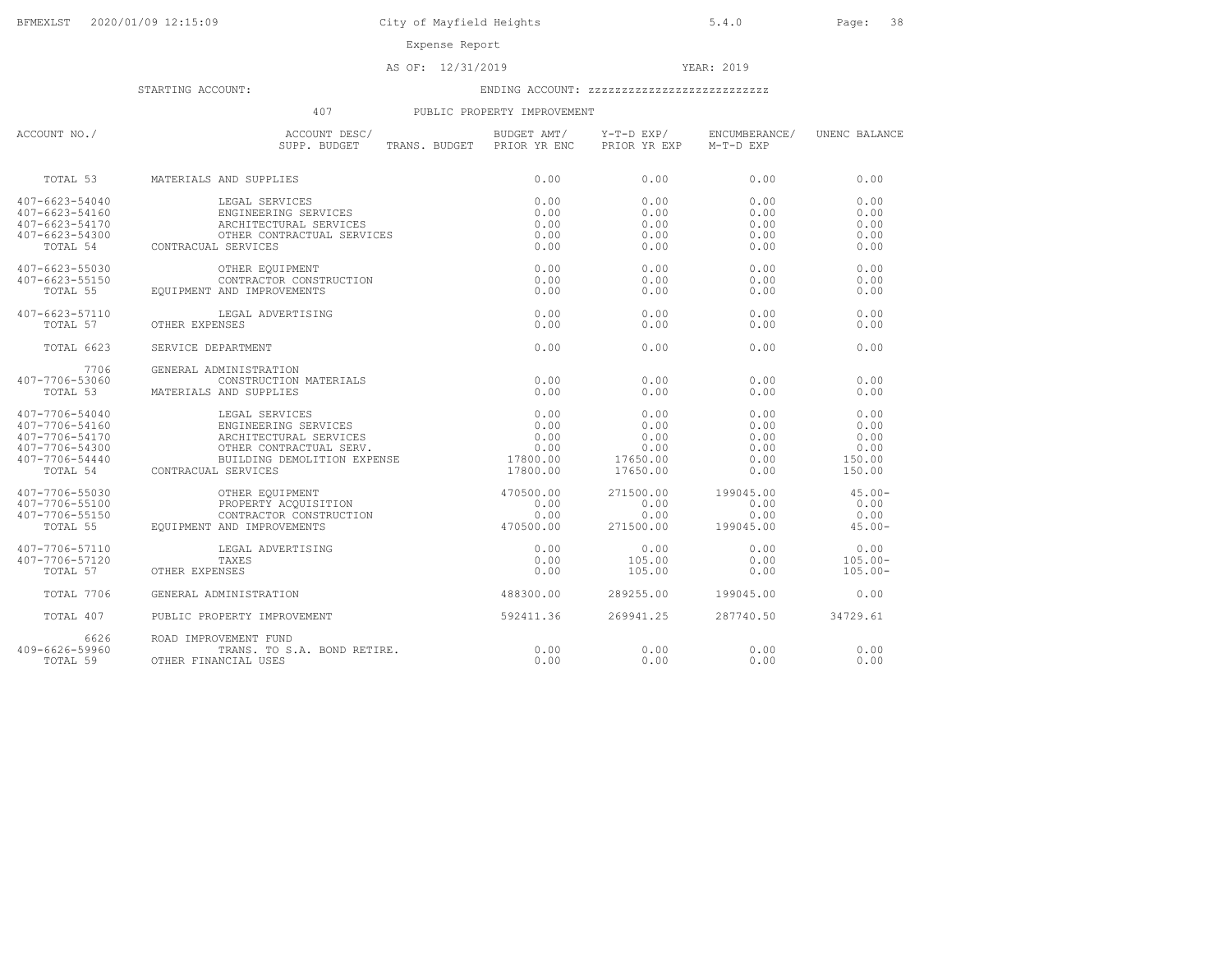Expense Report

### AS OF: 12/31/2019 YEAR: 2019

|                                                                                        | 410<br>WATER MAIN REPAIR FUND                                                                                                                                      |                                              |                                              |                                              |                                              |
|----------------------------------------------------------------------------------------|--------------------------------------------------------------------------------------------------------------------------------------------------------------------|----------------------------------------------|----------------------------------------------|----------------------------------------------|----------------------------------------------|
| ACCOUNT NO./                                                                           | ACCOUNT DESC/<br>SUPP. BUDGET<br>TRANS. BUDGET PRIOR YR ENC                                                                                                        |                                              | BUDGET AMT/ Y-T-D EXP/<br>PRIOR YR EXP       | ENCUMBERANCE/<br>M-T-D EXP                   | UNENC BALANCE                                |
| TOTAL 6626                                                                             | ROAD IMPROVEMENT FUND                                                                                                                                              | 0.00                                         | 0.00                                         | 0.00                                         | 0.00                                         |
| TOTAL 409                                                                              | S.A. ROAD IMPROVEMENT FUND                                                                                                                                         | 0.00                                         | 0.00                                         | 0.00                                         | 0.00                                         |
| 5510<br>410-5510-53060<br>TOTAL 53                                                     | WATER MAIN IMPROVEMENT<br>CONSTRUCTION MATERIALS<br>MATERIALS AND SUPPLIES                                                                                         | 0.00<br>0.00                                 | 0.00<br>0.00                                 | 0.00<br>0.00                                 | 0.00<br>0.00                                 |
| 410-5510-54040<br>410-5510-54160<br>410-5510-54300<br>TOTAL 54                         | LEGAL SERVICES<br>ENGINEERING SERVICES<br>OTHER CONTRACTUAL SERVICES<br>CONTRACUAL SERVICES                                                                        | 0.00<br>0.00<br>0.00<br>0.00                 | 0.00<br>0.00<br>0.00<br>0.00                 | 0.00<br>0.00<br>0.00<br>0.00                 | 0.00<br>0.00<br>0.00<br>0.00                 |
| 410-5510-55150<br>TOTAL 55                                                             | CONTRACTOR CONSTRUCTION<br>EOUIPMENT AND IMPROVEMENTS                                                                                                              | 0.00<br>0.00                                 | 0.00<br>0.00                                 | 0.00<br>0.00                                 | 0.00<br>0.00                                 |
| 410-5510-57080                                                                         | MISC. OTHER EXPENSES<br>TOTAL 57 OTHER EXPENSES                                                                                                                    | 0.00<br>0.00                                 | 0.00<br>0.00                                 | 0.00<br>0.00                                 | 0.00<br>0.00                                 |
| TOTAL 5510                                                                             | WATER MAIN IMPROVEMENT                                                                                                                                             | 0.00                                         | 0.00                                         | 0.00                                         | 0.00                                         |
| TOTAL 410                                                                              | WATER MAIN REPAIR FUND                                                                                                                                             | 0.00                                         | 0.00                                         | 0.00                                         | 0.00                                         |
| 8810<br>501-8810-54080<br>TOTAL 54                                                     | S.A. BOND RETIREMENT<br>COUNTY AUD. & TREAS. EXP.<br>CONTRACUAL SERVICES                                                                                           | 0.00<br>0.00                                 | 0.00<br>0.00                                 | 0.00<br>0.00                                 | 0.00<br>0.00                                 |
| 501-8810-56010<br>501-8810-56030<br>TOTAL 56                                           | PRINCIPAL-BONDS<br>INTEREST-BONDS<br>DEBT SERVICE                                                                                                                  | 0.00<br>0.00<br>0.00                         | 0.00<br>0.00<br>0.00                         | 0.00<br>0.00<br>0.00                         | 0.00<br>0.00<br>0.00                         |
| 501-8810-59010<br>501-8810-59920<br>501-8810-59930<br>501-8810-59940<br>501-8810-59950 | REFUNDS<br>TRANS, TO STR, LIGHT, FUND<br>TRANS. TO SIDEWALK REPAIR FUND<br>TRANS. TO GEN. BOND. RETIRE<br>TRANSFER TO OTHER FUNDS<br>TOTAL 59 OTHER FINANCIAL USES | 0.00<br>0.00<br>0.00<br>0.00<br>0.00<br>0.00 | 0.00<br>0.00<br>0.00<br>0.00<br>0.00<br>0.00 | 0.00<br>0.00<br>0.00<br>0.00<br>0.00<br>0.00 | 0.00<br>0.00<br>0.00<br>0.00<br>0.00<br>0.00 |
| TOTAL 8810                                                                             | S.A. BOND RETIREMENT                                                                                                                                               | 0.00                                         | 0.00                                         | 0.00                                         | 0.00                                         |
| TOTAL 501                                                                              | S.A. BOND RETIREMENT FUND                                                                                                                                          | 0.00                                         | 0.00                                         | 0.00                                         | 0.00                                         |
| 6425<br>503-6425-54160                                                                 | SIDEWALK REPR SPEC ASSMT FUND<br>ENGINEERING SERVICES                                                                                                              | 10000.00                                     | 3989.50                                      | 0.00                                         | 6010.50                                      |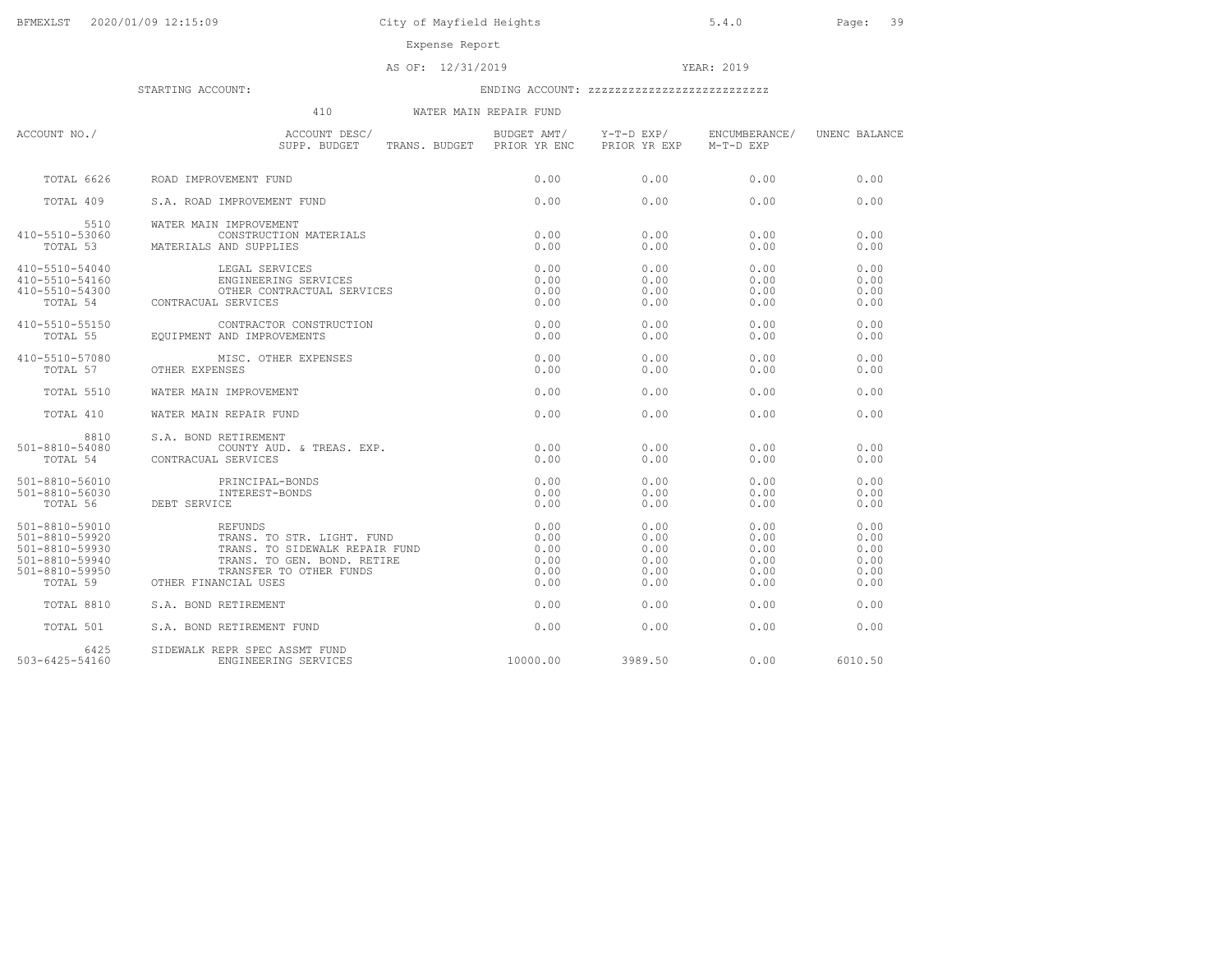AS OF: 12/31/2019 YEAR: 2019

| 503<br>SIDEWALK REPAIR S.A. FUND                     |                                                                                               |                                           |                                  |                            |                                  |  |  |
|------------------------------------------------------|-----------------------------------------------------------------------------------------------|-------------------------------------------|----------------------------------|----------------------------|----------------------------------|--|--|
| ACCOUNT NO./                                         | ACCOUNT DESC/<br>SUPP. BUDGET                                                                 | BUDGET AMT/<br>TRANS. BUDGET PRIOR YR ENC | Y-T-D EXP/<br>PRIOR YR EXP       | ENCUMBERANCE/<br>M-T-D EXP | UNENC BALANCE                    |  |  |
| TOTAL 54                                             | CONTRACUAL SERVICES                                                                           | 10000.00                                  | 3989.50                          | 0.00                       | 6010.50                          |  |  |
| 503-6425-55150<br>TOTAL 55                           | CONTRACTOR CONSTRUCTION<br>EOUIPMENT AND IMPROVEMENTS                                         | 25000.00<br>25000.00                      | 0.00<br>0.00                     | 0.00<br>0.00               | 25000.00<br>25000.00             |  |  |
| 503-6425-57080<br>TOTAL 57                           | MISC. OTHER EXPENSES<br>OTHER EXPENSES                                                        | 0.00<br>0.00                              | 0.00<br>0.00                     | 0.00<br>0.00               | 0.00<br>0.00                     |  |  |
| TOTAL 6425                                           | SIDEWALK REPR SPEC ASSMT FUND                                                                 | 35000.00                                  | 3989.50                          | 0.00                       | 31010.50                         |  |  |
| TOTAL 503                                            | SIDEWALK REPAIR S.A. FUND                                                                     | 35000.00                                  | 3989.50                          | 0.00                       | 31010.50                         |  |  |
| 7703<br>603-7703-54070<br>TOTAL 54                   | INCOME TAX TRUST FUND<br>R.I.T.A. COLLECTION EXP.<br>CONTRACUAL SERVICES                      | 0.00<br>0.00                              | 15201.66<br>15201.66             | 0.00<br>0.00               | 15201.66-<br>15201.66-           |  |  |
| 603-7703-59010<br>603-7703-59030<br>TOTAL 59         | RETAINER REFUND<br>SHARED TAX DISBURSEMENT<br>OTHER FINANCIAL USES                            | 0.00<br>225000.00<br>225000.00            | 0.00<br>188825.68<br>188825.68   | 0.00<br>0.00<br>0.00       | 0.00<br>36174.32<br>36174.32     |  |  |
| TOTAL 7703                                           | INCOME TAX TRUST FUND                                                                         | 225000.00                                 | 204027.34                        | 0.00                       | 20972.66                         |  |  |
| TOTAL 603                                            | INCOME TAX TRUST FUND                                                                         | 225000.00                                 | 204027.34                        | 0.00                       | 20972.66                         |  |  |
| 4420<br>604-4420-54160<br>604-4420-54170<br>TOTAL 54 | DIVISION OF BUILDING<br>ENGINEERING SERVICES<br>ARCHITECTURAL SERVICES<br>CONTRACUAL SERVICES | 23366.25<br>20000.00<br>43366.25          | 23095.00<br>16443.75<br>39538.75 | 0.00<br>0.00<br>0.00       | 271.25<br>3556.25<br>3827.50     |  |  |
| 604-4420-57080<br>604-4420-57180<br>TOTAL 57         | MISC. OTHER EXPENSES<br>BBS ASSESSMENT FEES<br>OTHER EXPENSES                                 | 0.00<br>5000.00<br>5000.00                | 0.00<br>5246.25<br>5246.25       | 0.00<br>0.00<br>0.00       | 0.00<br>$246.25 -$<br>$246.25 -$ |  |  |
| 604-4420-59010<br>604-4420-59950<br>TOTAL 59         | REFUNDS-DEPOSITS<br>TRANSFER TO OTHER FUNDS<br>OTHER FINANCIAL USES                           | 71255.62<br>0.00<br>71255.62              | 58315.73<br>0.00<br>58315.73     | 0.00<br>0.00<br>0.00       | 12939.89<br>0.00<br>12939.89     |  |  |
| TOTAL 4420                                           | DIVISION OF BUILDING                                                                          | 119621.87                                 | 103100.73                        | 0.00                       | 16521.14                         |  |  |
| TOTAL 604                                            | BLDG. CONTRACTOR DEPOSIT                                                                      | 119621.87                                 | 103100.73                        | 0.00                       | 16521.14                         |  |  |
| 1107<br>605-1107-51050<br>605-1107-51060             | ACCRUED COMPENSATION RESERVE<br>ACCRUED SICK LEAVE<br>ACCRUED VACATION                        | 0.00<br>0.00                              | 0.00<br>0.00                     | 0.00<br>0.00               | 0.00<br>0.00                     |  |  |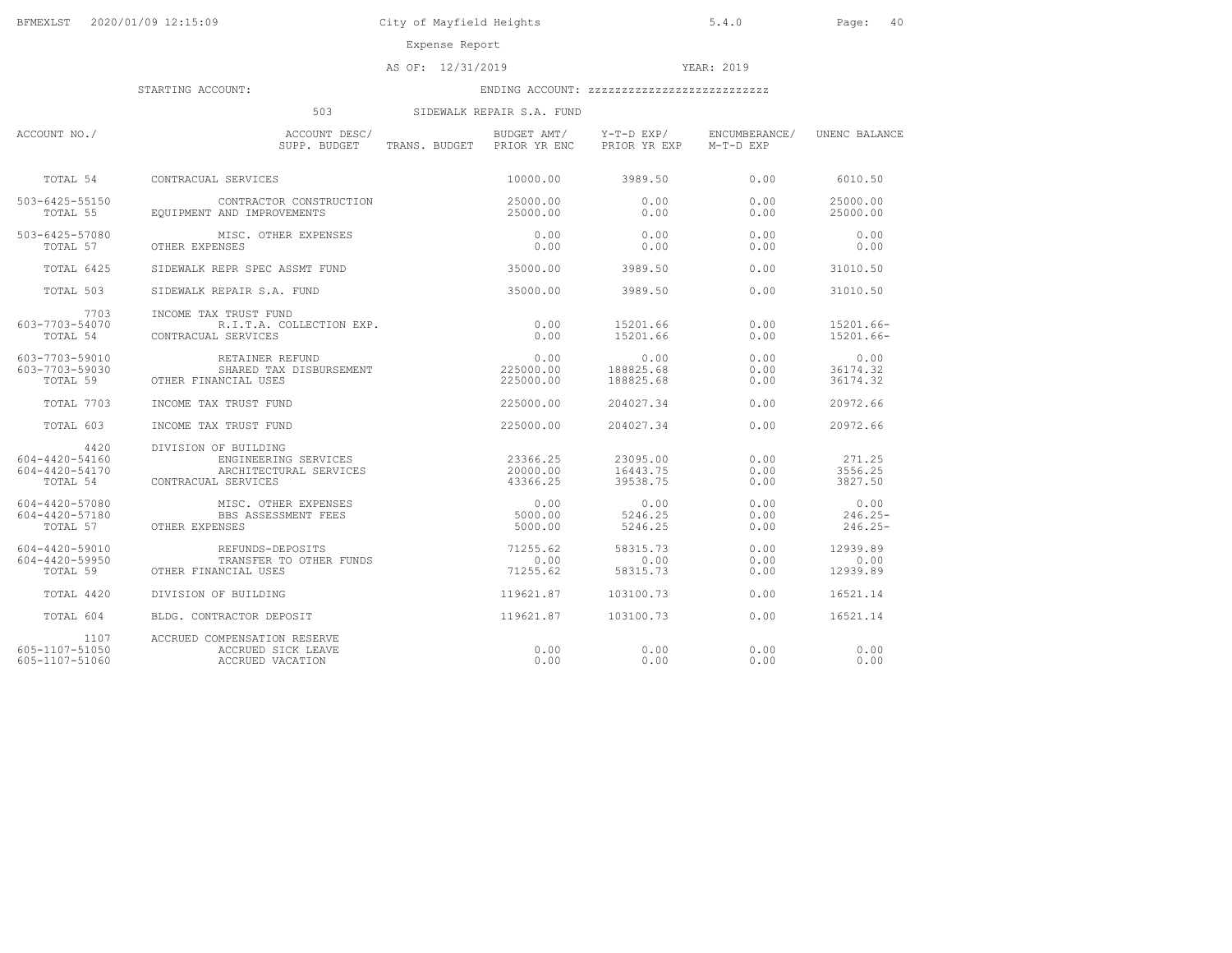Expense Report

AS OF: 12/31/2019 YEAR: 2019

| もしこ | ACCRUED COMPENSATION RESERVE |  |
|-----|------------------------------|--|
|     |                              |  |

| ACCOUNT NO./                                         | ACCOUNT DESC/<br>SUPP. BUDGET TRANS. BUDGET PRIOR YR ENC                           | BUDGET AMT/                  | PRIOR YR EXP                 | Y-T-D EXP/ ENCUMBERANCE/<br>M-T-D EXP | UNENC BALANCE                        |
|------------------------------------------------------|------------------------------------------------------------------------------------|------------------------------|------------------------------|---------------------------------------|--------------------------------------|
| TOTAL 51                                             | SALARIES                                                                           | 0.00                         | 0.00                         | 0.00                                  | 0.00                                 |
| <b>TOTAL 1107</b>                                    | ACCRUED COMPENSATION RESERVE                                                       | 0.00                         | 0.00                         | 0.00                                  | 0.00                                 |
| 1108<br>605-1108-51050<br>605-1108-51060<br>TOTAL 51 | DIVISION OF POLICE<br>ACCRUED SICK LEAVE<br>ACCRUED VACATION<br>SALARIES           | 28700.00<br>0.00<br>28700.00 | 31339.93<br>0.00<br>31339.93 | 0.00<br>0.00<br>0.00                  | $2639.93 -$<br>0.00<br>$2639.93 -$   |
| TOTAL 1108                                           | DIVISION OF POLICE                                                                 | 28700.00                     | 31339.93                     | 0.00                                  | $2639.93 -$                          |
| 1109<br>605-1109-51050<br>605-1109-51060<br>TOTAL 51 | DIVISION OF FIRE<br>ACCRUED SICK LEAVE<br>ACCRUED VACATION<br>SALARIES             | 0.00<br>0.00<br>0.00         | 5112.34<br>0.00<br>5112.34   | 0.00<br>0.00<br>0.00                  | $5112.34-$<br>0.00<br>$5112.34 -$    |
| TOTAL 1109                                           | DIVISION OF FIRE                                                                   | 0.00                         | 5112.34                      | 0.00                                  | $5112.34-$                           |
| 1110<br>605-1110-51050<br>605-1110-51060<br>TOTAL 51 | POLICE & FIRE COMMUNICATIONS<br>ACCRUED SICK LEAVE<br>ACCRUED VACATION<br>SALARIES | 0.00<br>0.00<br>0.00         | 0.00<br>0.00<br>0.00         | 0.00<br>0.00<br>0.00                  | 0.00<br>0.00<br>0.00                 |
| TOTAL 1110                                           | POLICE & FIRE COMMUNICATIONS                                                       | 0.00                         | 0.00                         | 0.00                                  | 0.00                                 |
| 1124<br>605-1124-51050<br>605-1124-51060<br>TOTAL 51 | ANIMAL CONTROL<br>ACCRUED SICK LEAVE<br>ACCRUED VACATION<br>SALARIES               | 0.00<br>0.00<br>0.00         | 0.00<br>0.00<br>0.00         | 0.00<br>0.00<br>0.00                  | 0.00<br>0.00<br>0.00                 |
| TOTAL 1124                                           | ANIMAL CONTROL                                                                     | 0.00                         | 0.00                         | 0.00                                  | 0.00                                 |
| 2210<br>605-2210-51050<br>605-2210-51060<br>TOTAL 51 | HUMAN SERVICES<br>ACCRUED SICK LEAVE<br>ACCRUED VACATION<br>SALARIES               | 0.00<br>0.00<br>0.00         | 0.00<br>0.00<br>0.00         | 0.00<br>0.00<br>0.00                  | 0.00<br>0.00<br>0.00                 |
| TOTAL 2210                                           | HUMAN SERVICES                                                                     | 0.00                         | 0.00                         | 0.00                                  | 0.00                                 |
| 3315<br>605-3315-51050<br>605-3315-51060<br>TOTAL 51 | PARKS AND RECREATION<br>ACCRUED SICK LEAVE<br>ACCRUED VACATION<br>SALARIES         | 0.00<br>0.00<br>0.00         | 1599.07<br>201.55<br>1800.62 | 0.00<br>0.00<br>0.00                  | $1599.07 -$<br>201.55-<br>$1800.62-$ |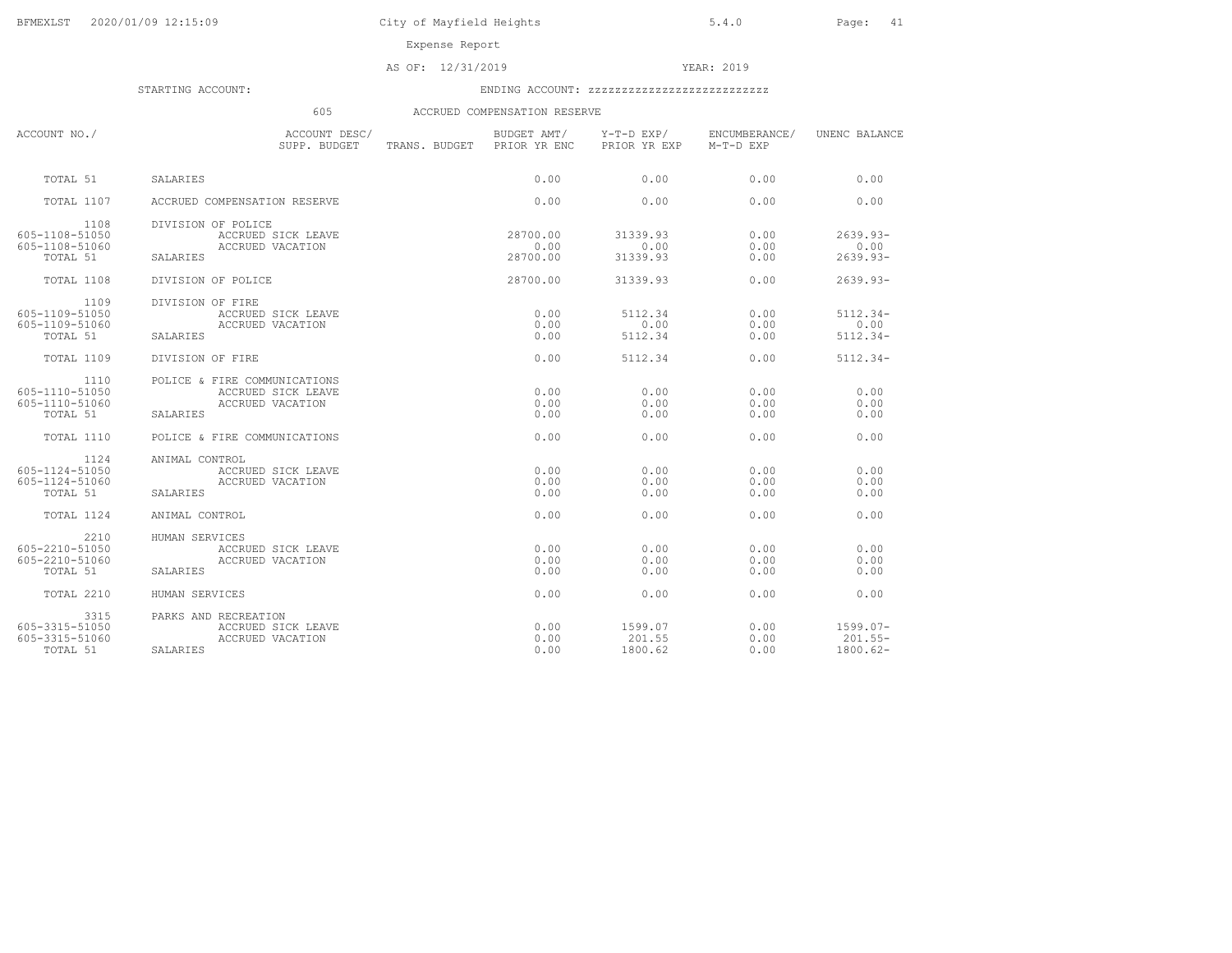AS OF: 12/31/2019 YEAR: 2019

STARTING ACCOUNT: ENDING ACCOUNT: zzzzzzzzzzzzzzzzzzzzzzzzzzz

## 605 ACCRUED COMPENSATION RESERVE

| ACCOUNT NO./      | ACCOUNT DESC/<br>SUPP. BUDGET | BUDGET AMT/<br>TRANS. BUDGET PRIOR YR ENC | Y-T-D EXP/<br>PRIOR YR EXP | ENCUMBERANCE/<br>M-T-D EXP | UNENC BALANCE |
|-------------------|-------------------------------|-------------------------------------------|----------------------------|----------------------------|---------------|
| TOTAL 3315        | PARKS AND RECREATION          | 0.00                                      | 1800.62                    | 0.00                       | $1800.62-$    |
| 3319              | COMMUNITY CENTER              |                                           |                            |                            |               |
| 605-3319-51050    | ACCRUED SICK LEAVE            | 0.00                                      | 0.00                       | 0.00                       | 0.00          |
| 605-3319-51060    | ACCRUED VACATION              | 0.00                                      | 0.00                       | 0.00                       | 0.00          |
| TOTAL 51          | SALARIES                      | 0.00                                      | 0.00                       | 0.00                       | 0.00          |
| TOTAL 3319        | COMMUNITY CENTER              | 0.00                                      | 0.00                       | 0.00                       | 0.00          |
| 4420              | DIVISION OF BUILDING          |                                           |                            |                            |               |
| 605-4420-51050    | ACCRUED SICK LEAVE            | 0.00                                      | 880.24                     | 0.00                       | $880.24 -$    |
| 605-4420-51060    | ACCRUED VACATION              | 0.00                                      | 0.00                       | 0.00                       | 0.00          |
| TOTAL 51          | SALARIES                      | 0.00                                      | 880.24                     | 0.00                       | $880.24 -$    |
| TOTAL 4420        | DIVISION OF BUILDING          | 0.00                                      | 880.24                     | 0.00                       | $880.24 -$    |
| 6623              | SERVICE DEPARTMENT            |                                           |                            |                            |               |
| 605-6623-51050    | ACCRUED SICK LEAVE            | 57000.00                                  | 57329.69                   | 0.00                       | $329.69 -$    |
| 605-6623-51060    | ACCRUED VACATION              | 53000.00                                  | 52129.75                   | 0.00                       | 870.25        |
| TOTAL 51          | SALARIES                      | 110000.00                                 | 109459.44                  | 0.00                       | 540.56        |
| <b>TOTAL 6623</b> | SERVICE DEPARTMENT            | 110000.00                                 | 109459.44                  | 0.00                       | 540.56        |
| 6625              | STREET CONSTRUCTION           |                                           |                            |                            |               |
| 605-6625-51050    | ACCRUED SICK LEAVE            | 0.00                                      | 802.93                     | 0.00                       | $802.93 -$    |
| 605-6625-51060    | ACCRUED VACATION              | 0.00                                      | 119.76                     | 0.00                       | $119.76-$     |
| TOTAL 51          | SALARIES                      | 0.00                                      | 922.69                     | 0.00                       | $922.69 -$    |
| <b>TOTAL 6625</b> | STREET CONSTRUCTION           | 0.00                                      | 922.69                     | 0.00                       | $922.69 -$    |
| 7703              | FINANCE DEPARTMENT            |                                           |                            |                            |               |
| 605-7703-51050    | ACCRUED SICK LEAVE            | 54000.00                                  | 53565.13                   | 0.00                       | 434.87        |
| 605-7703-51060    | ACCRUED VACATION              | 8000.00                                   | 7245.23                    | 0.00                       | 754.77        |
| TOTAL 51          | SALARIES                      | 62000.00                                  | 60810.36                   | 0.00                       | 1189.64       |
|                   |                               |                                           |                            |                            |               |
| TOTAL 7703        | FINANCE DEPARTMENT            | 62000.00                                  | 60810.36                   | 0.00                       | 1189.64       |
| 7706              | GENERAL ADMINISTRATION        |                                           |                            |                            |               |
| 605-7706-51050    | ACCRUED SICK LEAVE            | 249300.00                                 | 0.00                       | 0.00                       | 249300.00     |
| 605-7706-51060    | ACCRUED VACATION              | 0.00                                      | 26.88                      | 0.00                       | $26.88-$      |
| TOTAL 51          | SALARIES                      | 249300.00                                 | 26.88                      | 0.00                       | 249273.12     |
| TOTAL 7706        | GENERAL ADMINISTRATION        | 249300.00                                 | 26.88                      | 0.00                       | 249273.12     |
| 7707              | DEPARTMENT OF HUMAN RESOURCES |                                           |                            |                            |               |
| 605-7707-51060    | ACCRUED VACATION              | 0.00                                      | 0.00                       | 0.00                       | 0.00          |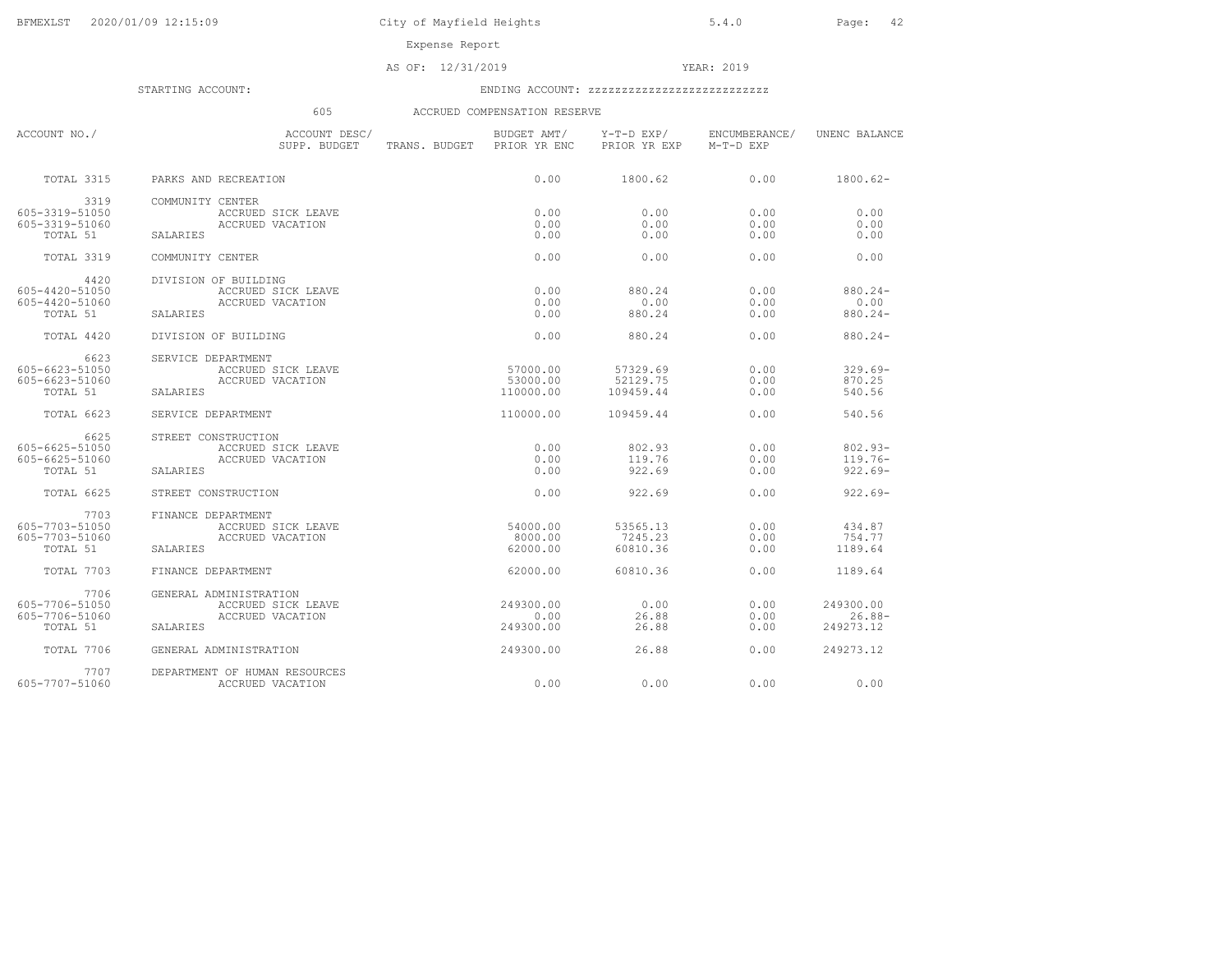AS OF: 12/31/2019 YEAR: 2019

STARTING ACCOUNT: ENDING ACCOUNT: zzzzzzzzzzzzzzzzzzzzzzzzzzz

## 605 ACCRUED COMPENSATION RESERVE

| ACCOUNT NO./                                                                                   | ACCOUNT DESC/<br>SUPP. BUDGET TRANS. BUDGET PRIOR YR ENC                                                                                                       | BUDGET AMT/                                        | Y-T-D EXP/<br>PRIOR YR EXP                         | ENCUMBERANCE/<br>M-T-D EXP                   | UNENC BALANCE                                     |
|------------------------------------------------------------------------------------------------|----------------------------------------------------------------------------------------------------------------------------------------------------------------|----------------------------------------------------|----------------------------------------------------|----------------------------------------------|---------------------------------------------------|
| TOTAL 51                                                                                       | SALARIES                                                                                                                                                       | 0.00                                               | 0.00                                               | 0.00                                         | 0.00                                              |
| TOTAL 7707                                                                                     | DEPARTMENT OF HUMAN RESOURCES                                                                                                                                  | 0.00                                               | 0.00                                               | 0.00                                         | 0.00                                              |
| TOTAL 605                                                                                      | ACCRUED COMPENSATION RESERVE                                                                                                                                   | 450000.00                                          | 210352.50                                          | 0.00                                         | 239647.50                                         |
| 7720<br>606-7720-54030<br>606-7720-54040<br>606-7720-54300                                     | GEN'L ADMINISTRATION-INSURANCE<br>INSURANCE PREMIUMS<br>LEGAL SERVICES<br>OTHER CONTRACTUAL SERVICES<br>-7720-54300 OTHER CONT<br>TOTAL 54 CONTRACUAL SERVICES | 0.00<br>0.00<br>0.00<br>0.00                       | 0.00<br>0.00<br>0.00<br>0.00                       | 0.00<br>0.00<br>0.00<br>0.00                 | 0.00<br>0.00<br>0.00<br>0.00                      |
| 606-7720-57090<br>TOTAL 57                                                                     | INSURANCE SETTLEMENTS<br>OTHER EXPENSES                                                                                                                        | 5500.00<br>5500.00                                 | 5500.00<br>5500.00                                 | 0.00<br>0.00                                 | 0.00<br>0.00                                      |
| 606-7720-59950<br>TOTAL 59                                                                     | TRANSFER TO FUND 211<br>OTHER FINANCIAL USES                                                                                                                   | 0.00<br>0.00                                       | 0.00<br>0.00                                       | 0.00<br>0.00                                 | 0.00<br>0.00                                      |
| TOTAL 7720                                                                                     | GEN'L ADMINISTRATION-INSURANCE                                                                                                                                 | 5500.00                                            | 5500.00                                            | 0.00                                         | 0.00                                              |
| TOTAL 606                                                                                      | SELF-INSURANCE RESERVE FUND                                                                                                                                    | 5500.00                                            | 5500.00                                            | 0.00                                         | 0.00                                              |
| 7722<br>607-7722-59010<br>607-7722-59020<br>607-7722-59900<br>607-7722-59950<br>607-7722-59980 | GENERAL AGENCY ACCOUNTS<br>REFUNDS<br>MISC. OFFSET<br>TRANS. TO S.C.M.R.<br>TRANSFER TO OTHER FUNDS<br>TRANSFER TO GEN'L FUND<br>TOTAL 59 OTHER FINANCIAL USES | 5000.00<br>0.00<br>0.00<br>0.00<br>0.00<br>5000.00 | 4975.00<br>6.52<br>0.00<br>0.00<br>0.00<br>4981.52 | 0.00<br>0.00<br>0.00<br>0.00<br>0.00<br>0.00 | 25.00<br>$6.52-$<br>0.00<br>0.00<br>0.00<br>18.48 |
| <b>TOTAL 7722</b>                                                                              | GENERAL AGENCY ACCOUNTS                                                                                                                                        | 5000.00                                            | 4981.52                                            | 0.00                                         | 18.48                                             |
| TOTAL 607                                                                                      | MISC. DEPOSIT FUND                                                                                                                                             | 5000.00                                            | 4981.52                                            | 0.00                                         | 18.48                                             |
| 7724<br>611-7724-52040<br>TOTAL 52                                                             | GEN'L ADMIN EMPLOY BENEFITS<br>HOSPITALIZATION<br>FRINGE BENEFITS                                                                                              | 216000.00<br>216000.00                             | 215862.94<br>215862.94                             | 0.00<br>0.00                                 | 137.06<br>137.06                                  |
| 611-7724-59010<br>611-7724-59950<br>TOTAL 59                                                   | REFUNDS & REIMBURSEMENTS<br>TRANS. TO OTHER FUNDS<br>OTHER FINANCIAL USES                                                                                      | $\sim$ 0.00<br>0.00<br>0.00                        | 0.00<br>0.00<br>0.00                               | 0.00<br>0.00<br>0.00                         | 0.00<br>0.00<br>0.00                              |
| TOTAL 7724                                                                                     | GEN'L ADMIN EMPLOY BENEFITS                                                                                                                                    | 216000.00                                          | 215862.94                                          | 0.00                                         | 137.06                                            |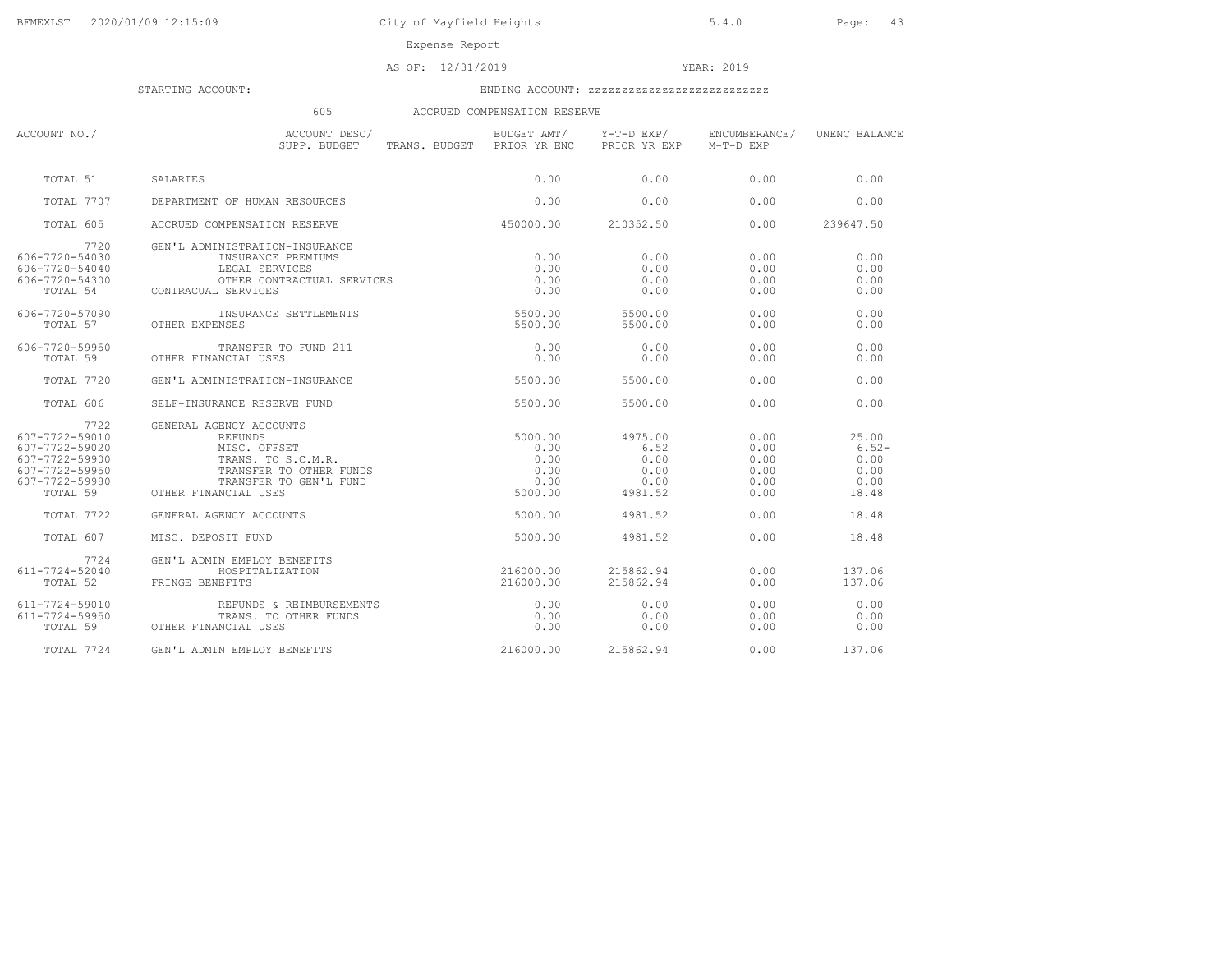Expense Report

AS OF: 12/31/2019 YEAR: 2019

|                                    | 616                                                               | COMMISSION ON AGING        |                                        |                            |                          |
|------------------------------------|-------------------------------------------------------------------|----------------------------|----------------------------------------|----------------------------|--------------------------|
| ACCOUNT NO./                       | ACCOUNT DESC/<br>SUPP. BUDGET                                     | TRANS. BUDGET PRIOR YR ENC | BUDGET AMT/ Y-T-D EXP/<br>PRIOR YR EXP | ENCUMBERANCE/<br>M-T-D EXP | UNENC BALANCE            |
| TOTAL 611                          | EMPLOY, HOSP, DEDUCT, TRUST                                       | 216000.00                  | 215862.94                              | 0.00                       | 137.06                   |
| 2211<br>616-2211-57080<br>TOTAL 57 | COMMISSION ON AGING<br>MISC. OTHER EXPENSES<br>OTHER EXPENSES     | 4000.00<br>4000.00         | 4243.12<br>4243.12                     | 0.00<br>0.00               | $243.12 -$<br>$243.12 -$ |
| TOTAL 2211                         | COMMISSION ON AGING                                               | 4000.00                    | 4243.12                                | 0.00                       | $243.12 -$               |
| TOTAL 616                          | COMMISSION ON AGING                                               | 4000.00                    | 4243.12                                | 0.00                       | $243.12 -$               |
| 2210<br>618-2210-57080<br>TOTAL 57 | NEEDY FAMILY FUND<br>MISC. OTHER EXPENSES<br>OTHER EXPENSES       | 1500.00<br>1500.00         | 80.00<br>80.00                         | 0.00<br>0.00               | 1420.00<br>1420.00       |
| TOTAL 2210                         | NEEDY FAMILY FUND                                                 | 1500.00                    | 80.00                                  | 0.00                       | 1420.00                  |
| TOTAL 618                          | NEEDY FAMILY FUND                                                 | 1500.00                    | 80.00                                  | 0.00                       | 1420.00                  |
| 3315<br>620-3315-57080<br>TOTAL 57 | PARADE COMMITTEE<br>MISC. OTHER EXPENSES<br>OTHER EXPENSES        | 0.00<br>0.00               | 0.00<br>0.00                           | 0.00<br>0.00               | 0.00<br>0.00             |
| TOTAL 3315                         | PARADE COMMITTEE                                                  | 0.00                       | 0.00                                   | 0.00                       | 0.00                     |
| TOTAL 620                          | PARADE COMMITTEE FUND                                             | 0.00                       | 0.00                                   | 0.00                       | 0.00                     |
| 3315<br>621-3315-57080<br>TOTAL 57 | ROAD RACE<br>MISC. OTHER EXPENSES<br>OTHER EXPENSES               | 0.00<br>0.00               | 0.00<br>0.00                           | 0.00<br>0.00               | 0.00<br>0.00             |
| TOTAL 3315                         | ROAD RACE                                                         | 0.00                       | 0.00                                   | 0.00                       | 0.00                     |
| TOTAL 621                          | ROAD RACE                                                         | 0.00                       | 0.00                                   | 0.00                       | 0.00                     |
| 1108<br>701-1108-52160<br>TOTAL 52 | DIVISION OF POLICE<br>RETRO CLAIM LOSS PREMIUM<br>FRINGE BENEFITS | 0.00<br>0.00               | 0.00<br>0.00                           | 0.00<br>0.00               | 0.00<br>0.00             |
| TOTAL 1108                         | DIVISION OF POLICE                                                | 0.00                       | 0.00                                   | 0.00                       | 0.00                     |
| 1109<br>701-1109-52160<br>TOTAL 52 | DIVISION OF FIRE<br>RETRO CLAIM LOSS PREMIUM<br>FRINGE BENEFITS   | 0.00<br>0.00               | 0.00<br>0.00                           | 0.00<br>0.00               | 0.00<br>0.00             |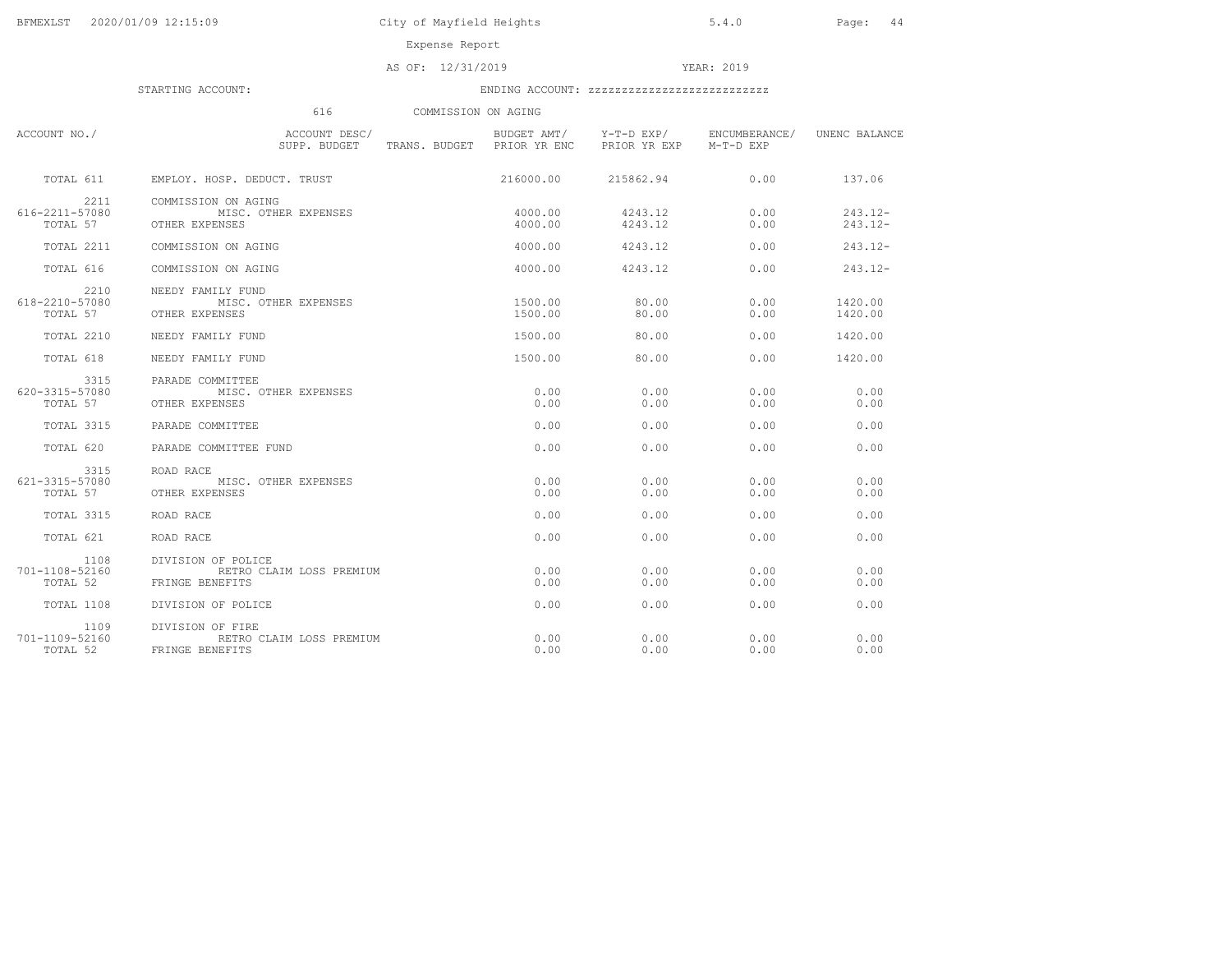Expense Report

AS OF: 12/31/2019 YEAR: 2019

STARTING ACCOUNT: ENDING ACCOUNT: zzzzzzzzzzzzzzzzzzzzzzzzzzz

701 BWC RETRO. RATING PLAN

| ACCOUNT NO./                             | ACCOUNT DESC/<br>SUPP. BUDGET TRANS. BUDGET PRIOR YR ENC                     | BUDGET AMT/  | Y-T-D EXP/<br>PRIOR YR EXP | ENCUMBERANCE/<br>M-T-D EXP | UNENC BALANCE |
|------------------------------------------|------------------------------------------------------------------------------|--------------|----------------------------|----------------------------|---------------|
| TOTAL 1109                               | DIVISION OF FIRE                                                             | 0.00         | 0.00                       | 0.00                       | 0.00          |
| 1110<br>701-1110-52160<br>TOTAL 52       | POLICE & FIRE COMMUNICATIONS<br>RETRO CLAIM LOSS PREMIUM<br>FRINGE BENEFITS  | 0.00<br>0.00 | 0.00<br>0.00               | 0.00<br>0.00               | 0.00<br>0.00  |
| TOTAL 1110                               | POLICE & FIRE COMMUNICATIONS                                                 | 0.00         | 0.00                       | 0.00                       | 0.00          |
| 1124<br>701-1124-52160<br>TOTAL 52       | ANIMAL CONTROL<br>RETRO CLAIM LOSS PREMIUM<br>FRINGE BENEFITS                | 0.00<br>0.00 | 0.00<br>0.00               | 0.00<br>0.00               | 0.00<br>0.00  |
| TOTAL 1124                               | ANIMAL CONTROL                                                               | 0.00         | 0.00                       | 0.00                       | 0.00          |
| 3315<br>701-3315-52160<br>TOTAL 52       | PARKS<br>RETRO CLAIM LOSS PREMIUM<br>FRINGE BENEFITS                         | 0.00<br>0.00 | 0.00<br>0.00               | 0.00<br>0.00               | 0.00<br>0.00  |
| TOTAL 3315                               | PARKS                                                                        | 0.00         | 0.00                       | 0.00                       | 0.00          |
| 3330<br>701-3330-52160<br>TOTAL 52       | SUMMER DAY CAMP<br>RETRO CLAIM LOSS PREMIUM<br>FRINGE BENEFITS               | 0.00<br>0.00 | 0.00<br>0.00               | 0.00<br>0.00               | 0.00<br>0.00  |
| TOTAL 3330                               | SUMMER DAY CAMP                                                              | 0.00         | 0.00                       | 0.00                       | 0.00          |
| 4420<br>701-4420-52160<br>TOTAL 52       | DIVISION OF BUILDING<br>RETRO CLAIM LOSS PREMIUM<br>FRINGE BENEFITS          | 0.00<br>0.00 | 0.00<br>0.00               | 0.00<br>0.00               | 0.00<br>0.00  |
| TOTAL 4420                               | DIVISION OF BUILDING                                                         | 0.00         | 0.00                       | 0.00                       | 0.00          |
| 6623<br>$701 - 6623 - 52160$<br>TOTAL 52 | DIVISION OF SERVICE<br>RETRO CLAIM LOSS PREMIUM<br>FRINGE BENEFITS           | 0.00<br>0.00 | 0.00<br>0.00               | 0.00<br>0.00               | 0.00<br>0.00  |
| TOTAL 6623                               | DIVISION OF SERVICE                                                          | 0.00         | 0.00                       | 0.00                       | 0.00          |
| 6625<br>701-6625-52160<br>TOTAL 52       | STREET CONSTR MAINT. & REPAIR<br>RETRO CLAIM LOSS PREMIUM<br>FRINGE BENEFITS | 0.00<br>0.00 | 0.00<br>0.00               | 0.00<br>0.00               | 0.00<br>0.00  |
| TOTAL 6625                               | STREET CONSTR MAINT. & REPAIR                                                | 0.00         | 0.00                       | 0.00                       | 0.00          |
| 7706<br>701-7706-52160                   | GENERAL ADMINISTRATION                                                       | 0.00         | 0.00                       | 0.00                       | 0.00          |